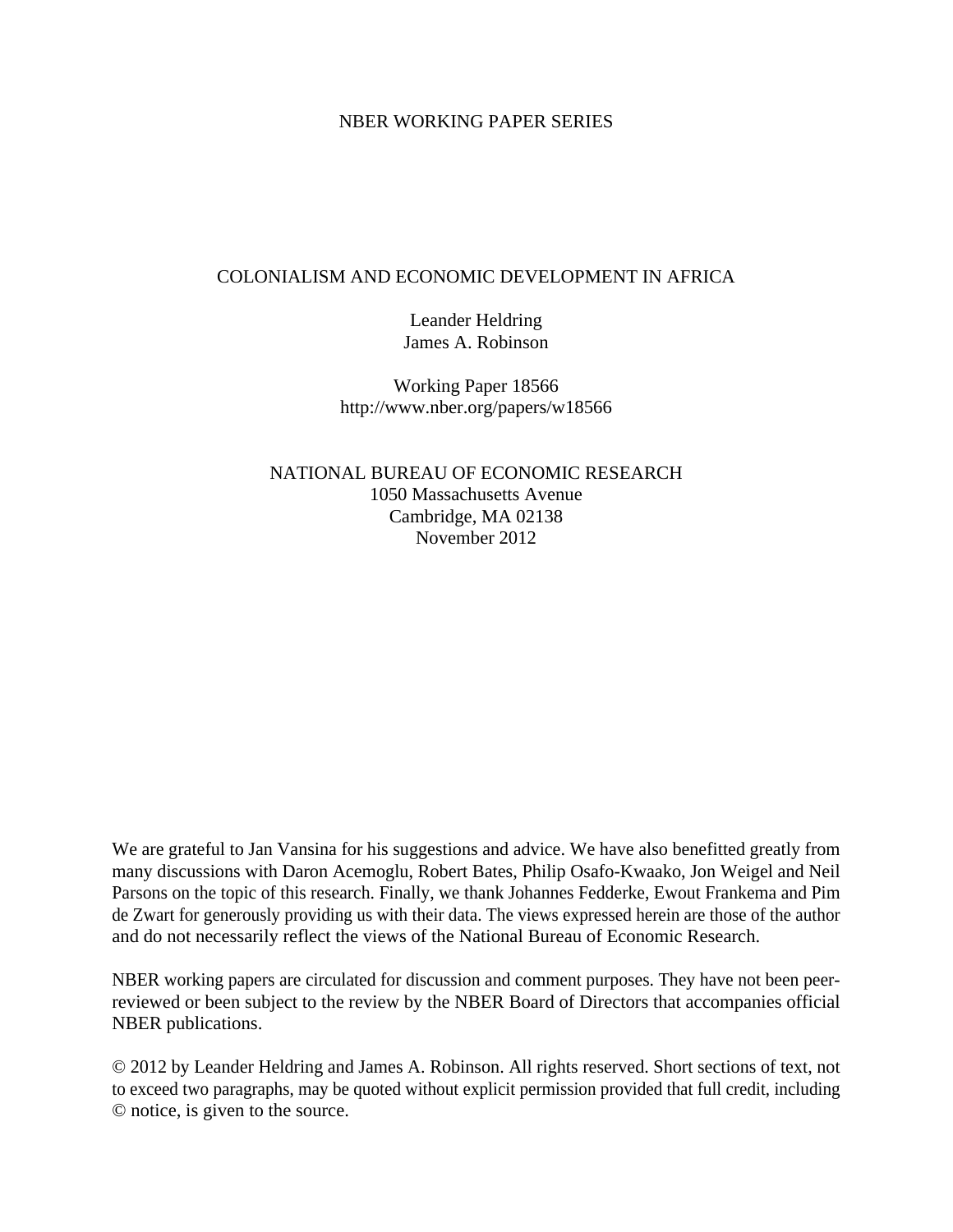Colonialism and Economic Development in Africa Leander Heldring and James A. Robinson NBER Working Paper No. 18566 November 2012 JEL No. N37,N47,O55

#### **ABSTRACT**

In this paper we evaluate the impact of colonialism on development in Sub-Saharan Africa. In the world context, colonialism had very heterogeneous effects, operating through many mechanisms, sometimes encouraging development sometimes retarding it. In the African case, however, this heterogeneity is muted, making an assessment of the average effect more interesting. We emphasize that to draw conclusions it is necessary not just to know what actually happened to development during the colonial period, but also to take a view on what might have happened without colonialism and also to take into account the legacy of colonialism. We argue that in the light of plausible counter-factuals, colonialism probably had a uniformly negative effect on development in Africa. To develop this claim we distinguish between three sorts of colonies: (1) those which coincided with a pre-colonial centralized state, (2) those of white settlement, (3) the rest. Each have distinct performance within the colonial period, different counter-factuals and varied legacies.

Leander Heldring University of Oxford Department of Economics Manor Road Building Manor Road Oxford, OX1 3UQ United Kingdom leander.heldring@economics.ox.ac.uk

James A. Robinson Harvard University Department of Government N309, 1737 Cambridge Street Cambridge, MA 02138 and NBER jrobinson@gov.harvard.edu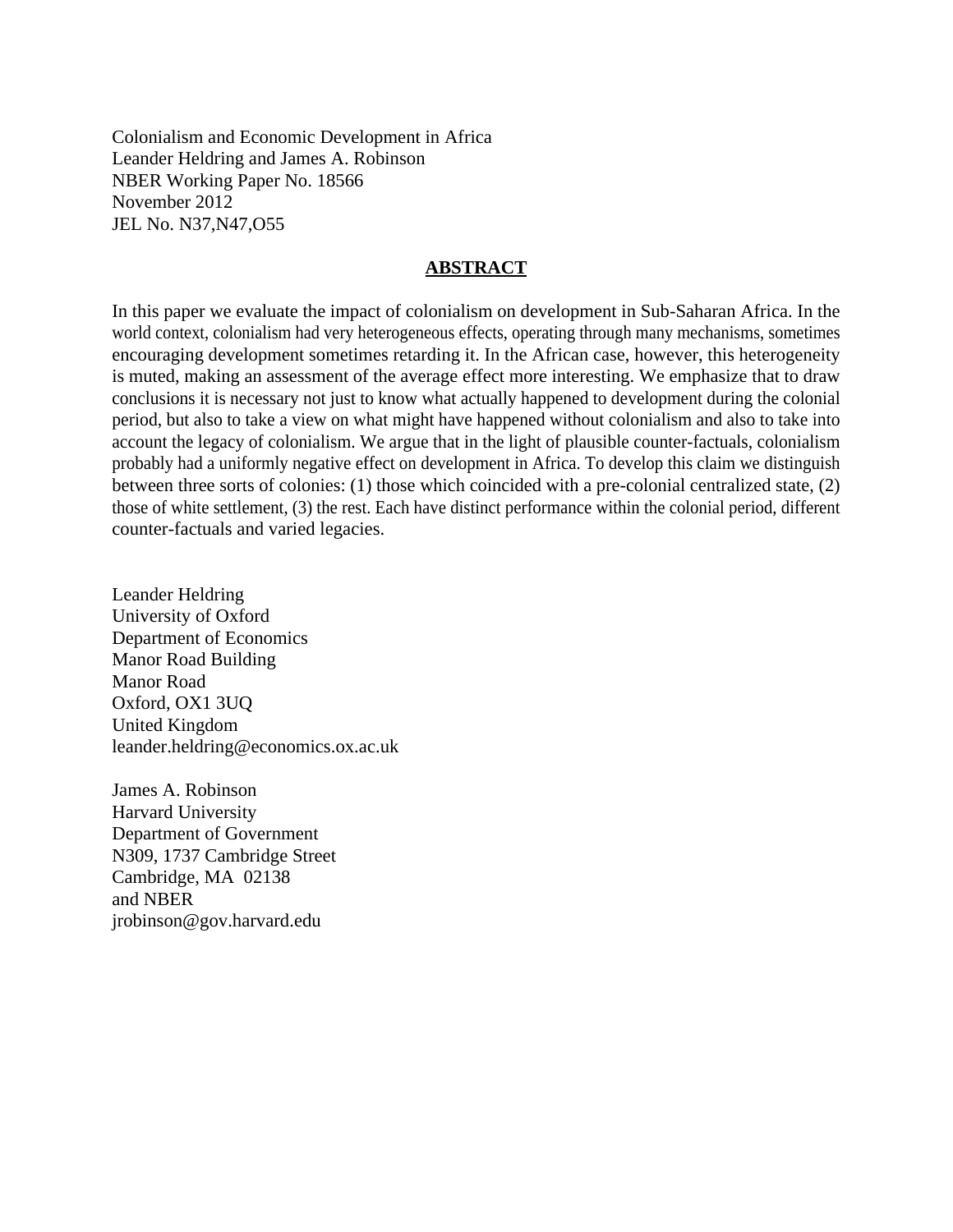#### 1 Introduction

What is the impact of colonialism on the economic development of Sub-Saharan Africa (Africa) or more generally the colonized countries? This is a question which has reverberated though the social sciences for over a century. In the context of the late 19th Century "Scramble for Africa", Marxists like Lenin formed an unlikely consensus with colonial administrators in believing that European colonization would have very positive effects on African economic development. By 1926 a British academic was writing of an "Economic Revolution in British West Africa" unleashed by the colonial powers on backward Africa (McPhee, 1926). This consensus between left and right continues to the present, with Lenin being replaced by Birnberg and Resnick (1975), Warren (1980), and Sender and Smith (1986), who argue that the empirical evidence is consistent with the Marxist view that imperialism has dragged Africa closer to capitalism, and colonial administrators being replaced by Bauer (1972) and Ferguson (2002, 2011). Interestingly, these scholars refer to many of the same empirical outcomes though starting from a different set of presumptions about the intentions of the colonizers. Perhaps even more interesting, they often have the same counter-factual in mind - without colonial intervention Africa would have stayed backward. Opposed to this eccentric consensus is a vast literature blaming colonization for all the ills of former colonies, including persistent poverty and dictatorship.

Colonialism is neither a European phenomenon, nor is it restricted to the Scramble for Africa (which may itself not have been a completely European phenomenon since one can argue that Ethiopia under Menelik II also took part). Modern China is an Empire constructed over millennia primarily by the Han Chinese. The Ottomans constructed a vast empire in the late middle ages and Early Modern period which stretched from the Gates of Vienna to Iraq, Yemen and Tunisia. The Russians colonized Siberia and large parts of Central Asia and in the 100 years before the conquest of the Americas the Incas created a huge empire stretching from southern Colombia to Chile and northwestern Argentina. Britain was colonized by the Angles, Danes, Jutes and Saxons and subsequently the Normans.

In this essay we restrict attention to European colonization and focus on Africa since this has been the crucible of much of the academic debate and where the literature spans the entire spectrum of answers. We also restrict our attention to formal colonization rather than more general 'interaction' with potential colonial powers or the type of 'informal empires' postulated to exist by Gallagher and Robinson (1953). This means we leave a lot out. In the context of African development for instance we put aside the issue of the impact of the Atlantic and other slave trades on the development of Africa (Lovejoy, 1989, Nunn,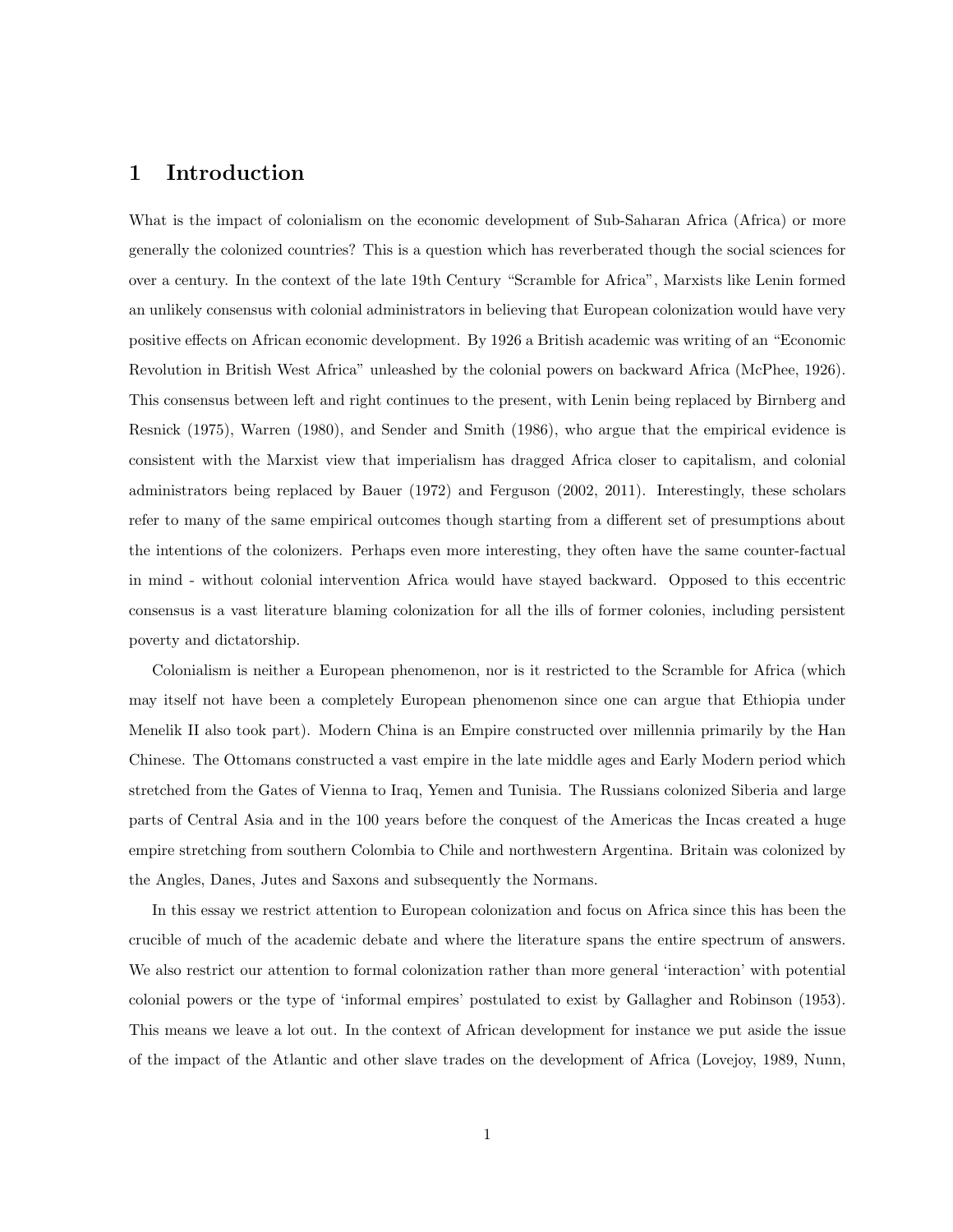2008) except to the extent that it molds the initial conditions at the time of colonization. We also set aside the question of whether the huge adverse health effects of colonialism were really just due to 'contact' (and thus would invariably have happened in the wake of simple trade expansion) or can be attributed to colonialism. We also focus simply on the impact of colonialism for the development of the colonies not the colonizing country, even though this is an important topic (Williams, 1944, Acemoglu, Johnson and Robinson, 2005).

The obvious reason for the very wide dispersion of views about the role of colonialism is that it is very difficult to construct a convincing research design to examine its impact. Without such a systematic approach ideology has much more scope for allowing scholars to pick and choose facts which fit into their view of the world. Central is the problem that there is not a well defined counter-factual to answer the question: what would the income per-capita of Ghana be today if it had not been colonized? Though a few countries were not colonized by the Europeans such as China, Iran, Japan, and Thailand, one cannot use these as a control group because it is surely not a coincidence that these countries were not colonized, potentially biasing the findings. In other cases, such as Barbados or Mauritius which were uninhabited at the time of colonization, the counter-factual question becomes exceedingly speculative.

Nevertheless, it is also clear from Acemoglu, Johnson and Robinson (2001, 2002) that colonialism had very heterogeneous effects. It seems difficult to believe that in any plausible counter-factual Australia or the United States would today have higher GDP per-capita if they had not been colonized.<sup>1</sup> At the same time, as we will argue in the essay it is difficult (for us) to believe that the income per-capita of Botswana or Ghana would not be higher today had it not been colonized (as we argue in detail later). Even though Botswana has been an economic success since independence in 1966 this was not because of colonialism, but despite it (Acemoglu, Johnson and Robinson, 2003, Leith, 2005, Parsons and Robinson, 2006). Other cases are of course much more ambiguous. Most parts of Africa did not have the types of centralized political institutions that Botswana or Ghana had and even when they did they were often much less accountable and militarized, as in Buganda, Rwanda or Zululand.

Because colonialism was such a heterogeneous phenomenon taking different forms and interacting with different circumstances this means that it is not very interesting to inquire as to what the average effect of colonialism was on development. Of course this would not be true if ones approach was normative. We do not believe that colonialism could have ever have been good according to any coherent normative

<sup>&</sup>lt;sup>1</sup>This is not a statement about welfare since it is easy to argue that the indigenous people are much worse off than they would have been absent colonialism. In both Australia and the United States the vast majority of indigenous people were wiped out by the diseases imported by the Europeans and their ancestors today experience levels of human development far below the average of their societies. In Australia, for example, life expectancy of aboriginal people is 17 years less than non-indigenous people and average income about 62% of the non-indigenous level (see Australian Human Rights Commission, 2008).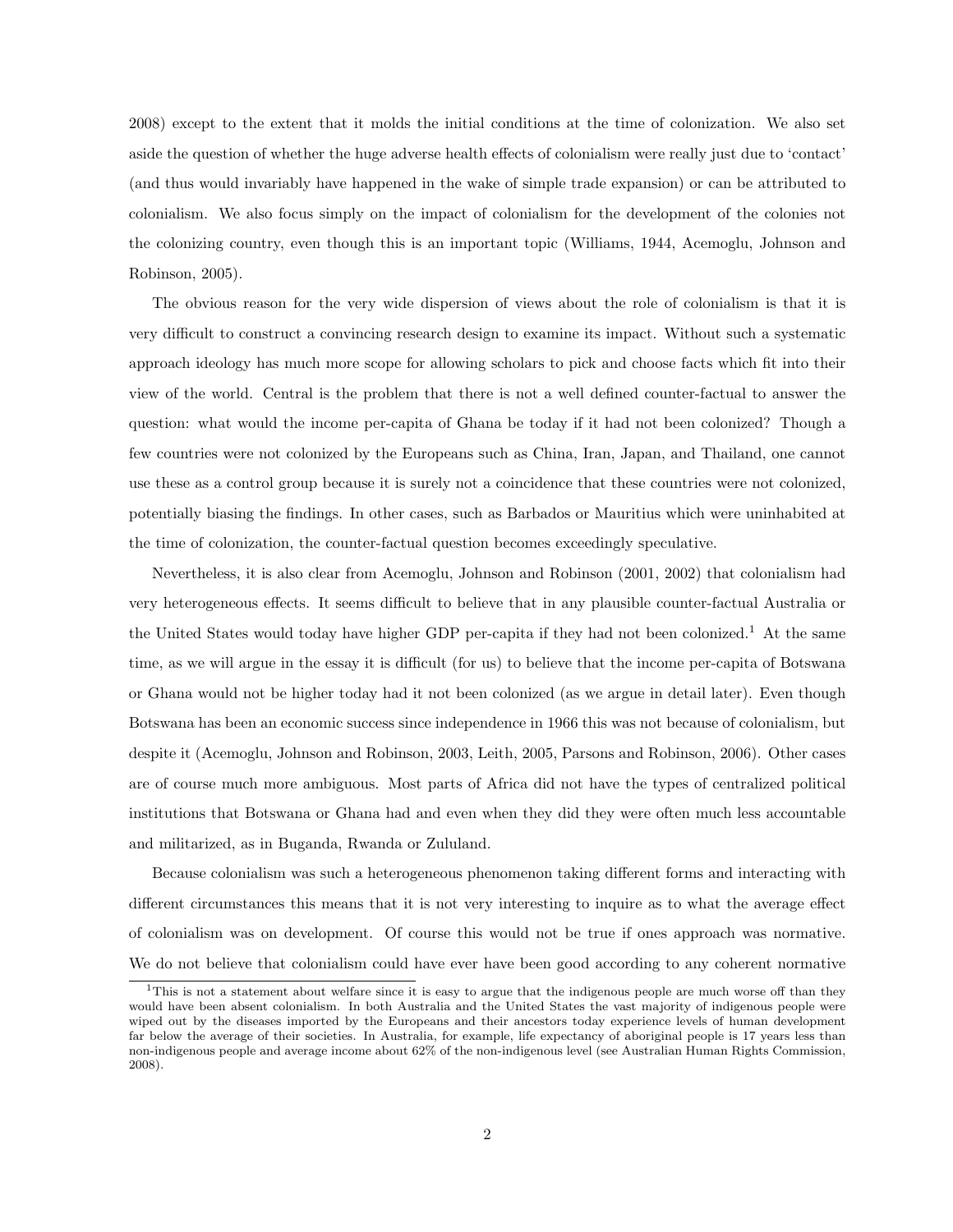criteria. When the focus is on development, income per-capita, average educational attainment, or average life expectancy, however, one cannot generally say colonialism was good or bad independent of context. If one accepts this position, then our inability to propose a definitive identification strategy to estimate "the causal effect of colonialism on development" turns out to be less of a problem. There is no one causal effect, but rather different effects working through different mechanisms and channels. Sometimes the net effect of these in a country is (almost surely) positive (Australia) sometimes it is (probably) negative (Botswana and Ghana). The more interesting thing is to conceptualize the mechanisms via which colonialism influenced development and try to investigate empirically how these worked. Providing causal estimates of the impact of specific mechanisms may be much more feasible and, subject to issues of external validity, it may even then be possible to aggregate these as one way to come to a conclusion about the net effect of colonialism.

That being said when the focus is on Africa the types of heterogeneity which characterize colonialism more generally are muted. There is no success story like Australia or the United States from which economically dynamic settler economies emerged. Moreover, we believe that it is possible to make some sensible counter-factual conjectures. This will be far from a definitive empirical exercise and it is offered more in the spirit of focusing the issues where we believe they should be focused. This being the case we do not restrict ourselves simply to mechanisms but also construct what we believe what the development consequences of colonialism were in Africa in the light of plausible counter-factuals.<sup>2</sup>

We emphasize four basic points that are critical in evaluating the African experience. First, at a purely factual level the impact of colonialism on development differed greatly within Africa. The broad pattern of GDP per-capita is that on average this increased in the places for which there is reliable data relative to the base year of around 1885. This is quite plausible. Europeans brought technology, such as railways and mining techniques and integrated their colonies more fully into world trade taking advantage of existing patterns of comparative advantage. Agriculture and mining exports certainly expanded relative to what they were at the time of the scramble for Africa. Nevertheless, the rates of economic growth were extremely modest. Existing incomplete data also suggests that stature and life expectancy improved as did literacy and educational attainment from very low bases (Prados de la Escosura, 2011, brings much of the available evidence together).

Second, and still at a factual level, that this happened on average does not imply that everybody's living standards increased. Of particular relevance is the impact on African living standards. This appears to have differed depending on the type of colony. In Southern Africa and the white settler colonies simple calculations about the immizerizing impact of land expropriation and the creation of 'dual economies' (Palmer and Parsons, 1977, Bundy, 1979, Acemoglu and Robinson, 2012) on African incomes suggests that

<sup>&</sup>lt;sup>2</sup>See Austin (2010) for a rare attempt to tackle the same question.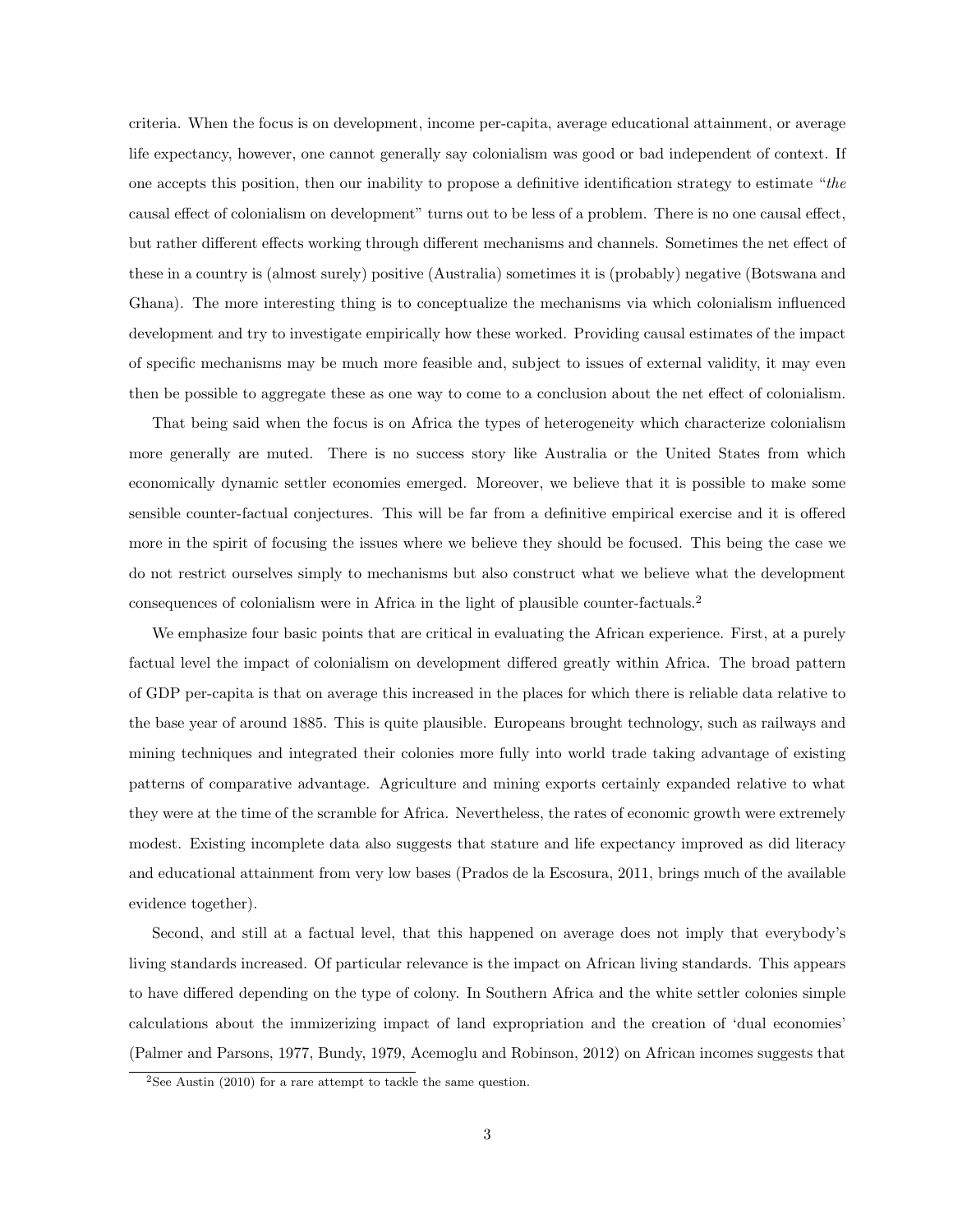Africans experienced a severe deterioration in living standards as the consequence of colonialism. Indeed, given the extent of land expropriated from Africans by Europeans, living standards might have fallen by about 50%. These calculations are supported by evidence on real wages (Wilson, 1972, Mosley, 1983, Bowden and Mosley, 2010, de Zwart, 2011). Falling African incomes in conjunction with rising average incomes implies that there was a huge increase in inequality as the consequence of colonialism. Outside of the settler colonies the situation was different. There is evidence that nominal and real wages in the formal sector increased in British West Africa (Bowden and Mosley, 2010, Frankema and van Waijenburg, 2011). This evidence of course tells us little about what was happening to the living standards of the vast mass of rural people. However, other evidence on development outcomes is relevant here. For example, recent research has shown that the stature of military recruits increased in Ghana and also British East Africa during the colonial period (Moradi, 2008, 2009, Austin, Baten and Moradi, 2011). Since military recruits likely represented a much more representative cross-section of society than those paid formal sector wage rates, this evidence is consistent with much more general improvements in living standards.

Third, one has to be very cautious in interpreting this evidence as saying anything about the impact of colonialism because this involves not just looking at the raw numbers but considering the counterfactual. To take this into account we have to think about what the trajectories of African societies would have been in the absence of colonialism. For example, would the type of immizerization of Africans documented by Wilson (1972) have happened if the Zulu state had taken over the Rand and developed the gold mining industry? If the Europeans brought technology or institutions, absent colonialism Africans could have adopted or innovated these themselves. In addition any of this data has to be seen in the context of pre-existing trends and international comparisons. Even in the absence of colonialism, technology diffuses across countries, including medical technology, and there are other instruments of diffusion such as missionaries who played a significant role in the spread of education before and during the colonial period in Africa (Nunn, 2012, Frankema, 2010, 2011). It seems plausible that even without the Scramble for Africa, the impact of missionaries would have been similar. Similarly many positive trends in human development outcomes in Africa since the 1960s have been more due to international NGOs, the World Health Organization and the World Bank (see Acemoglu and Johnson, 2007, of the impact of this dissemination which is independent of the actions of countries in Africa). This is brought out quite dramatically in the work of Prados de la Escosura (2011). For instance he finds that human development in Uganda increased monotonically during the murderous dictatorship of Idi Amin between 1971 and 1979 while a similar outcome arose during the maniacal regime of Jean-Bédel Bokassa in the Central African Republic between 1966 and 1976. That these outcomes arose despite the almost complete disregard these regimes showed for development indicates that taking into account world trends or other methods of dissemination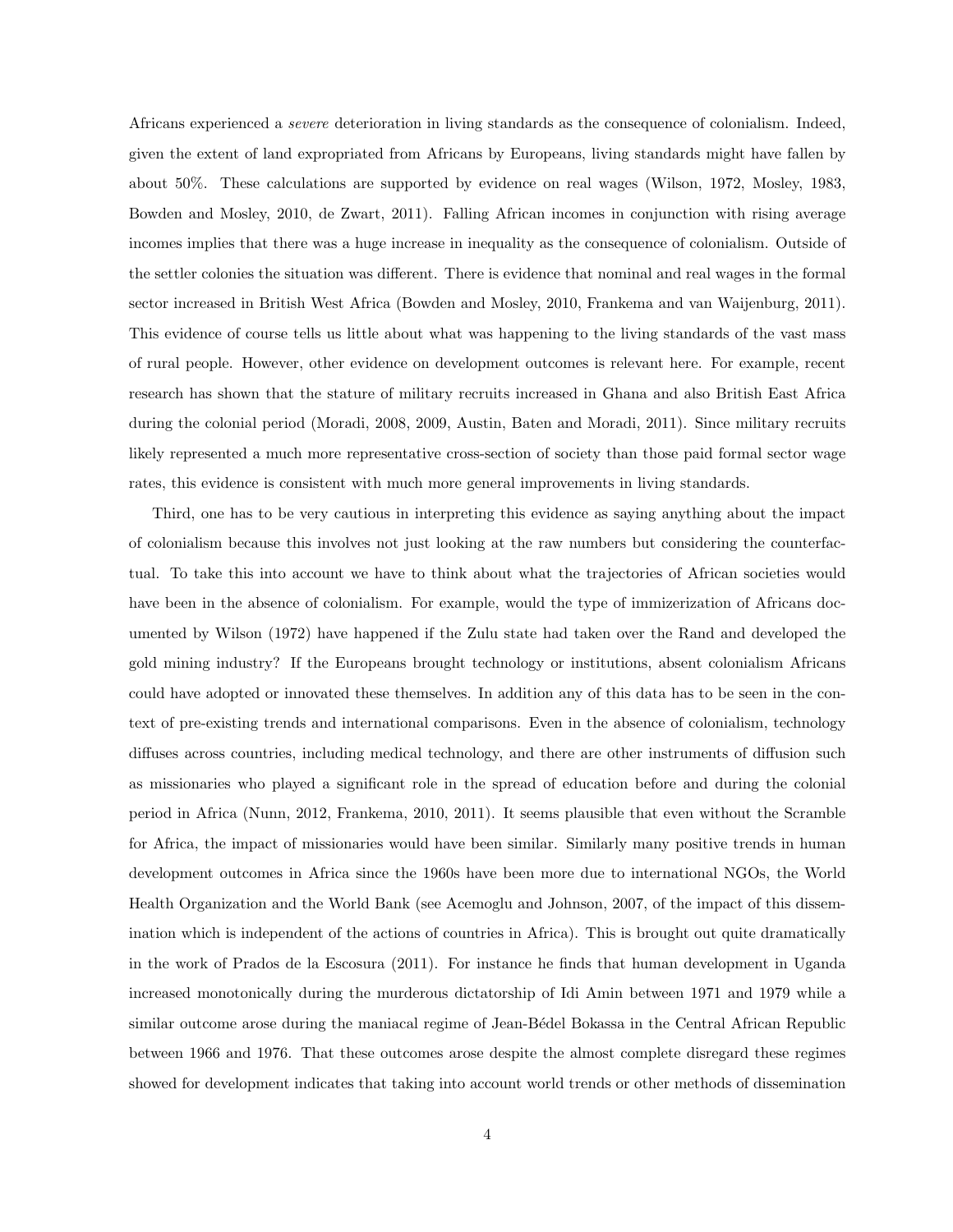is critical in evaluating the impact of colonialism.

To make any type of conclusion therefore we need to be clear about the counterfactuals we conjecture. To do this we distinguish between three types of colony: the first are those with a centralized state at the time of Scramble for Africa, such as Benin, Botswana, Burundi, Ethiopia, Ghana, Lesotho, Rwanda, and Swaziland; the second, those of white settlement, such as Kenya, Namibia, South Africa, Zimbabwe, and probably the Portuguese cases of Angola and Mozambique as well; the third everyone else - colonies which did not experience significant white settlement and where there was either no significant pre-colonial state formation (like Somalia or South Sudan) or where there was a mixture of centralized and uncentralized societies (like Congo Brazzaville, Nigeria, Uganda or Sierra Leone). We believe it is reasonable to assume that all groups would have continued to experience the type of contact with the rest of the world they had had prior to the Scramble for Africa and which impinged on them when they were colonies and afterwards. This implies missionaries would have gone to convert people and built schools, the League of Nations would have tried to abolish coerced labor, and the World Health Organization would have tried to disseminate medical technology. Moreover, it implies that African countries would have continued to export, as many had prior to 1885.

The most important assumptions are about the counter-factual evolution of political and economic institutions. It seems unreasonable to assume that these would have changed dramatically in lieu of colonialism. In terms of political institutions in the first set of countries we assume that the type of state formation and development which had taken place in the 19th century would have continued. The evidence clearly suggests that states such as the Tswana states in Botswana, the Asante state in Ghana, or the Rwanda state were becoming more centralized and consolidated. This does not imply that economic institutions were necessarily becoming better. For instance, economic institutions in 19th century Rwandan deteriorated sharply as the state enserfed most of the rural population. Nevertheless, political centralization is a prerequisite for order and public good provision<sup>3</sup> and though states also collapse, once started there are strong forces leading political centralization to intensify. In the second and third sets we similarly assume that political institutions would have continued on the path they had in the 19th century. Absent colonialism, for instance, it does not seem reasonable to assume that a large centralized polity would have developed in Kenya or Sierra Leone. In the former, societies like the Masai or Kikuyu would have likely remained largely unchanged. In the latter, it plausibly follows from Abraham (2003) that even if a single Mende state would not have come into existence in the south of the country, there would have been fewer and more centralized and institutionalized Mende polities. In terms of economic institutions we similarly do

 ${}^{3}$ It is not a coincidence, for example, that it is countries like Ethiopia and Rwanda that are now able to experience by far the fastest growth rates in Africa.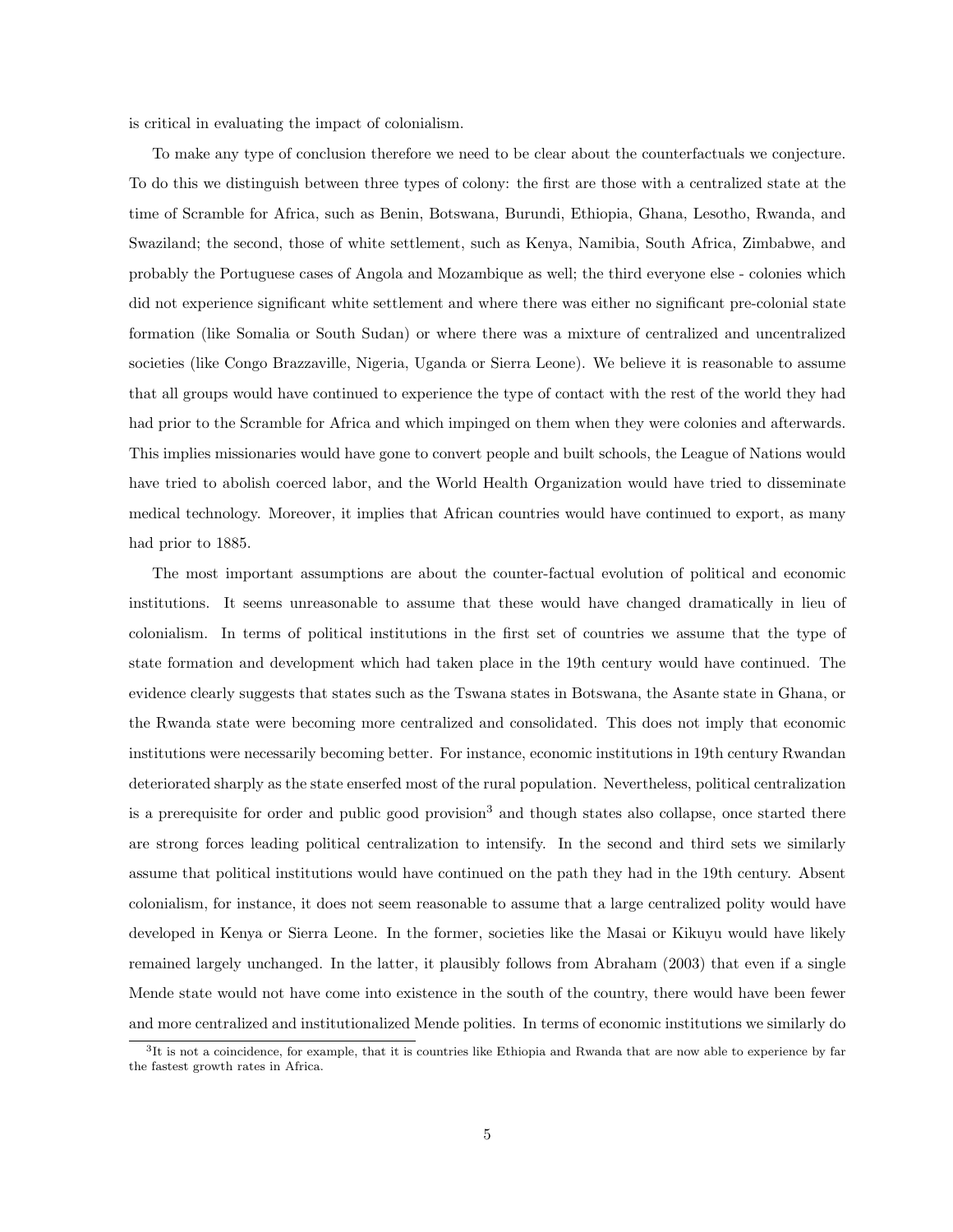not argue that radical change would have happened though we believe that these would have evolved under the influence of international forces, for example which led to the gradual abolition of slavery throughout the world in the 20th century including in places like Liberia and Thailand which were not colonized.

Finally, to understand the impact of colonialism on development one has to think carefully about what happened after colonialism as well. To judge the impact of colonialism on development in Africa simply by looking at outcomes during the colonial period is a conceptual mistake even with a well posed counterfactual. But interpreting what happened afterwards is just as fraught with conceptual issues as what happened during it. As we will see, after independence most African countries experienced economic decline. Thus, for example, if the increase in real wages during colonialism in Sierra Leone can be interpreted as evidence that colonialism improved development, this claim could be further bolstered by the fact that Sierra Leone is poorer today than it was at independence. Yet just as with interpreting the evidence for the colonial period, to be able to interpret the post-colonial evidence one also needs a counter-factual. Post-independence Africa looked nothing like it would have done in the absence of colonialism. Indeed, we will argue that in most cases post-independence economic decline in Africa can be explicitly attributed to colonialism because the types of mechanisms that led to this decline were creations of colonial society and institutions which persisted.

Bringing all the pieces of information and conceptual issues together we argue in this essay that in two sorts of colonies there is a clear case to be made for colonialism retarding development; those with centralized state at the time of Scramble for Africa and those of white settlement. In the former, just the assumption that the previous patterns of political development would continue is sufficient to argue that these countries would be more developed today. Colonialism not only blocked further political development, but indirect rule made local elites less accountable to their citizens. After independence, even if these states had a coherence others lacked, they had far more predatory rulers. It is true that the colonial powers brought technology and institutions that Africans did not have, but Africans in these types of polities were busy adopting these in any case in the 19th century and they were the most capable of doing so. These polities also suffered from the uniform colonial legacies of racism, stereotypes and miss-conceptions that the Africans did not have and which have since caused immense problems, most notably in Burundi and Rwanda.

In colonies of white settlement the most important factor was that the highly extractive nature of colonial rule and land grabs manifested themselves, as we noted, in quite serious immizerization of Africans during the colonial period. We know little specifically about the patterns of economic development in Zimbabwe under Ndebele or Shona rule prior to the annexation of the country by the British South Africa Company. Nevertheless, other sources (e.g. Bundy, 1979) suggest that rural Africans in southern Africa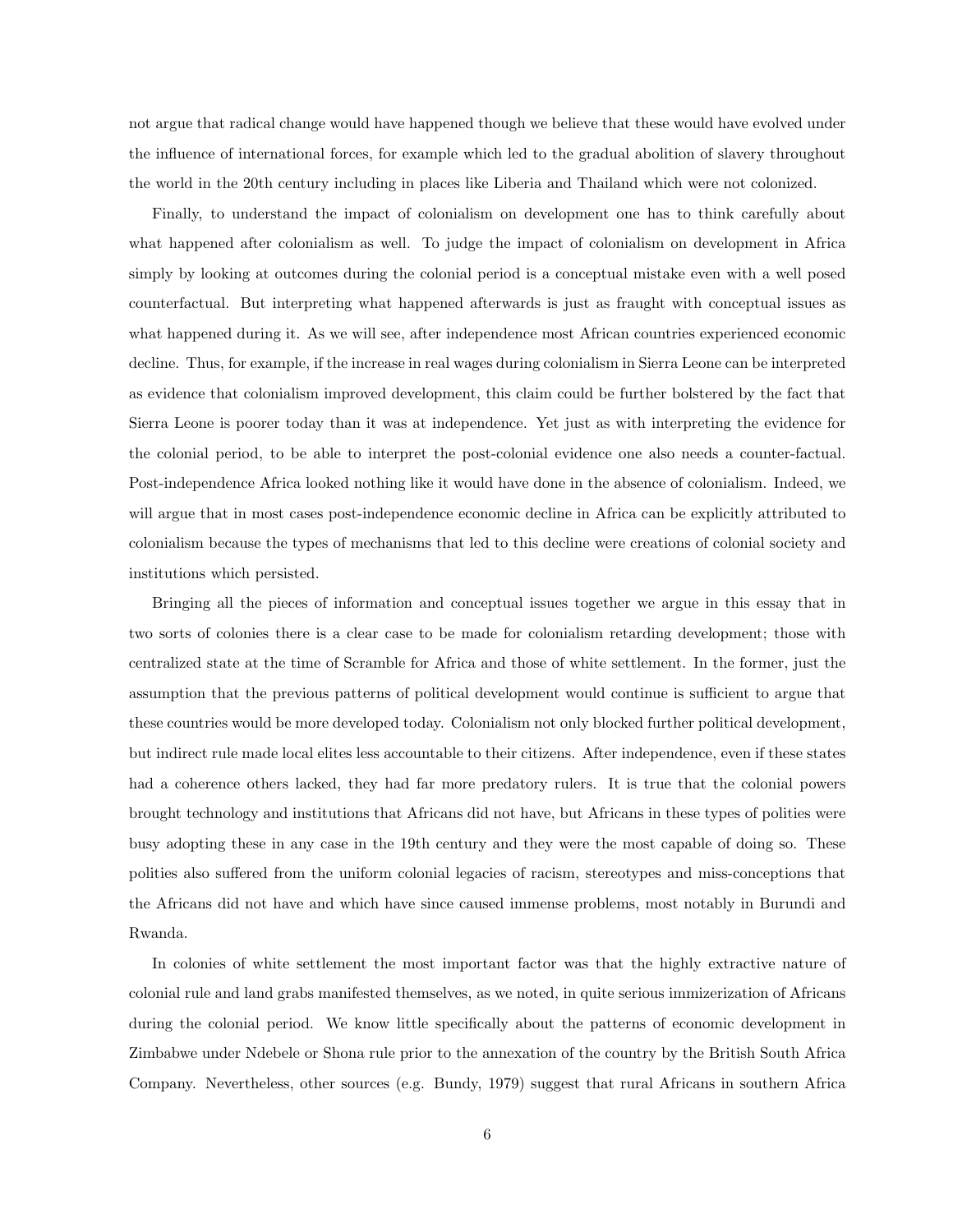were quite capable of responding to economic incentives and investing and adopting new technology. The evolution of the international dissemination and diffusion of technology plus the relative absence of slavery in this part of African makes it likely that, absent colonialism, African living standards would have slowly improved. This, plus the large increases in inequality and the racial and ethnic conflicts bequeathed to these colonies after the end of colonialism, make it plausible that development outcomes in places such as Zimbabwe would be better today and over the last century had it not been colonized.

The third set of cases are more complex because we do not argue that the pre-colonial institutions of Somalia, for example, were conducive to development or were undergoing a process of state formation. Yet even in many of these more ambiguous cases it seems hard to us to make a strong case in favor of colonialism actually fostering development that otherwise would not have taken place. It could be, to consider Uganda, that the British brought stability by stopping long-running conflicts between the precolonial states of Buganda, Bunyoro, Ankole or Tooro and that they brought technology that the Africans would not otherwise have had. Yet the evidence suggests that even these societies were very ready to adopt better technology when it appeared (see Reid, 2002, on Buganda) and any gains that there might have been in terms of stability were reversed when the British left in 1962, bequeathing to the "Ugandans" a polity with no workable social contract the result of which has been 50 years of political instability, military dictatorships and civil war with the conflicts often, interestingly, mirroring the patterns of pre-colonial conflicts (on this see Reid, 2007, and the sequel, Reid, 2011 and Besley and Reynal-Querol, 2012). As for other benefits, for example infrastructure, the Bugandan state had constructed an extensive system of roads prior to being colonized (Reid, 2002, Chapter 5). Though these colonies did not have the same level of inequality or heightened race relations as settler colonies did after independence, they shared many of the other problems.

All in all, we find it difficult to bring the available evidence together with plausible counter-factuals to argue that there is any country today in Sub-Saharan Africa which is more developed because it was colonized by Europeans. Quite the contrary.

The paper proceeds as follows. In the next section we summarize briefly our views on the nature of African economic development at the start of the colonial period as a base for the main discussion. Section 3 reviews in more detail the basic facts about what happened to various development outcomes during and after the colonial period (roughly from 1885 to 2010). Section 4 then discusses in more detail some mechanisms which have been proposed as connecting colonialism and development and we try to evaluate the evidence from them. Section 5 then proposes our very speculative balance of the evidence in more detail and section 6 concludes.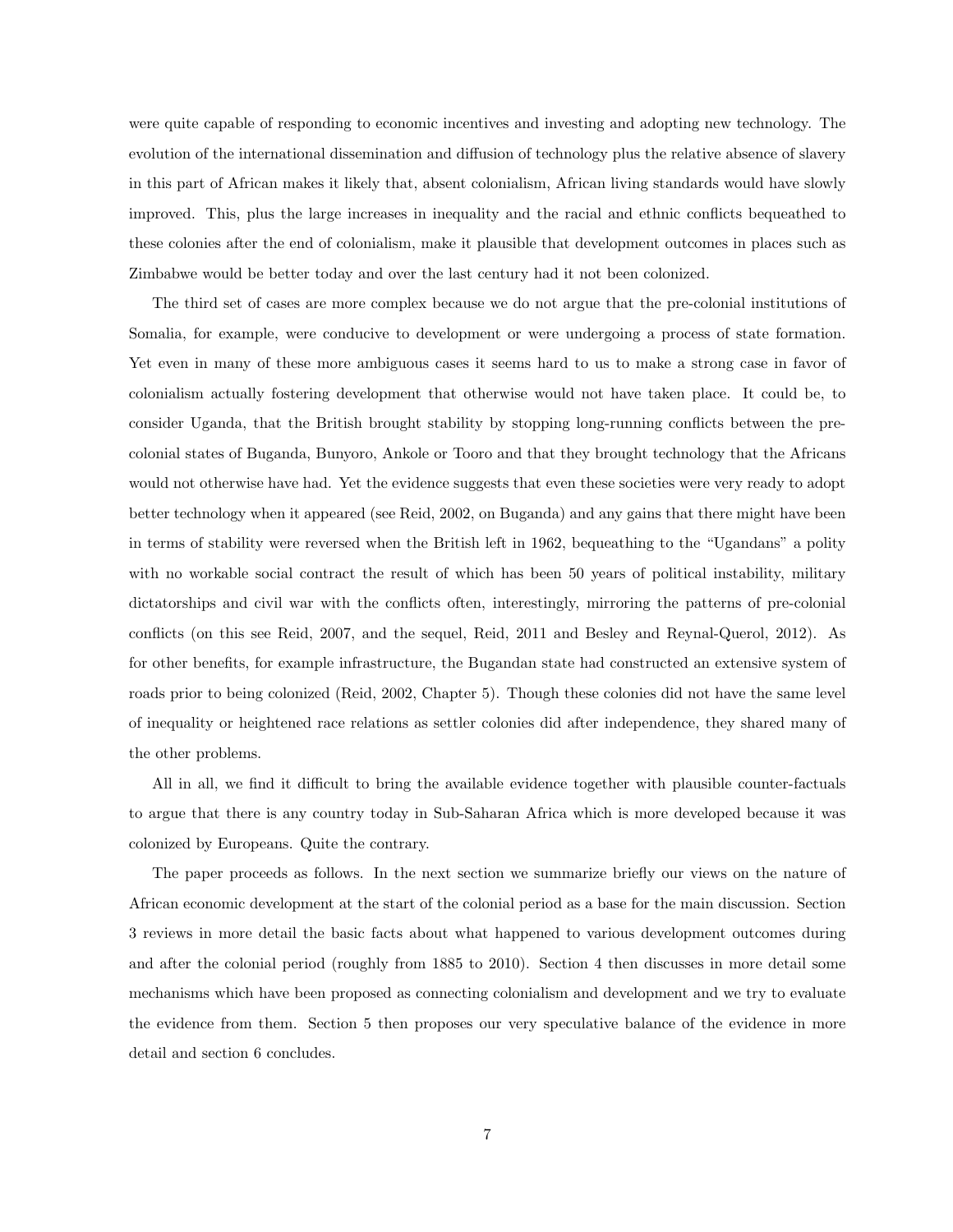# 2 African Development on the Eve of the Scramble

To understand the impact of colonialism it is important to put it in the context of the level of African development in 1885. One of the main pieces of evidence for those who favor the conjecture that colonialism was good for development is that Africa was very poor in 1885 compared to the rest of the world. It had backward technology indicative of which was that writing, the wheel and plow were not used in Africa outside of Ethiopia (Goody, 1971, Law, 1980, Austen and Headrick, 1983). Some societies, for instance the pre-colonial Rwandan state, did not even use money. Though it is hotly debated, some would also argue that Africa did not have economic institutions which were conducive to development (see the debate between Hopkins, 1973 and Dalton, 1976). We would argue (following Acemoglu, and Robinson, 2010, 2012) that the preponderance of evidence is more consistent with the view espoused by Dalton. Table 1 reproduces evidence from Dalton (1976) based on studies by the United Nations from the 1950s. It illustrates that even in the late colonial period most Africans were engaged in subsistence activities outside of the formal economy. Other evidence on economic institutions comes from the fact that slavery was endemic in the 19th century, with various estimates suggesting that in West Africa the proportion of slaves in the population was between  $1/3$  and  $1/2$  (Lovejoy, 2000, surveys the evidence). It is also true that the state tended to heavily limit the extent of private enterprise, for instance in Asante (Wilks, 1989) and Dahomey (Law, 1977, Manning, 2004). One could also argue that other types of economic institutions were not conducive to development, for example Goldstein and Udry (2008), show that in contemporary Ghana the fact that land rights are allocated by chiefs means that nobody without political connections has secure property rights. Though this situation is partly a consequence of the impact of indirect rule, at least to some extent it mirrors the pre-colonial situation as well.

Leaving aside economic institutions, when considering development, the nature of state and political institutions are also critical. Improvements in health, education and infrastructure typically require actions by the state and investments in public goods. Some African states did provide public goods: for example Asante, Buganda, Dahomey, and Ethiopia all built extensive road systems and many provided legal systems and methods of conflict resolution (the Kuba state even independently created trial by a jury of one's peers, see Vansina, 1978). Yet political centralization lagged in Africa relative to the rest of the world. Consider Abraham's (2003) depiction of the state system in Mendeland, southern Sierra Leone, in the second half of the 19th Century. Mendeland was divided into a system of nine competing and warring states in the second half of the 19th Century. He makes a distinction between 'territorial states', which had well defined territories, such as the Sherbro, Lugbu, Gallinas, Bumpeh and Kpaa-Mende states, and which were not identified with a single person, and the 'hegemonies', such as the Tikongoh state of Makavoray and the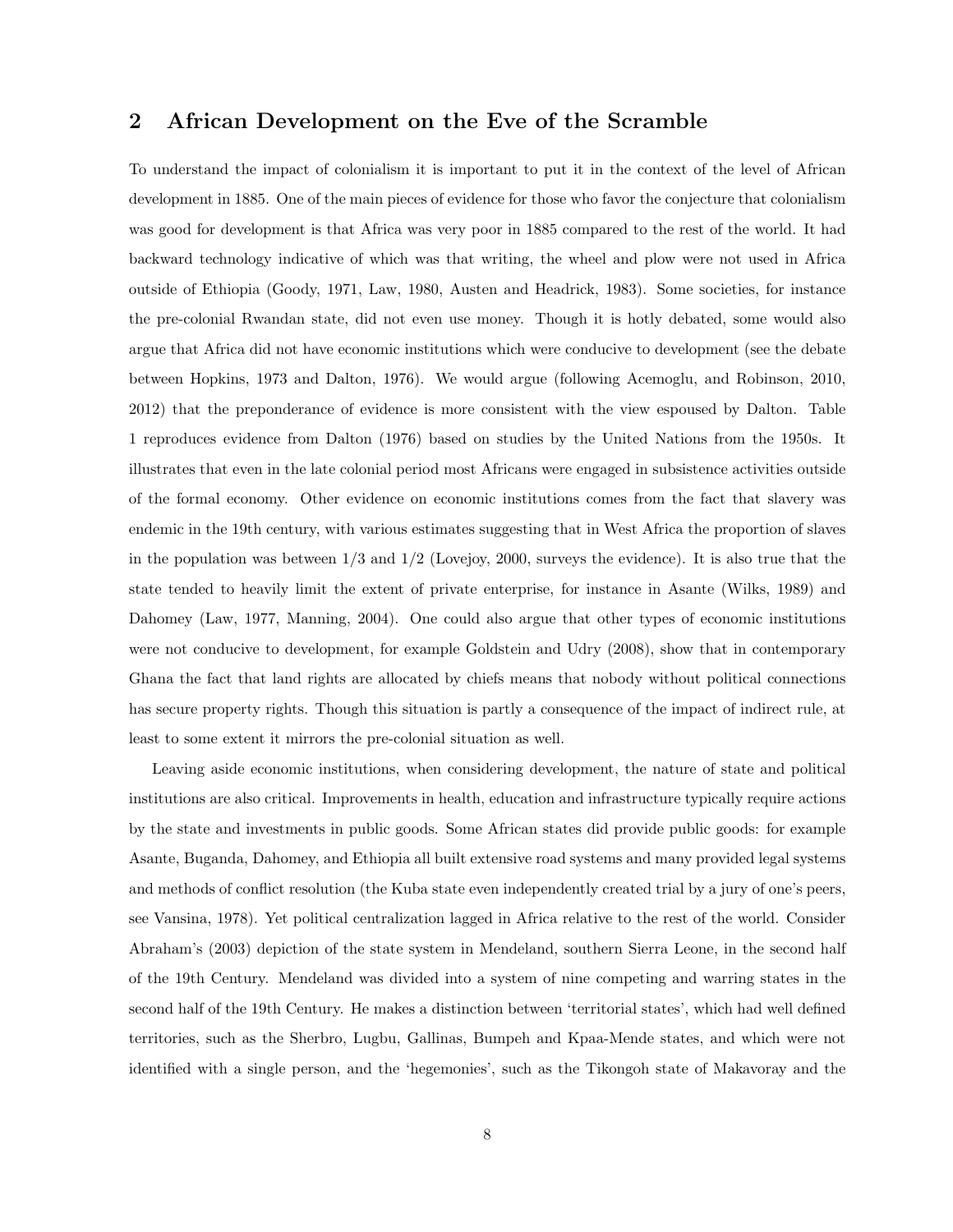Luawa state of Kai Londo, which were. Nevertheless, even the territorial states were not bureaucratized and did not collect systematic taxes from their inhabitants, though they did collect tribute and organize compulsory labor and armies. It is very difficult to imagine these states providing infrastructure or cooperating to build a railway, for example. Lack of political centralization clearly had important implications for development, for example in terms of the provision of order (see Speke, 1863, Douglas, 1962 or Colson, 1969, for examples). This can be seen empirically using the Standard Cross-Cultural Sample (SCCS) a database of "pre-modern" or perhaps "traditional" societies coded by anthropologists over many decades (see Murdock and White, 1969). The SCCS contains a coding of the extent of political centralization and Osafo-Kwaako and Robinson (2012) show that this is very strongly positively correlated with the provision of public goods, such as roads, money, and the existence of written record keeping. It is also positively related to measures of economic development, for example the existence of loom weaving or metal smelting (though one has to be very cautious in asserting anything about the causal relationships between these variables).<sup>4</sup>

But as we argued in the introduction, the trends in these institutions during the 19th century are more relevant to developing counter-factuals which can help us evaluate the consequences of colonialism. To take economic institutions, on the one hand after the abolition of the slave trade in West Africa there were clear signs of commercial dynamism and expansion, for example during the "period of legitimate commerce" (see the essays in Law ed., 2002). On the other hand the evidence suggests that this trade expansion went along with an increased intensity of domestic slavery as slaves were re-deployed to produce domestically for export (Lovejoy, 2000). In the political sphere there were places where there seems to have been little trend towards greater centralization, for example Somalia. But there were also places where there were positive trends. Abraham (2003) clearly saw a trend in Mendeland towards greater centralization and stability compared with the first half of the 19th century. Elsewhere there are clear patterns of reform. For example in Buganda the Kabaka was gradually in the process of removing the power of clan heads and replacing them with "the king's men" - political centralization in action - a process culminating in the reforms of Mwanga which were stopped in their tracks by British colonization (see Fallers ed., 1964). The situation in Asante is similar with Wilks (1966) making a comparison to trends in the bureaucratization of European states in the early modern period. In southern Africa the 19th century also saw processes of political centralization, most notably that of the Zulu state (see Eldredge, 1992) and it also saw processes of positive change in economic institutions as well, at least in the Ciskei and Transkei (Bundy, 1979).

All in all we believe that the evidence is consistent with the view that development outcomes and

 $4$ Gennaioli and Rainer (2007) and Michalopoulos and Papaioannou (2012) have further shown that pre-colonial political centralization is positively correlated with public good and development outcomes today in Africa.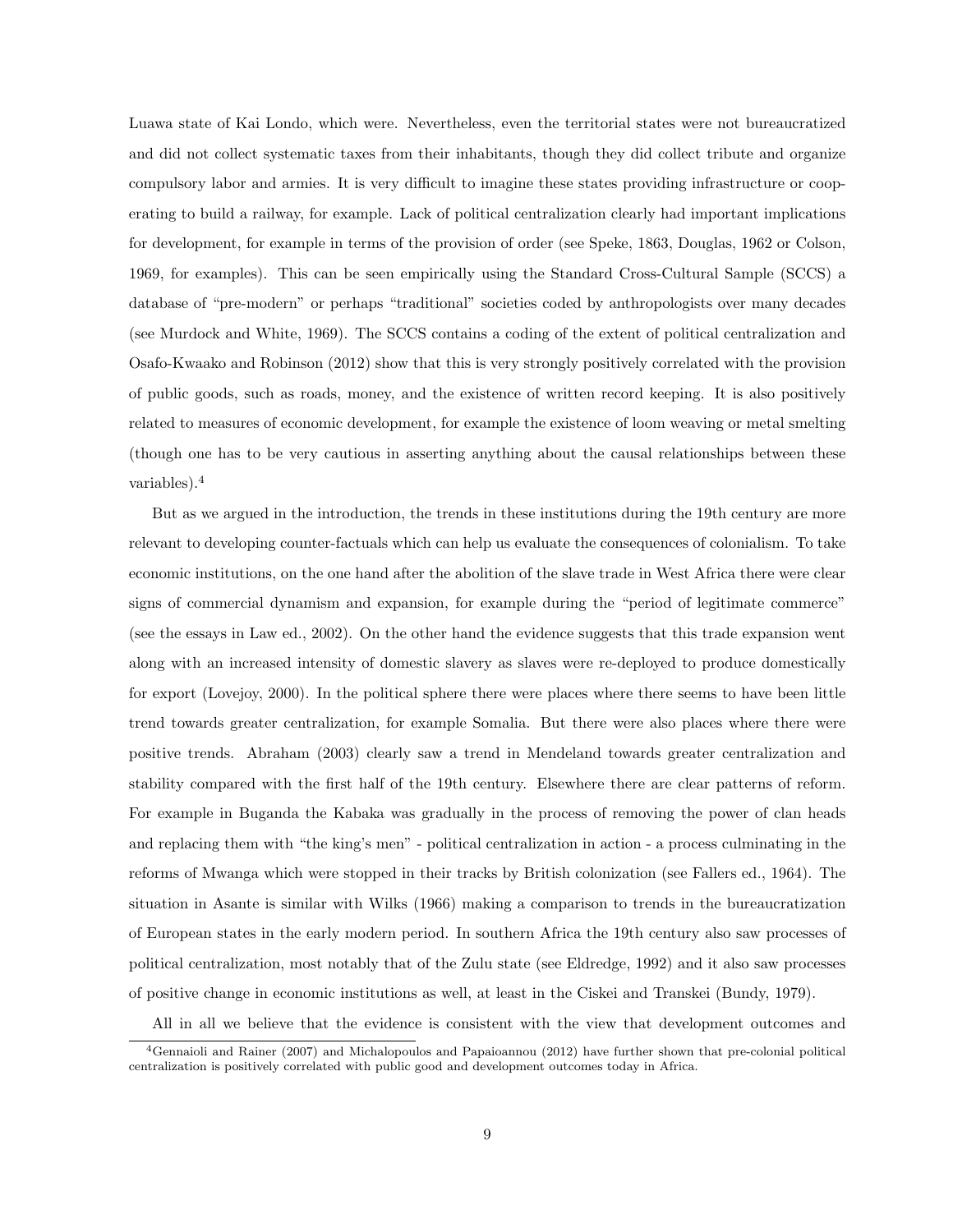probably potential in Africa prior to the Scramble for Africa were bad compared to the rest of the world.<sup>5</sup> The evidence from Table 1 is consistent with this and the heavy involvement of the state in trade and commerce and the incidence of slavery meant that economic institutions in Africa were not conducive to the spread of modern technologies or the basics of economic growth. This situation was further exacerbated by the relative lack of political centralization, even though clear processes of centralization were taking place in parts of the continent. Still, the fact that Africa was behind economically in 1885 implies nothing about the impact of colonialism. It does imply that there was plenty of scope for colonialism to improve institutions, thus boosting development, but this does not imply that colonialism actually did so. For instance, even though slavery in Africa was abolished during colonialism, though it took decades, it was abolished in other non-colonial places at more or less the same time, suggesting that it probably would have happened in any case

# 3 Patterns of Development during and after Colonialism

We now present some basic facts about the evolution of development during and after the colonial period. The natural place to start is with estimates of income per-capita updated from the work of Maddison (2007) which we reproduce in Figure 1. In some places, such as South Africa or Zimbabwe, one has quite solid numbers, in other places one has to rely on more creative approaches such as that of Szereszewski (1965) who used information in colonial Blue Books to produce estimates for national income in the colonial Gold Coast. Despite problems with some of the specific numbers the picture that Figure 1 gives is supported by many other types of evidence (see Prados de la Escosura, 2011). This picture is one of gradually increasing levels of income per-capita during the colonial period followed in most cases by declines after independence lasting until the year 2000 after which growth turned positive. The timing of the decline varies. Kenya did quite well in the 1960s with decline setting in only during the 1980s, while in Ghana decline began in the late 1960s. The one glaring exception to this is Botswana which grew very modestly until independence in 1966 and then exhibited the fastest rate of economic growth in the world over the subsequent period.

A remarkable fact about the figure is that in 2008, the most recent year from which Maddison has data, many African countries are poorer than they were at independence, this is true of Burundi, the Democratic Republic of the Congo, Rwanda, Sierra Leone, Zambia and Zimbabwe. Ghana finally managed to return to the level of income per-capita it had attained at independence in 1957 in around 2005.

Figure 2 uses the data from Benavot and Riddle (1988) to look at one of the most important inputs into income, human capital. In particular it shows data on the primary school enrollment rate during the period 1870 to 1940 which covers most of the colonial period. The picture is quite similar to the part of

<sup>5</sup>Ths view is definitely not uncontroversial, see Thornton (1992) and Jerven (2010).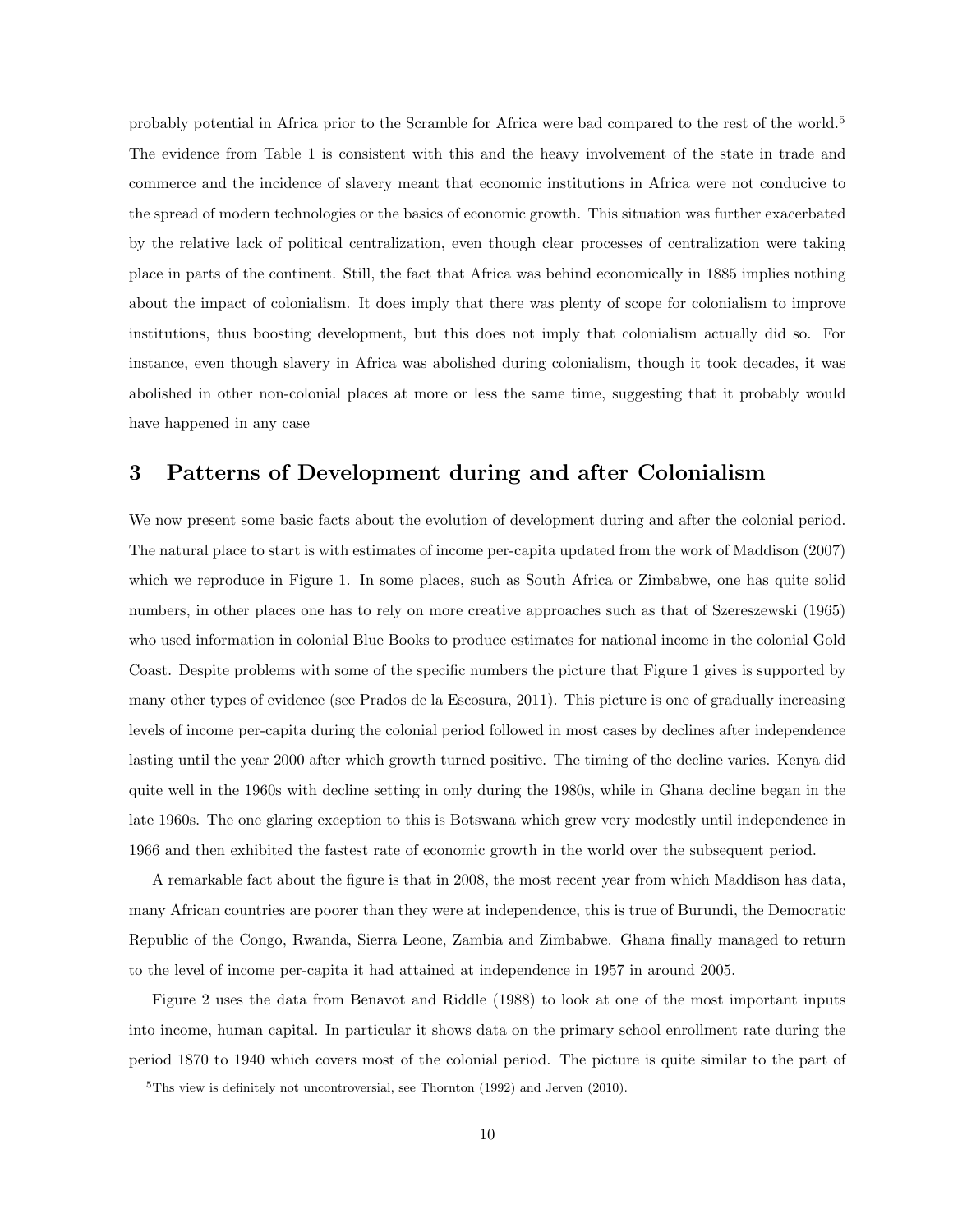Figure 1 which covers the colonial epoch. Just as Africa started with very low income levels, indeed many countries were down at the \$400 a year which is Maddison's minimum income level, it started out with very low levels of school enrollment, close to zero. The colonial period saw slow and steady growth of this though to extremely modest levels. For example in 1940 school enrollment was 4.9% of the relevant population in Sierra Leone, 0.6% in Angola, 3.5% in Tanzania. Elsewhere the numbers were much higher, 15.6% in Zambia and 47.1% in Malawi. Like income per-capita, school enrollment improved from very low levels. The situation with literacy is similar. Prados de la Escosura's estimates (2011 Table D-2) suggest that adult literacy in sub-saharan Africa improved from 3.4% in 1880 to 9.3% in 1938 and 19.5% in 1960. Since then there has been a dramatic increase with average literacy reaching 61.8% in 2007. His data on primary school enrollment rates is similar with educational expansion increasing after 1960 to reach 52.8% in 2007.

The evidence for life expectancy and stature is very similar to that for human capital, though less comprehensive. Figure 3 reproduces data from the influential work of Riley (2005). Data for Uganda, Sierra Leone and Zimbabwe, where we have real historical studies, also suggest a figure of around 24 for the 1930s for Africans. For Botswana and Rwanda, also with real evidence, suggests a higher figure of around 33 in the 1930s. All countries experienced sustained monotonic improvements after the second world war. Prados de la Escosura's synthesis estimates for life expectancy at birth (2011 Table D-1) suggest that life expectancy was higher historically, 25.5 years in 1880 in sub-saharan Africa improving slowly to 31.6 years in 1938. Thereafter improvement was more rapid with life expectancy climbing to 41.0 in 1960 and 51.8 in 2007.

This evidence is supported by a recent wave of important studies using different types of historical records to examine the trajectory of stature during and after the colonial period in various African countries. Cogneau and Rouanet (2011) use cohort analysis from World Bank Living Standards surveys to show that the height of successive generations of men went up during the colonial period by about 5 cm in Côte d'Ivoire and 3 cm in Ghana. For women the numbers are smaller, around 1 to 1.5 cm. Strikingly their data also shows that height of people born in Ghana after 1960 fell. The research of Austin, Baten and Moradi (2011) using the heights of military recruits from during and after the colonial period finds evidence for falling heights in the 1880s and 1890s during the transition to colonial rule but then monotonic increases until around 1970 after which heights fell. In Kenya Moradi (2009) finds evidence of increasing height after 1920 and lasting until 1980. These scholars all explicitly interpret their findings as demonstrating that colonialism had positive effects on development in Africa (see Moradi, 2008, for the boldest statement).

To complement this picture of the evolution of different development indicators let us finally consider the evolution of real wages for Africans. In the absence of convincing evidence on incomes the availability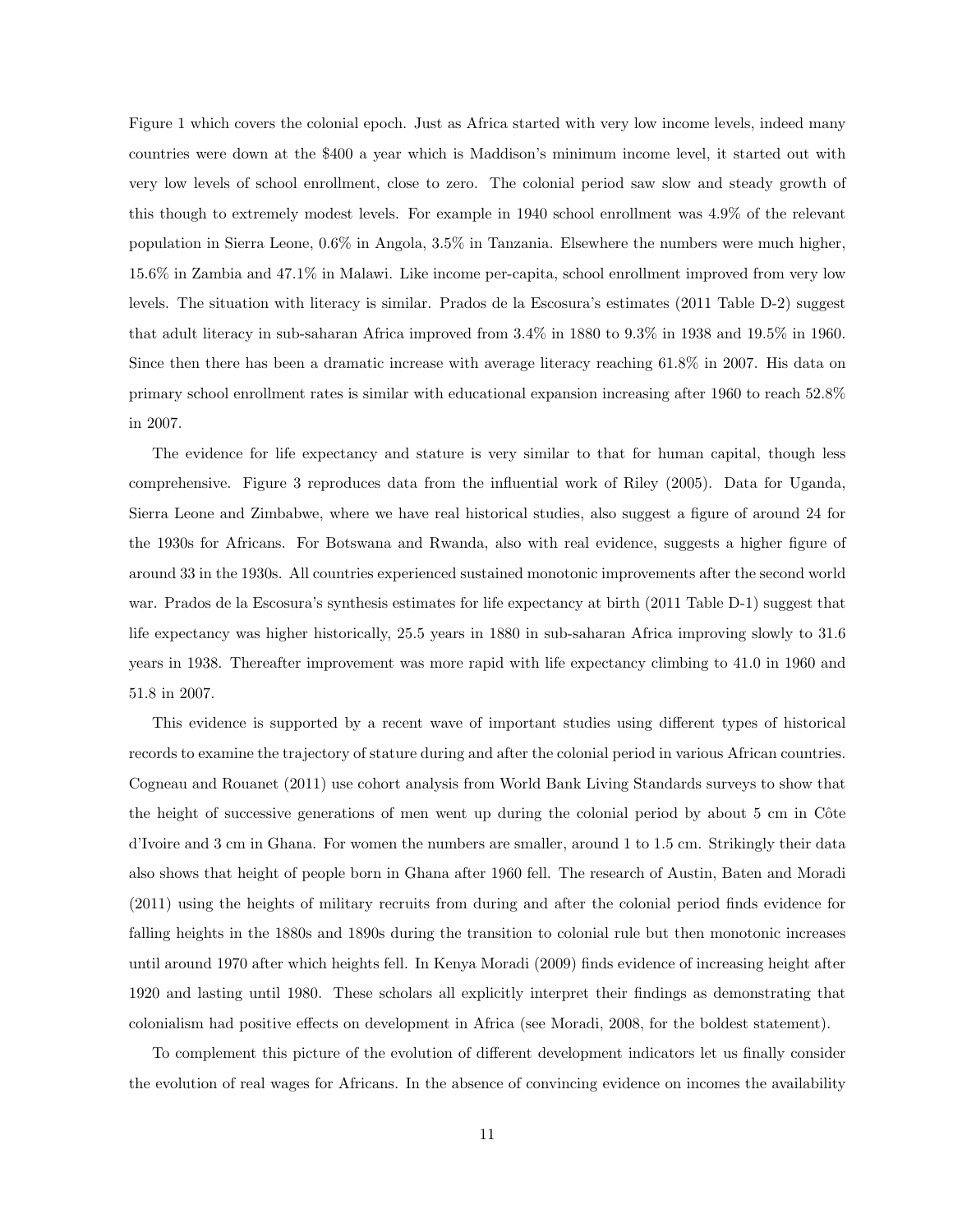of data on wages and prices has encouraged a great deal of important work on their historical evolution. This is another powerful way to examine the consequences of colonialism. The seminal study in the African context is that of Wilson (1972) who used company records to study the wages of gold miners in South Africa between 1911 and 1969. Wilson showed that the impact of the Native Land Act of 1913 in South Africa and the spread of such institutions as the Colour Bar lead to a steep decline in the nominal and real wages of black gold miners. Figure 4 plots his data illustrating the 20% fall in real wages after 1911. By the end of his sample real wages were around their 1911 level despite the fact that average living standards rose in South Africa over that period (e.g. Feinstein, 2005). We complement this data with earlier information on South African real wages from de Zwart (2011). de Zwart finds quite severe falls in the real wages of Africans in the half century leading up to the period Wilson studied. Since gold miners were something of a labor aristocracy one might conjecture that the fall in the real living standards of Africans was much greater elsewhere in the economy. Bowden and Mosley's evidence (2010), also plotted on Figure 4, indeed suggests very large falls in African real wages in settler colonies. Their data for both Kenya and Zimbabwe suggests a 50% fall in real wages in the decade after 1914/16 with real wages not returning to the 1914/16 levels until the early 1950s.

The falls in real wages and living standards in settler colonies can be substantiated with a simple calculation. Even leaving aside any existing source of information, the fact that the Europeans came and evicted Africans from the best agricultural land, for example the Kenyan 'white highlands' implies that Africans must have seen their living standard deteriorate sharply. A simple way to get a sense of the order of magnitude of this effect is as follows. Let  $L$  be the total stock of land and  $N$  be the black workforce. Denote  $w^b$  the living standards of Africans before land expropriation and  $w^a$  the level afterwards. Assume that output is generated by a Cobb-Douglas production function using land and labor as inputs and subject to constant returns to scale and assume that factor markets are competitive. This last assumption is clearly not the case for the examples we are looking at, since there was extensive coercion of black labor and wages were no doubt forced below competitive levels. In this case however our estimates will provide some sort of lower bound for the impact. Under these assumptions we can say that Africans ought to be paid the value of their marginal product and hence prior to land expropriation we have

$$
w^b = \alpha A N^{1-\alpha} L^{\alpha - 1} \tag{1}
$$

where A is total factor productivity and  $0 < \alpha < 1$  is a constant. Now using the statistic for South Africa that the Native Land Act of 1913 allocated 7% of land to Africans we have that after land expropriation African living standards are given by

$$
w^{a} = \alpha A \left( \left( 0.07 \right) N \right)^{1-\alpha} L^{\alpha - 1} \tag{2}
$$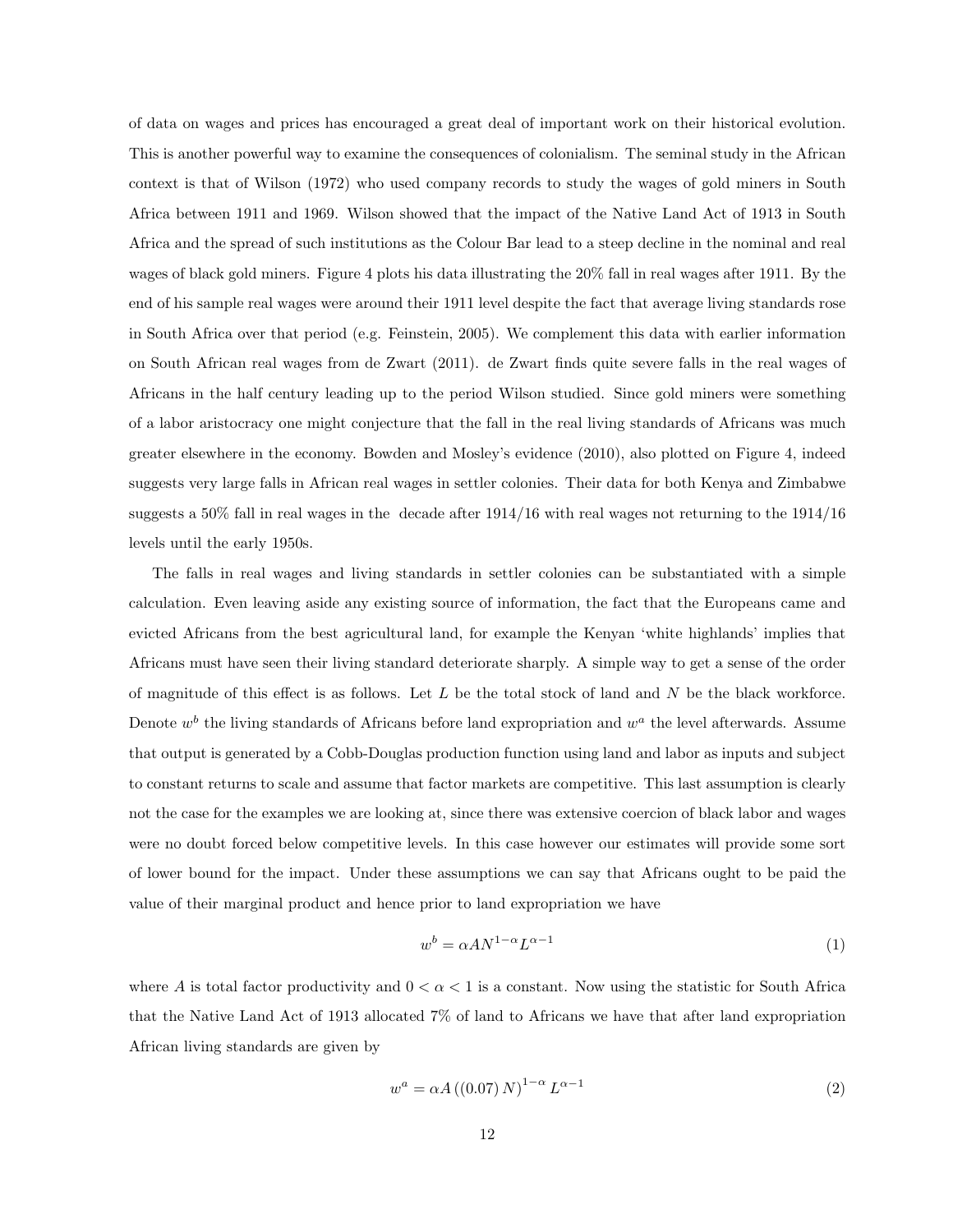Now divide (2) by (1) to derive

$$
\frac{w^a}{w^b} = (0.07)^{1-\alpha}
$$

If all factor and product markets are competitive then we can calibrate this equation by setting  $\alpha$  equal to the share of wages in national income. This is a rather heroic set of assumptions in the context of 1913 South Africa and indeed any colonial economy. Nevertheless, imagine it were true. Then, for  $\alpha = 2/3$  we get  $\frac{w^a}{w^b}$  is approximately 0.41 suggesting that expropriating 93% of the land would lead to a 59% decline in African living standards. Note that this calculation is completely unchanged if one assumes that Africans were being paid the value of the average product before and after land expropriation.<sup>6</sup> That this figure is quite reasonable is seen from looking at de Zwart's (2011) data. Though his data comes only from the Cape Colony and is before the 1913 Land Act he finds, using a barebones consumption basket, an approximate 50% fall in African real wages. As noted above this number also appears in Bowden and Mosley (2010). Wilson (1972) found a smaller fall but of course the reality is that the 1913 act just institutionalized a process that had been ongoing for a long time. Wilson's data may therefore reflect more the introduction and intensification of the Colour Bar and it is possible that the smaller fall in wages is also due to the fact that gold miners were a labor aristocracy and in high demand relative to other African workers.

Nevertheless, this calculation is of course only relevant to places where colonists engaged in large land grabs. Figure 5 plots data from Frankema and van Waijenburg (2011) who used information on nominal wages and prices extracted from colonial Blue Books to construct real wage series for a number of British African colonies. This data is quite noisy and represents only the formal economy, a small part of the labor market. Nevertheless, though there are examples of quite large falls in real wages, for example in Uganda and Southern Nigeria, there is also evidence of improvements in real wages for the colonial period taken as whole, for example in Ghana and Sierra Leone (where the large drop in real wages in the 1890s coincides with the incorporation of the interior (the Protectorate) with Freetown and the Western Area (the Colony).

The fact that income per-capita rose in many places but the real wages of Africans fell suggests that there ought to have been very large increases in inequality. Unfortunately there is very little work reconstructing historical data from Africa. Figure 6 shows the data from one study that does exist, Bigsten (1986, 1987), indicating that inequality may have risen by 40% between 1914 and 1950 in Kenya, a quite plausible number. In South Africa and Zimbabwe the increase must have been considerably larger. Indeed, van de Walle (2009) has recently argued that the structures created during colonialism in Africa are the prime determinant of high levels of inequality.

 $60f$  course Africans were working in the 'European economy' as well not just the 'African economy' (the Bantustans), but the idea here is that the value of the marginal productivity of labor in these pinned down the wage in the European economy since it was the outside option (Lundahl, 1982).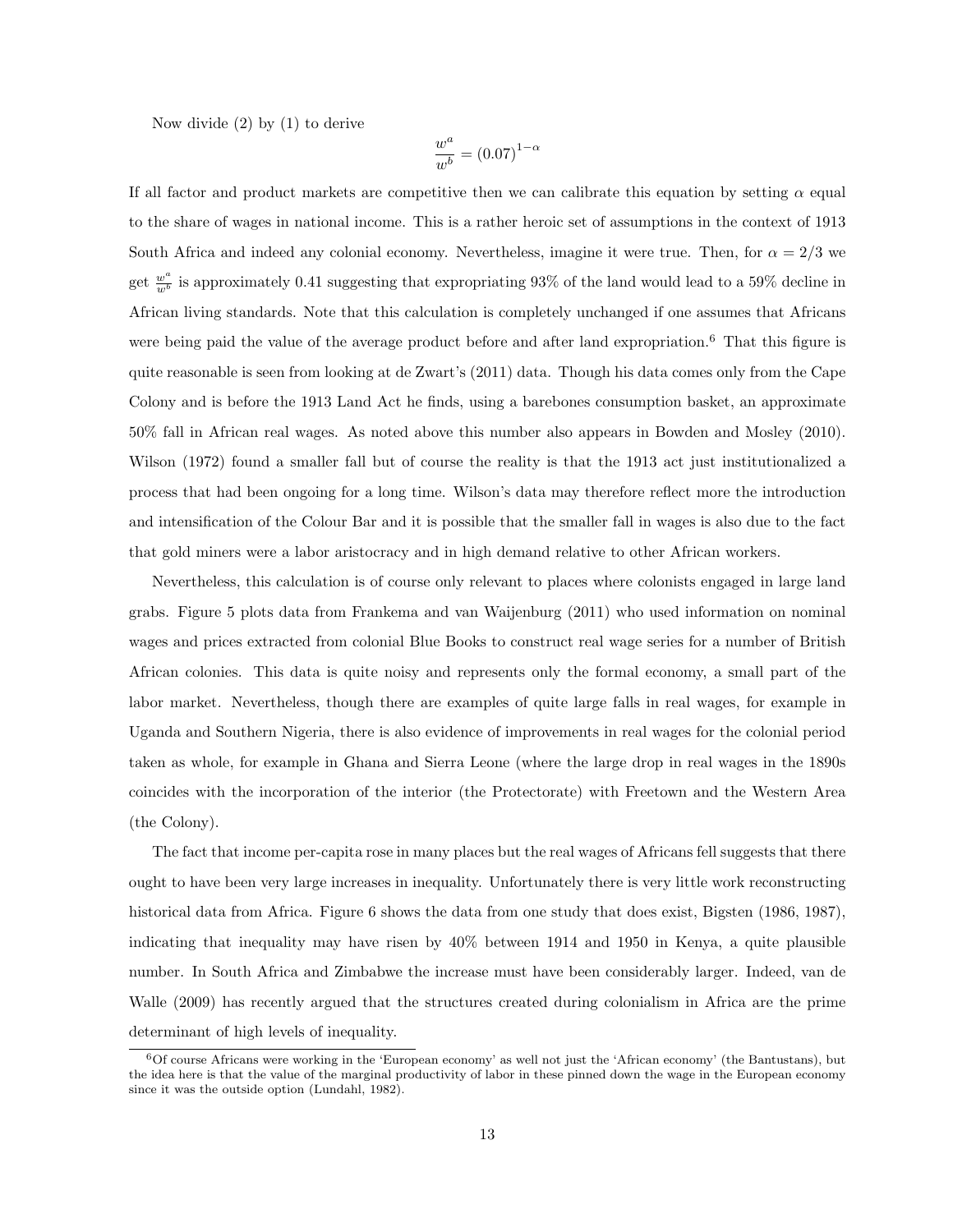The final key set of variables which it is interesting to examine are institutional ones. Here we are able to take advantage of a unique empirical project undertaken by Johannes Fedderke along with his colleagues and students. An important series of papers Fedderke, de Kadt and Luiz (2001), Fedderke and Garlick (2010), Fedderke, Lourenco and Gwenhamo (2008), Gwenhamo, Fedderke and de Kadt, (2008), Luiz, Pereira and Oliveira (2011) and Zaaruka and Fedderke (2010, 2011) has used contemporary codings of economic and political institutions and extended these back to the colonial period for a number of African colonies. Figure 7 plots the data for some of these countries for an index of political freedoms, which has never been coded for colonies before (since these are not included in datasets such as POLITY). Unfortunately, with the exception of Namibia and Tanzania, the data does not cover the entire colonial period and even there it does not extend into the pre-colonial period. An interesting question is whether or not colonialism led to a severe contraction in political freedom. Certainly Africans had no political power in the early colonial period, but the change has to be compared to pre-colonial African polities. Indeed, the index is based on such things as voting rights, freedom of association, freedom of assembly, freedom of expression, the extent of arbitrary executive power, government secrecy or indemnity, due process of law and freedom of movement. It is obviously a tall order to code these variables for the colonial period, let alone the pre-colonial period and it is not a priori obvious in which way colonialism changed these variables. There was a lot of variation in pre-colonial African political institutions. For instance the centralized states in Buganda, Dahomey or Rwanda were quite despotic and militarized. Citizens did not vote for the Kabaka, Akhosu or the Mwami whose power was not checked by counterbalancing institutions. So although the colonial citizens of Uganda, Benin and Rwanda did not vote either perhaps there was no change in political freedom? Yet Buganda, Dahomey and Rwanda were probably the exception rather than the rule. Though there were despotic states in Africa prior to 1885, particularly during the heyday of the Atlantic slave trade, there were also many mechanisms of political participation and accountability in many pre-colonial African polities, even the Zulu state. The literature on indirect rule in British Africa also emphasizes that African political systems were typically far more fluid and open to talent and upward mobility than the colonial system of chiefs and we discuss this in more detail later in the case of Sierra Leone. In other cases, for example Somalia prior to colonialism, there was a quite democratic structure of political rights which was common in stateless societies so that adult males made collective decisions for the clans by consensus or sometimes something more like majority rule. Thus it is plausible that on average the political rights of Africans did decline with the imposition of colonial rule and this is an issue which could be researched using ethnographic information, for example from the Murdock Ethnographic Atlas or the SCCS.

Leaving this issue aside Figure 7 shows some very interesting patterns. In the case of Namibia political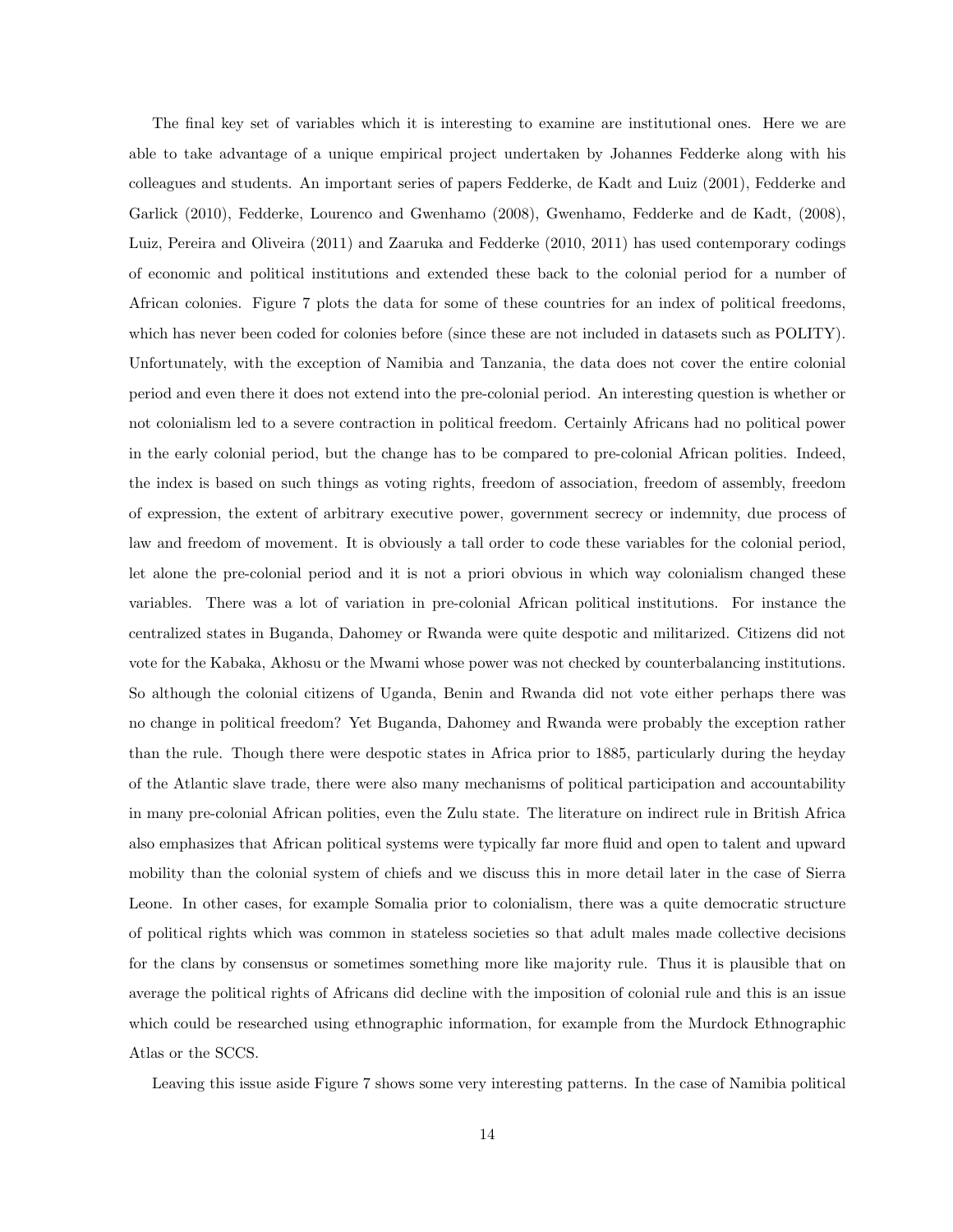rights fall almost monotonically through from colonization by the Germans in 1884 up until independence from South Africa in 1990. In Tanzania they decline non-stop until after the second world war. Interestingly the takeover of Tanzania by Britain from Germany after the first world war coincides with a deterioration rather than an improvement of political rights. The pattern of deteriorating political rights is quite common and shows up similarly in the case on Malawi, Zambia and Zimbabwe. This increases rapidly around the time of independence only to fall back again as African leaders consolidated one-party states and outlawed political competition. Improvements in political rights then begin again in the 1990s with the wave of democratizations that rolled over the continent.

Figure 8 shows the data from these studies on the extent of private property rights. This index is very interesting because it is meant to capture the property rights for the mass of the population. In this case one can say something more definitive about the consequences of transition from pre-colonial to colonial rule, at least in the colonies with significant white settlement. The massive expropriation of land from Africans must surely coincide with a significant deterioration in the security of property rights for the vast mass of the population. Figure 8 reveals no obvious general pattern during the colonial period. In some places, such as Malawi, Namibia or South Africa, property rights deteriorate. In other places they stay constant or increase. There does not however seem to be a general positive effect of colonialism on the extent of private property rights and even when the data is truncated so that, for example, they do not include the mass land expropriations that took place in South Africa or Zimbabwe.

How are we to make sense of these various findings? Some of them seem quite contradictory. For example, how can expanding education and life expectancy after independence coincide with falling income per-capita? From a production function point of view these things must be reconciled by large falls in total factor productivity (see Nkurunziza and Ngaruko, 2007, for such a calculation in the case of Burundi) suggesting that capital was very inefficiently used. This was precisely the conclusion of Pritchett (2001) who argued that the most likely reason why expanding educational attainment in the developing world did not show up as increased income is that poor institutions lead to human capital to be allocated to unproductive activities such as rent seeking.

Another puzzle is the simultaneous evidence of increasing stature and falling real wages for Africans, for example in Kenya. One possibility is suggested by the work of Troesken (2004) who showed how in the 19th century US enfranchised whites were prepared to invest in public health investments which benefited blacks and poor whites to the extent that they were themselves threatened by the negative externalities which diseased blacks and poor people could create. If the blacks came down with cholera it would quite likely spill over to the whites. It is quite likely that this could help explain the simultaneous occurrence of falling real wages and improving stature. For example, in the case of Zimbabwe Phimister (1988, p. 261)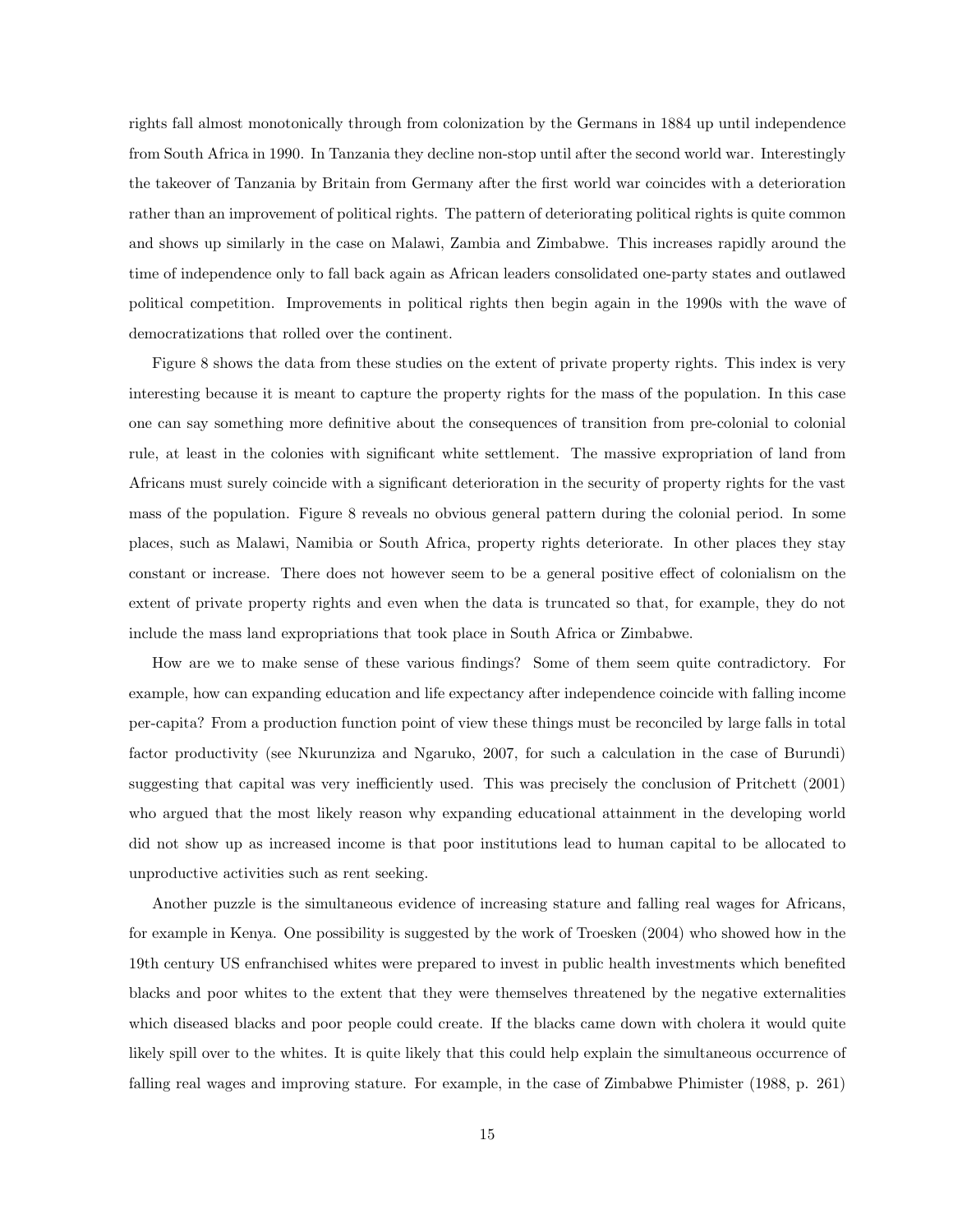quotes a white official as observing the need to ".. tackle infectious disease in the native ... if we want to have a healthy white nation" and Phimister quotes from a 1944 report of the native production trade commission that ""drastic and immediate action" was needed with respect to the appalling public health conditions and it was "not only humane, it is mere self-protection" ... Health services for the African had become essential because "... as we want to have a healthy white nation we have got to tackle infectious diseases in the native. The native is the reservoir of these infectious diseases ". Though this may have ultimately been good for the health of Africans it is not exactly the civilizing mission.

Despite quite a few puzzles the overall picture is quite clear. Income per-capita increased after the scramble for Africa quite steadily during the colonial period, if not at the rates experienced in countries which autonomously modernized, such as Japan after 1868 or Turkey after the 1920s. After independence the general pattern of income per-capita was decline from the mid 1960s until the 1990s while after 2000 there has been modest positive economic growth. Human capital, life expectancy and stature also increased slowly during the colonial period and generally continued to increase afterwards though we have seen that stature in Ghana did start to fall, reflecting the economic collapse of the 1970s and Prados de la Escosura (2011) does identify several cases of falling human development, for example in the Democratic Republic of the Congo in the 1980s and 1990s and quite a few others during the 1980s. Meanwhile real living standards of Africans experienced severe deterioration in colonies of white settlement, while they slowly increased along with income per-capita in the other two types of colonies. In the former set of colonies Africans also experienced a decline in institutional quality with mass insecurity of property rights though elsewhere institutional change was muted. Europeans did bring new institutions, forms of rule, fiscal systems and financial institutions, but these did not reach the vast mass of the population.

### 4 Mechanisms

The literature has proposed various types of mechanisms via which colonialism influenced development in Africa. On the benefit side Europeans brought better technology such as writing or steam engines. Particularly important was medical technology. Indeed, Ferguson (2011) argues that if Europeans had not colonized the tropical world there would not have been the stimulus required to develop cures and vaccines from tropical diseases. Many have also argued that Europeans improved institutions, (eventually) ending slavery, introducing modern legal systems and methods of administration and eventually constructing modern democratic institutions. They argue that economic institutions improved, not just because slavery was abolished but also because Europeans made property rights secure, a dubious claim in general as we have already seen, and brought to an end conflicts within African society (which they had previously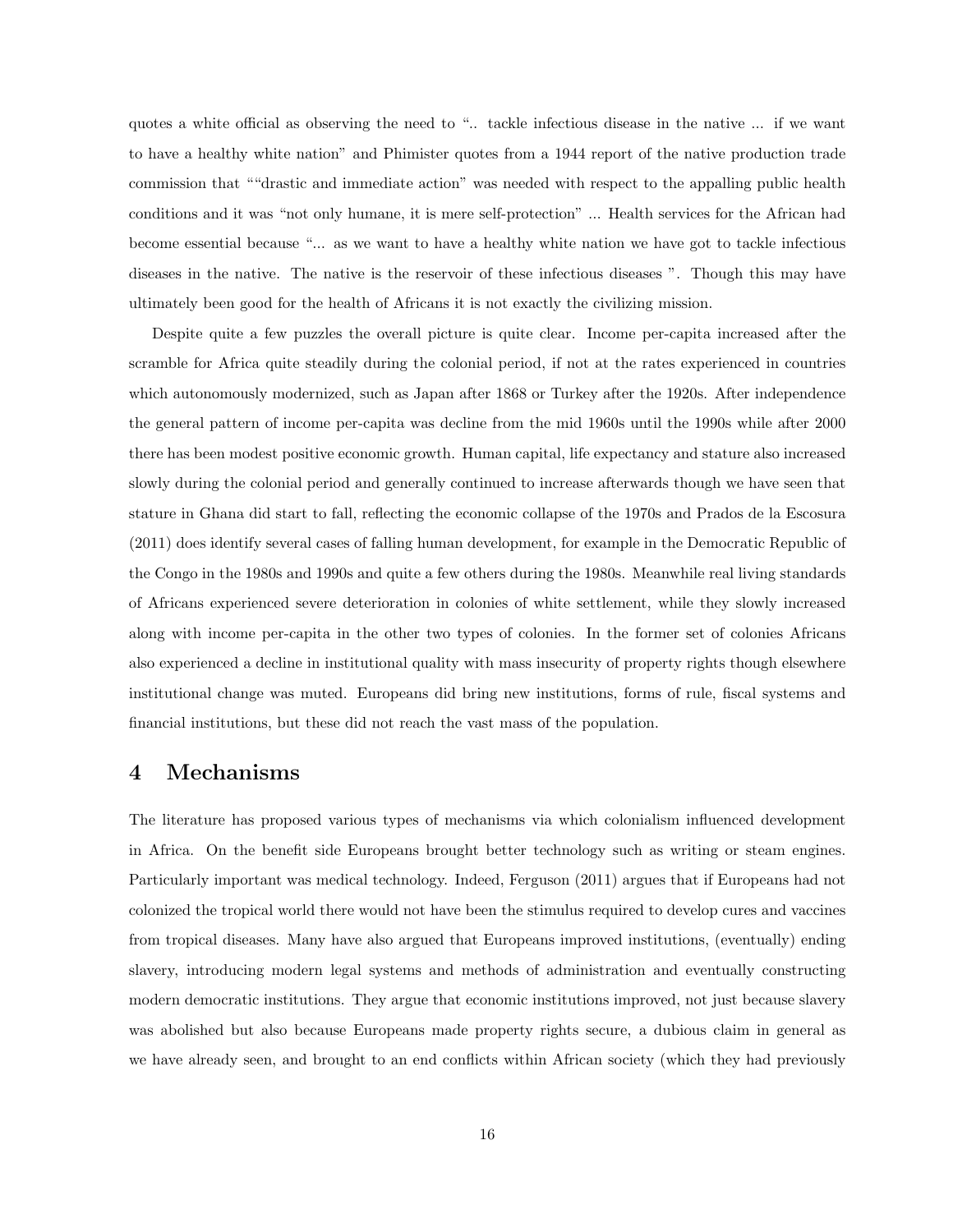heavily exacerbated by generously supplying anyone who could pay with firearms, see for instance Inikori, (1977).<sup>7</sup> They also started schools where there were none.

On the negative side many different mechanisms have been suggested via which colonialism reduced development. An earlier generation of scholars (e.g Rodney, 1981) emphasized the sheer looting of African societies by the colonial powers which undoubtedly took place, particularly in the Congo. More recently scholars point to the perverse effects of particular colonial institutions, such as agricultural marketing boards (Bates, 1981). They also argue that the arbitrary state system created and defended by European powers has led to political conflicts, instability and dictatorship (Engelbert, 2000). Another argument is that the colonial authorities created "gate-keeper states" which were only interested in ruling rather than in developing the countries and these have left a path dependent legacy in the state structures of post colonial Africa (Cooper, 2002). Others have proposed that the political authoritarianism of the colonial state is a direct source of the authoritarianism that has plagued Africa since independence (Young, 1994). Put another way, it is impossible to conceive of Robert Mugabe and the way he and his supporters have run Zimbabwe since 1980 without thinking how Ian Smith and the whites ran and structured the society prior to 1980. Thus the fall in GDP per-capita after 1980 in Zimbabwe is as much a part of the economic impact of colonialism as whatever increase in real wages Africans may have experienced after 1950. There are various mechanisms that could generate this. One could just be a simple reaction to the racism and inequality of the white controlled regime which either unleashed some impetus to enact revenge for the immizerization it had initially unleashed, or to re-wind the impact of mass land expropriations. Alternative mechanisms feature the continuation of the extractive colonial state. Independence in Zimbabwe saw not the destruction of this state but rather a transfer of control from the whites to ZANU-PF and President Mugabe. Mugabe was then in charge of a state which otherwise would not have existed and which he could use with even fewer constraints.

These last ideas points to the importance of the impact of colonialism on civil conflict in postcolonial Africa. In line with this Michaelopoulos and Papaioannou (2011) show that the scramble for Africa had severe implications for the intensity of ethnic conflict in regions where ethnic groups were separated by a border that was established in the conference of Berlin (for a general treatment of ethnic violence, see Horowitz, 2000). Colonialism changed the nature of civil conflict even if it did not necessarily the identity of the warring parties or the places in which conflict took place (Besley and Reynal-Querol, 2012). In some places, like Swaziland, colonialism seriously warped traditional African political institutions making them much less accountable and more autocratic (This could also be read as part of an explanation for the

<sup>7</sup>Though Bates (2012) makes the opposite argument that warfare in pre-colonial Africa was important in state formation so that by stopping warfare the colonial powers inhibited state formation.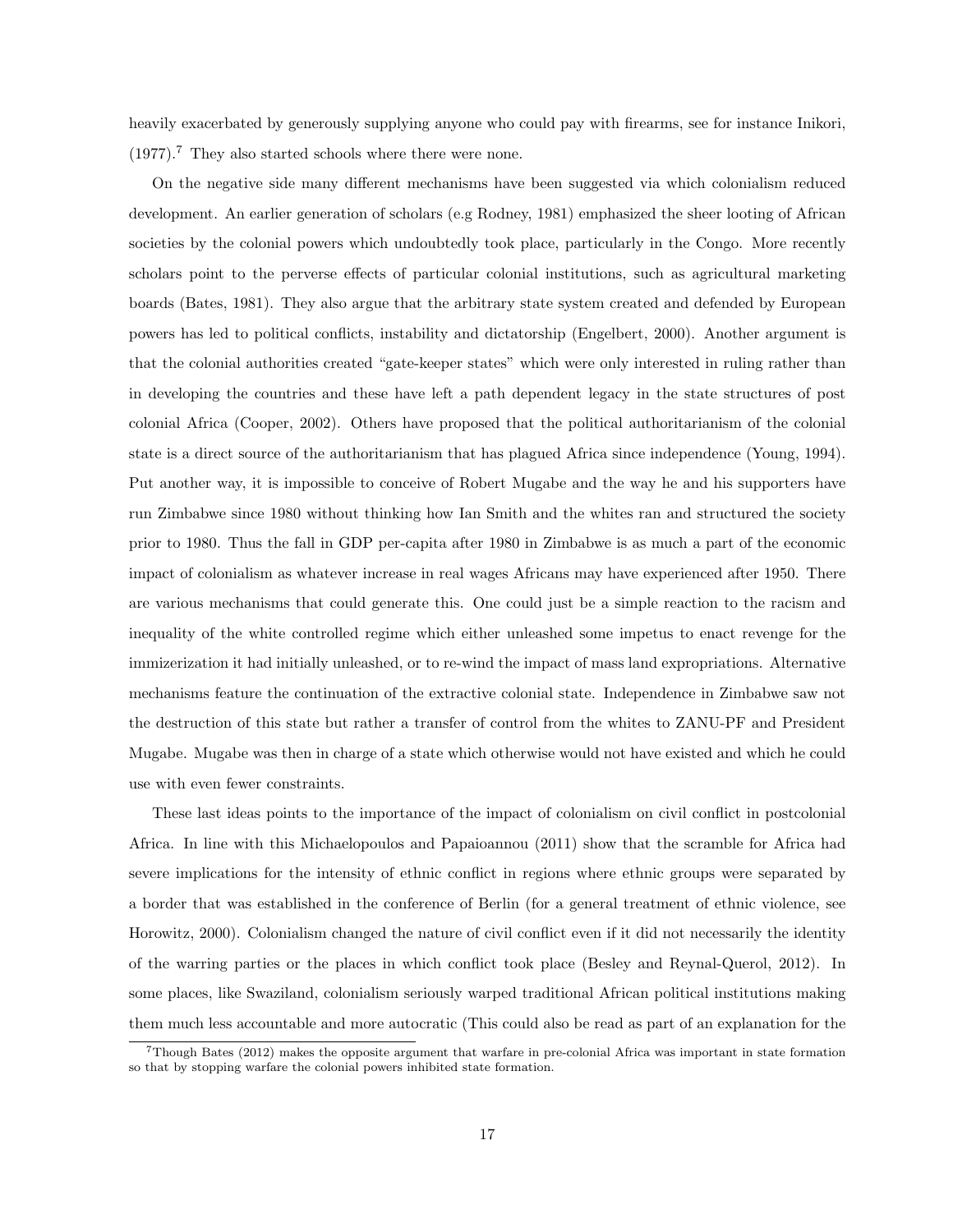Zimbabwe example). Though the Swazi state in 2012 is not a poster child for development, the Swazi state today is different from what it would have been had it not been for the fact that the British ruled Swaziland indirectly (Mamdani, 1996, for the general argument, Bonner 2002, on Swaziland). Most plausibly, the Swazi state is much more despotic and unrepresentative than it would have been absent colonialism. In other places, like Sierra Leone or Nigeria, the system of indirect rule contributed to power relations that did not reflect the de facto relative power of different groups in society (see the examples for Sierra Leone and Ghana below). Finally, and more subtly, there are arguments about how colonial rule shaped identities and created cleavages where none existed or hardened pre-existing distinctions and identities, as in Rwanda (see Ranger, 1985, for an illustration from colonial Rhodesia and Spear, 2003, for an overview of the British cases). This could easily have itself been an independent source of conflict and underprovision of public goods after independence. To take perhaps the most salient example, most academic studies agree the distinctions and conflicts between Hutu and Tutsi in Rwanda, though they pre-dated colonialism (Vansina, 2004), were made considerably worse by the fact that the German and Belgian colonial administrations recognized the Tutsis as a governing elite and after 1932 introduced identify cards that defined one as either Tutsi, Hutu or Twa. Though such identity cards were not unique in colonial Africa (South African pass cards recorded one's "group") it seems undeniable that these policies played a significant role in intensifying Hutu-Tutsi tensions and ultimately leading to a genocide in which 800,000 people perished (Des Forges, 1999, Mamdani, 2002). The identity cards were only abolished in the wake of the genocide. This too is part of the legacy of colonialism for development.

Doing justice to all of these different mechanisms is impossible in the short space of a paper and we have tried to introduce quite a few of these as we have gone along. We have already seen from the work of Fedderke and his collaborators that there seem to have been no consistent tendency for either basic political or economic institutions to improve during the colonial period. Let us restrict attention to just the important issues of slavery. The colonial project in the 19th century was heavily motivated by such apparent goals as the eradication of slavery and the fact that slavery did disappear in most African colonies during the colonial period could be chalked up as an institutional improvement which colonialism brought which would otherwise not have happened. To assess this argument one has to take into account several things. First, it took a long time to abolish slavery in most African colonies. For example, in Sierra Leone it was only finally made illegal in 1928, in Ghana 1930 and in Nigeria 1936 (see Lovejoy and Hogendorn, 1993, on northern Nigeria and the essays in Miers and Roberts eds., 1988, and Klein and Miers eds., 1998). Second, even then it is not clear to what extent slavery vanished because of these laws (which had to be enforced) or because of economic changes. At least in the Ghanaian case such changes had little to do with the colonial powers (see Austin, 2008). Third, the colonial state extensively used forced labor to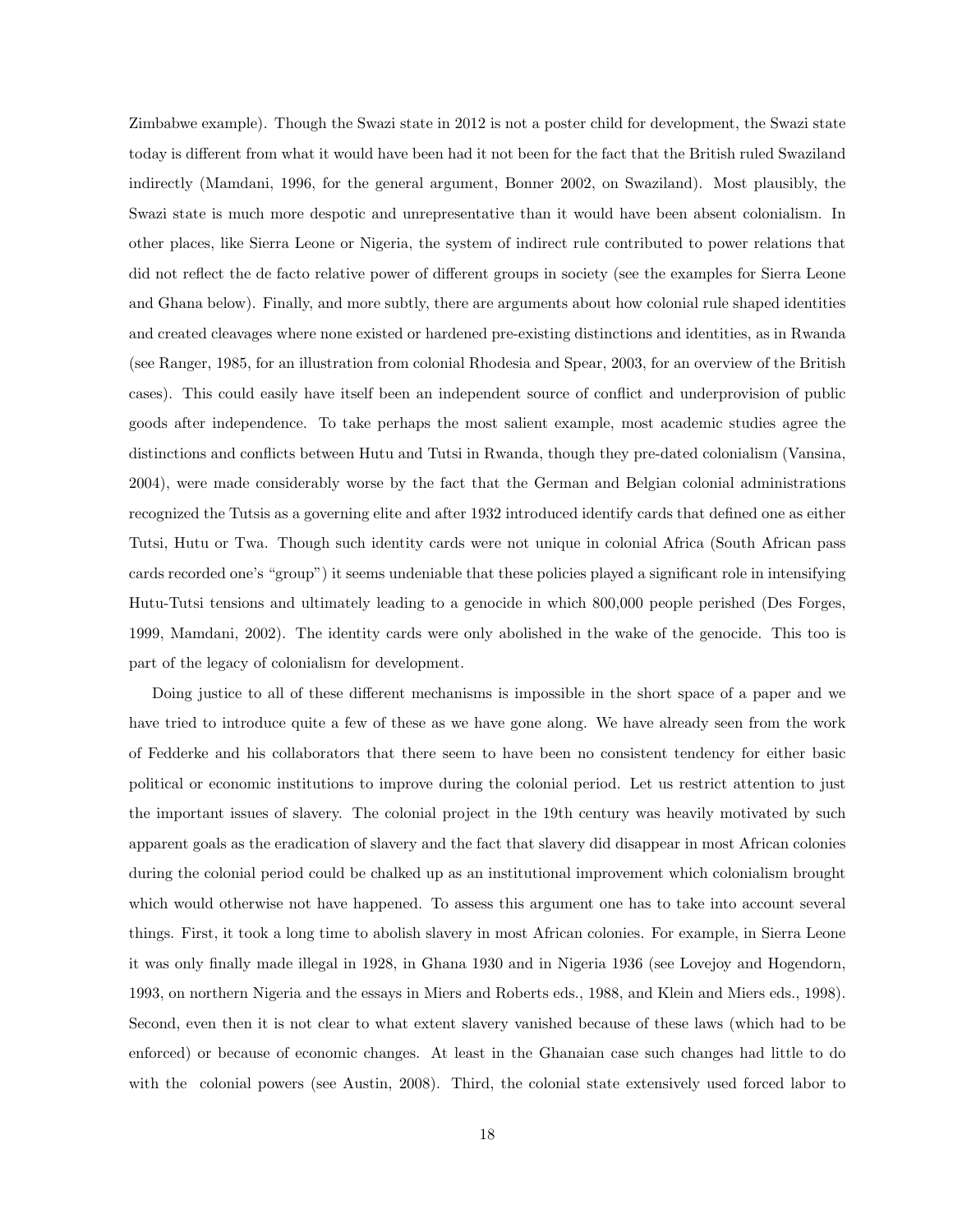build infrastructure (see Mason, 1978, and Thomas, 1973, on Nigeria and Ghana). Finally, slavery was coming to an end everywhere in the world in the 20th century and it is in fact not clear that slavery ended any faster in places that were colonized. For instance slavery was abolished in 1915 in Thailand and 1928 in Iran (Klein ed., 1993, for these dates). Even in Africa the non-colony of Liberia was forced by international pressure in the 1920s to abolish, if not slavery, then something very close to it. Thus the claim that colonialism generated a net institutional benefit through the abolition of slavery is implausible.

### 5 The Balance of the Evidence

So far we have argued that though colonialism had uniform effects, one can make clear distinctions between three types of African colonies. Those which coincided, usually coincidentally, with pre-colonial African polities, the colonies of white settlement and finally those which either had no centralized states or were a heterogeneous mixture (like Nigeria) and or lacked white colonization.

Putting the evidence and arguments about counter-factuals and mechanisms together we argue that in first and second sorts of colonies there is a clear case to be made for colonialism retarding development. Making this case entails counter-factuals for both the colonial and post-colonial period. In the introduction we proposed some simple ones, based really on continuity with the pre-colonial experience. In colonies which coincided with relatively centralized polities there was the essentials of order and public goods provision which could have been the basis for development (Warner, 1999). Botswana is a perfect case. Though Botswana has been an African success since independence it is likely that absent British colonialism Botswana would be a great deal more developed today. Prior to the colonial period Tswana elites were already reforming institutions and showing an extraordinary ability to negotiate with external forces, traits which reproduced themselves after independence. Yet during the colonial period institutional reform was held in check in Botswana and instead chiefs and elites had to fight a rearguard action to stop such forces as indirect rule and mining from destroying their polities and the fruits of their previous institutional innovations. At the same time the British provided more or less nothing in terms of education, health, infrastructure or other types of public goods. After independence Botswana was able to benefit from its coherence as a polity and because the pre-colonial institutions which persisted were ones that promoted accountability. Generally, there is a negative correlation in Africa between pre-colonial political centralization and the extent of such accountability institutions (for example using the data in the Standard Cross-Cultural Sample, see Osafo-Kwaako and Robinson, 2012) and the state in Rwanda, for example, lacked the type of accountability mechanisms the Tswana had. Nevertheless, it is overwhelmingly plausible that Botswana would be much more developed today had it not been colonized. Variation in the region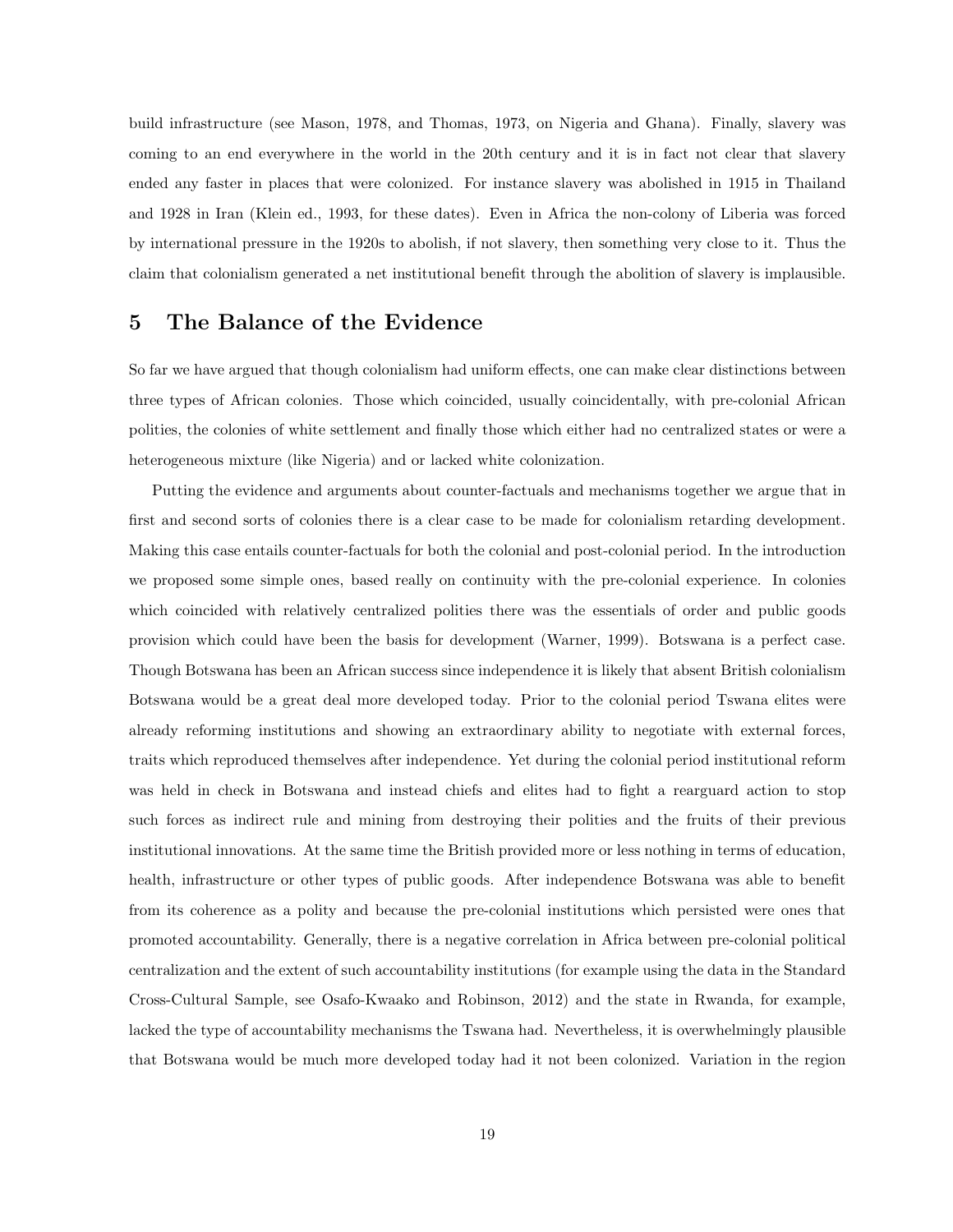supports this claim. Botswana did better than Lesotho, which had very similar pre-colonial institutions, because it was able to preserve its pre-colonial systems of representation and political institutions which were heavily distorted by indirect rule and the desire to mobilize labor for the mines in South Africa in the latter country (Ashton, 1947, Eldredge, 2002, Acemoglu, Johnson and Robinson, 2003).

Another polity in this first set, Rwanda, is also very plausibly less developed than it would otherwise have been. The dominant mechanism is that it suffered the most extreme example of colonial powers shaping identities in ways which guaranteed intense conflicts for power after independence. In Rwanda this tragically interacted with what were already highly hierarchical class relations by African standards to completely discredit the traditional political system and create intense conflict.

In Ghana, also in this class, it would not have been possible to create the type of cleavage that tore Rwanda apart, but instead colonialism created a situation where a large centralized state, Asante, was placed into a "nation state" consisting of a plethora of groups who lacked a national identity and working social contract and saw Asante dominance as the main threat. The arrival of British colonialism stopped Asante expanding and Asante chiefs were made into the tools of indirect rule and to the extent that they were accountable to their people, they became less so. At independence politics became dominated by Kwame Nkrumah and his Conventional People's Party which found a common cause in opposing Asante. Nkrumah moved to emasculate the Asante chiefs (Rathbone, 2000) and initiated a cycle of anti-Asante and pro-Asante regimes. The fight for power after 1957 led to political instability, coups, military rule, the expropriation of the cocoa farmers who were at the heart of the most dynamic sector of the economy. The nature and structure of this conflict was entirely a legacy of the colonial state. In the absence of colonialism a plausible counterfactual is that Asante would have expanded and formed a "nation state". This might not have been developmental, but it certainly would have avoided the perverse institutional dynamics of indirect rule (moving the traditional leaders further from being accountable) and it would not have led to the political instability which plagued the country and undermined the economy for 25 years. Today the two main political parties revolve around this cleavage. In Uganda the situation is quite similar with pro and anti-Buganda cleavages, while in Burkina Faso it is a pro or anti-Mossi cleavage.

Accepting these arguments could it have been that colonialism brought enough to Ghana to offset these negative mechanisms? We believe the answer is no. The economic growth of Ghana during the colonial period was not because of the British colonial states but inspite of it (Hill, 1963, Austin, 2005). The export dynamism was a wholly African development which would plausibly have occurred without British intervention since the area had seen export dynamism before in the 19th century, for example in the export of slaves and then kola nuts and other tropical products. Other economic institutions, such as the allocation and regulation of land, were probably made less efficient by colonialism since indirect rule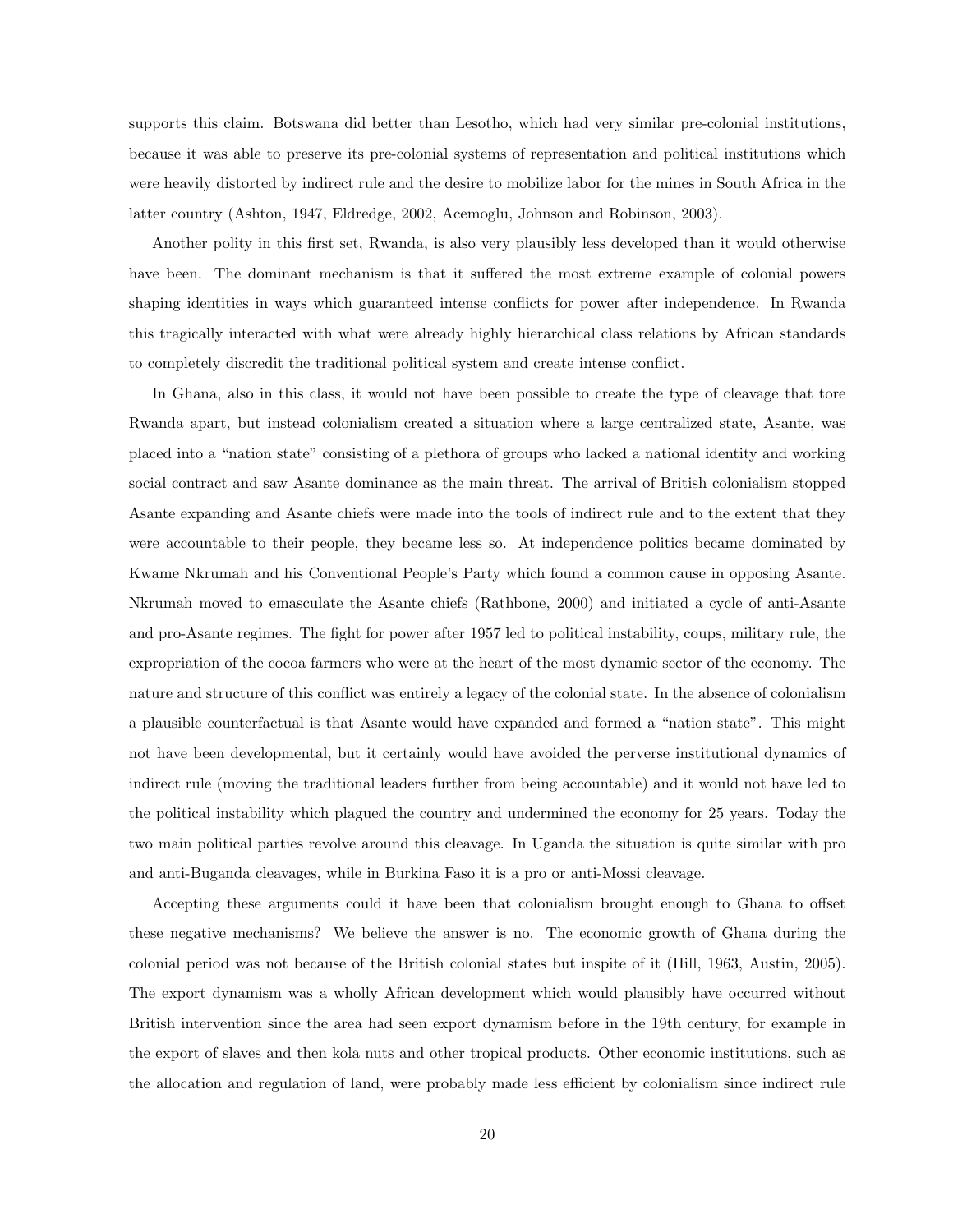made the chiefs in charge of them less accountable (Colson, 1971, Goldstein and Udry, 2008). It is true that the British built railways and roads and though these did bring some economic growth (Jedwab and Moradi, 2011) their location was often determined more by the desire to rule, not develop (evidence for this is presented in Chaves, Engerman and Robinson, 2012, who show that the colonial states had to force Africans to move their goods on the railways because they were not in the right place from an economic point of view), and the only reason that Asante had not previously built a railway to the coast was because the British colonial office had blocked it (Chaves, Engerman and Robinson, 2012). Possibly the British brought education where it otherwise would not have existed? Possibly, but as Frankema (2010, 2011) has shown missionaries were the driving force behind educational expansion in British colonies and a reasonable counterfactual is that absent colonization the missionaries would have come and started schools since prior to 1885 missionaries were already fanning out over Africa, converting and educating. It is hard for us to see where the enduring counter-benefits of colonial rule are.

It is possible that the Zulu state could have developed in diamonds of Kimberly and the gold of Johannesburg is just as predatory manner as the Apartheid state. But we think this is unlikely. No indigenous African state would have had the massive coercive, military and ideological dominance over its people that the white state of South Africa had over the black population.<sup>8</sup> Moreover, the Zulu state would not have had such a well defined subject population to repress and discriminate against.

The other clear case for colonialism retarding development is in the colonies of white settlement. Here, as we have documented, the extractive nature of colonial rule and mass expropriation of land manifested itself in serious immizerization of Africans during the colonial period and a massive increase in inequality. There is some conflicting evidence on some of these cases as we have pointed out and there is clearly important research to do here to reconcile these different sources of information. It is possible that in settler colonies, because whites came en masse, they actually brought more potential benefits. We discussed one earlier when we asked how could one reconcile falling real wages for Africans with Moradi's evidence for increased stature in Kenya. Having a lot of whites might have created positive externalities for Africans absent in colonies such as Sierra Leone. We accept that this might be the case, so that ultimately there were offsetting benefits for Africans once they recovered from the immizerization. By the 1950s African wages were rising in Zimbabwe, as they were in South Africa by the 1970s. From this point on, and especially after independence, they might have been able to benefit from the legacy of the more intense colonization (though in fact Fedderke's research thus far does not suggest great institutional benefits in these colonies relative to others). Yet these examples suggest that there are far more powerful countervailing mechanisms

<sup>8</sup>To give a Latin American example, the Spanish took over the tribute systems of indigenous states such as the Incas, by far the most organized in the Americas, yet the evidence is that they were able to make the institutions considerably more extractive than they had been during the Inca period.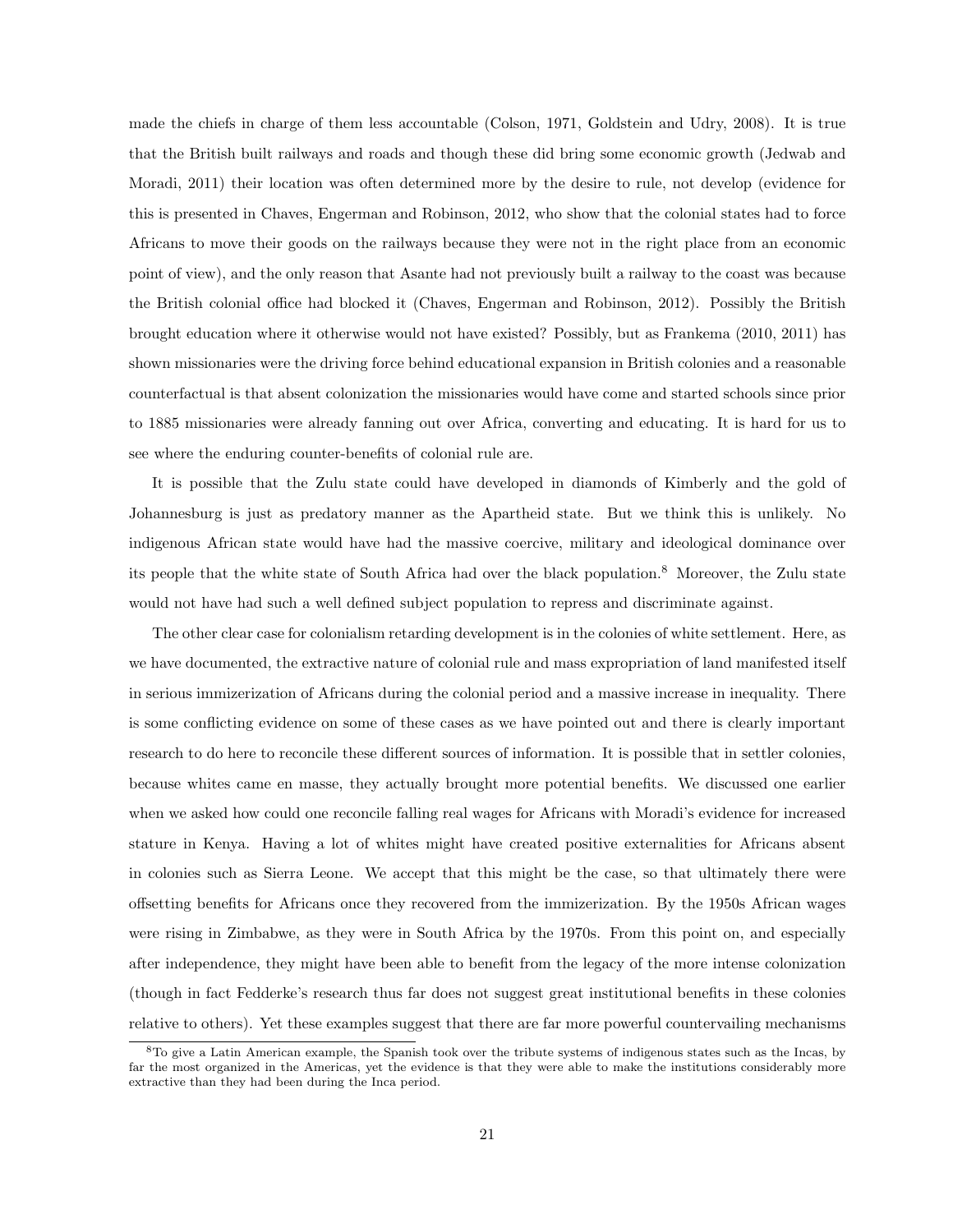at work. Since 1980 Zimbabwe has experienced not the benefits of white rule but the consequences in terms of inequality and conflicts and a legacy of racial discrimination which Sierra Leone did not have to suffer from. These cases therefore demonstrate some of the most perverse post-independence dynamics. van de Walle (2009) and Bowden and Mosley (2010) argue that this is precisely due to the very high levels of inequality in such countries which were directly a result of the way that they were colonized. We therefore believe that, despite some of the contradictory facts, to argue in these cases that colonialism promoted development one would have to have in mind a completely implausible counter-factual where colonialism stopped an even worse immizerization. This seems very difficult to believe.

The final set of cases are more complex. It is plausible, for example, that places dominated by acephalous societies, such as Somalia or South Sudan, would have similar levels of development today absent colonialism. To get a sense of what might be a credible line of argument for the other mixed cases let us focus on Sierra Leone. It is likely that the lack of political centralization and instability in Sierra Leone inhibited development prior to colonialization and stopped the creation of public goods or the adoption of better technology. Colonialism led to the construction of railways, the cessation of hostilities between African polities, and the creation of an administrative structures such as courts and the elements of a modern fiscal system. It also led to the construction of what was the first school in the interior in Bo (outside of Freetown and the Western peninsula which had been a British colony since 1806). Had the British not annexed the interior it is quite plausible that the political instability would have continued and the basic state structure would have been unchanged (though one could use the evidence in Abraham, 2003, to argue that there was some of trend towards more bureaucratized and stable polities, at least in Mendeland). Do these clear benefits from colonialism imply that Sierra Leone is more developed today than otherwise it would have been? Though one could argue in either way, we believe the probable answer is again no. Yes railways were constructed, but as in Ghana, they were positioned not to develop the country but to rule it. Indeed, after the Hut Tax Rebellion of 1898 the route of the railway was changed with a view of controlling Mendeland, the heart of the rebellion. Yes schools were built but little pretense was made to educate the population. Bo school was focused on educating the sons of the Paramount Chiefs and the elite which the British had themselves created and who were used to govern the colony indirectly. As in Ghana it was missionaries who did what little educating there was. Similarly with the administrative system. The system of indirect rule in essence created a system of hierarchy and indigenous elites which had not existed before in Sierra Leone. Paramount Chiefs were elected for life by majority vote of the Tribal Authority, an electorate made up of elites. To become a Paramount Chief one had to come from a 'ruling family' basically a short list of elites recognized, and sometimes created, by the British. This was a classic case of indirect rule creating a type of political despotism that had not previously existed. Sierra Leone gained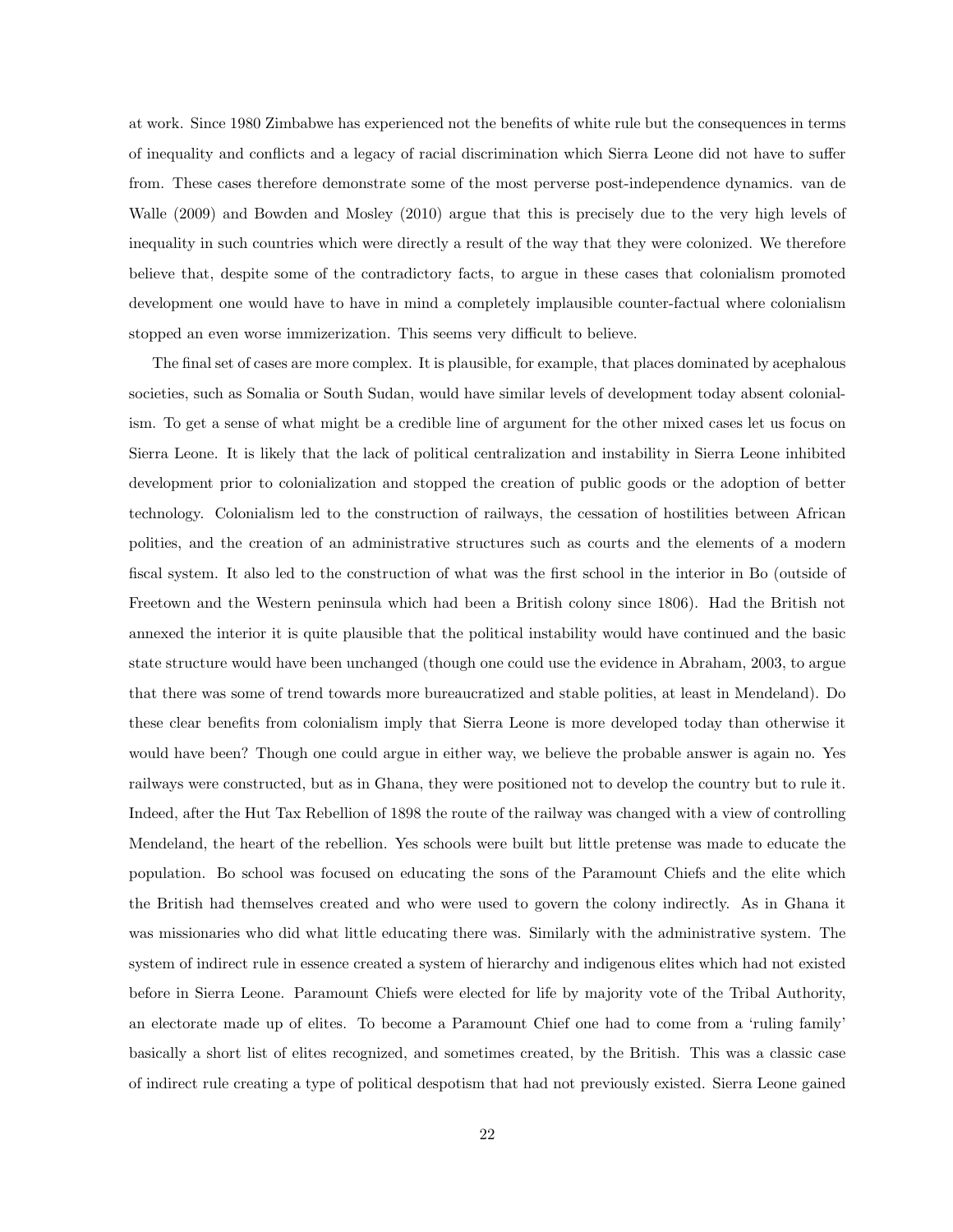independence as a salutary example of a state lacking a national identity and working social contract where the electorate was polarized into a north (Temne and Limba) versus south (Mende) cleavage. As elsewhere this led to military coups, political instability and eventually a one party state. All this disintegrated in 1991 into a horrific 10 year civil war at least one motivation for which was animosity against the local despotism of chiefs and political exclusion (Richards, 1996, Keen, 2005). Certainly in 2012 development outcomes in Sierra Leone are better than they were in 1896 when the colony was formed, but little of this was due to the direct intervention of the British during the colonial period. Much more was due to missionaries or other forms of dissemination while the very negative development dynamics experienced after 1961 are closely related to the way the British formed and governed the colony. It is clear moreover that colonies of this type had independent dynamics that might have offset the potential benefits. The fact that they lacked centralized political authority prior to colonization created opportunities for colonial rule to bring benefits as we have observed. Yet at the same time this created a more intense indirect rule which persisted after independence precisely because there was no large pre-colonial polity. In Ghana the remnants of the Asante state was too threatening to his power for Nkrumah to rule indirectly, this was not true in Sierra Leone where to this day indirect rule is the favored method for national politicians to rule the rural areas. Though no doubt every case has its differences, even this apparently ambiguous case does not support an optimistic interpretation of the impact of colonialism on development in Africa.

## 6 Conclusions

In this essay we have tried to evaluate the impact of European colonialism on development in the case of Sub-Saharan Africa. Though this is only a very small part of colonial experiences in world history it covers all of the methodological problems involved in answering this question and spans many of the potential mechanisms. As we emphasized right at the start, at our current level of understanding it is impossible to make general strong claims about the causal impact of colonialism on development because of the absence of a well defined counter-factual. We argued in general this is not much of a drawback because colonialism was such a heterogeneous phenomenon that it is not very interesting to be able to identify the average effect of colonialism and in any case examining specific mechanisms may be more productive and easier to identify econometrically.

Nevertheless, we have also argued that the extent of the heterogeneity of the colonial experience in Africa is much less than in the entire colonial world. This being the case we have not restricted ourselves simply to the important task of giving an overview of some of the facts and the mechanisms which have been suggested. We have also attempted to give a very subjective and speculative view of what we believe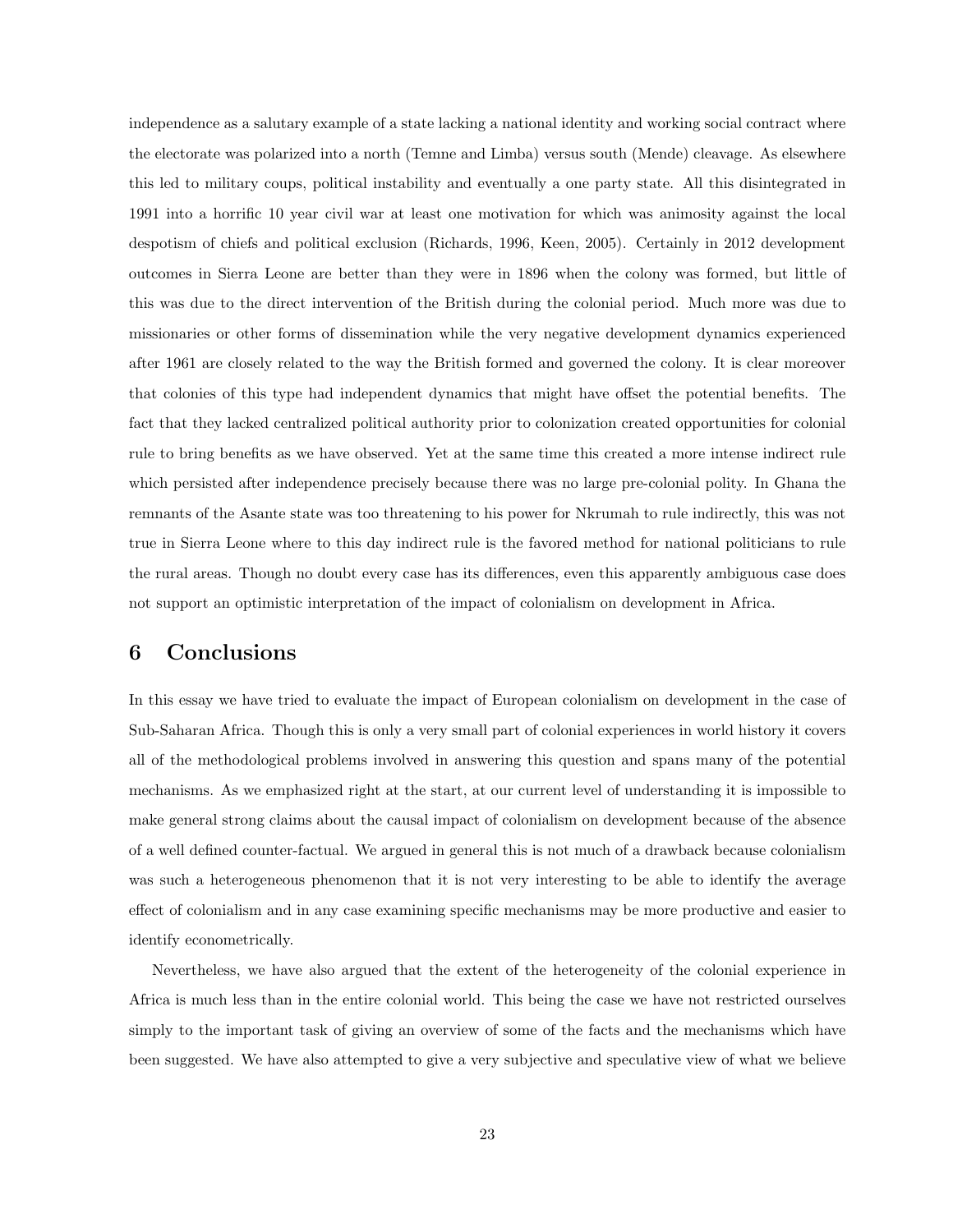the balance of evidence says in the light of what we argue are plausible counter-factuals. We do this without any pretence of being definitive and merely to try to move the debate forward. In particular we emphasized that to evaluate the impact of colonialism on development it is not enough to show that development outcomes improved during the colonial period. This is for at least two reasons; first, we do not know what would have happened in the absence of colonialism; second, a full evaluation of the impact of colonialism must take into account how development outcomes after independence were shaped by the way colonialism structured society.

Our conclusions are that the case for the pessimists about the impact of colonialism on development is far stronger than the case for the optimists. There are clear cases, such as the settler colonies or colonies which coincided with established pre-colonial centralized states, where the preponderance of evidence and plausible argument supports the idea that colonialism retarded development. Other cases are more ambiguous, but even there we argue that it is difficult to come up with convincing scenarios under which colonialism promoted development. Though colonialism was indeed heterogeneous, in the end, it is very likely that if one could estimate the average effect of colonialism on development in Africa, it would be negative.

We make these arguments accepting that Africa was poor, technologically backward and poorly developed (in terms of the measures we have discussed in this paper) in the first half of the 19th century. Nevertheless, other parts of the world were also poor and underdeveloped in this period, for example Japan or Thailand and most parts of Latin America, and they are much more prosperous than Africa today. It is possible for societies to change their institutions and move onto better development paths though it is not of course inevitable that they will do so. European colonialism did bring some proximate benefits in terms of technology, a sort of peace and a sort of access to and implantation of modern institutions. Yet little attempt was really made to make such benefits, such as they were, endure, and many of which, like peace, were restricted to the colonial period. Europeans also brought racism, discrimination, inequality and seriously warped many African political and economic institutions. Once the European powers left, much of what was positive was ephemeral and went into reverse while many of the negatives endured.

### 7 References

Abraham Arthur (1979) Mende Government and Politics Under Colonial Rule: Historical Study of Sierra Leone, 1890-1937, New York: Oxford University Press.

Abraham Arthur (2003) An Introduction to Pre-Colonial History of the Mende of Sierra Leone, Edwin Mellen Press.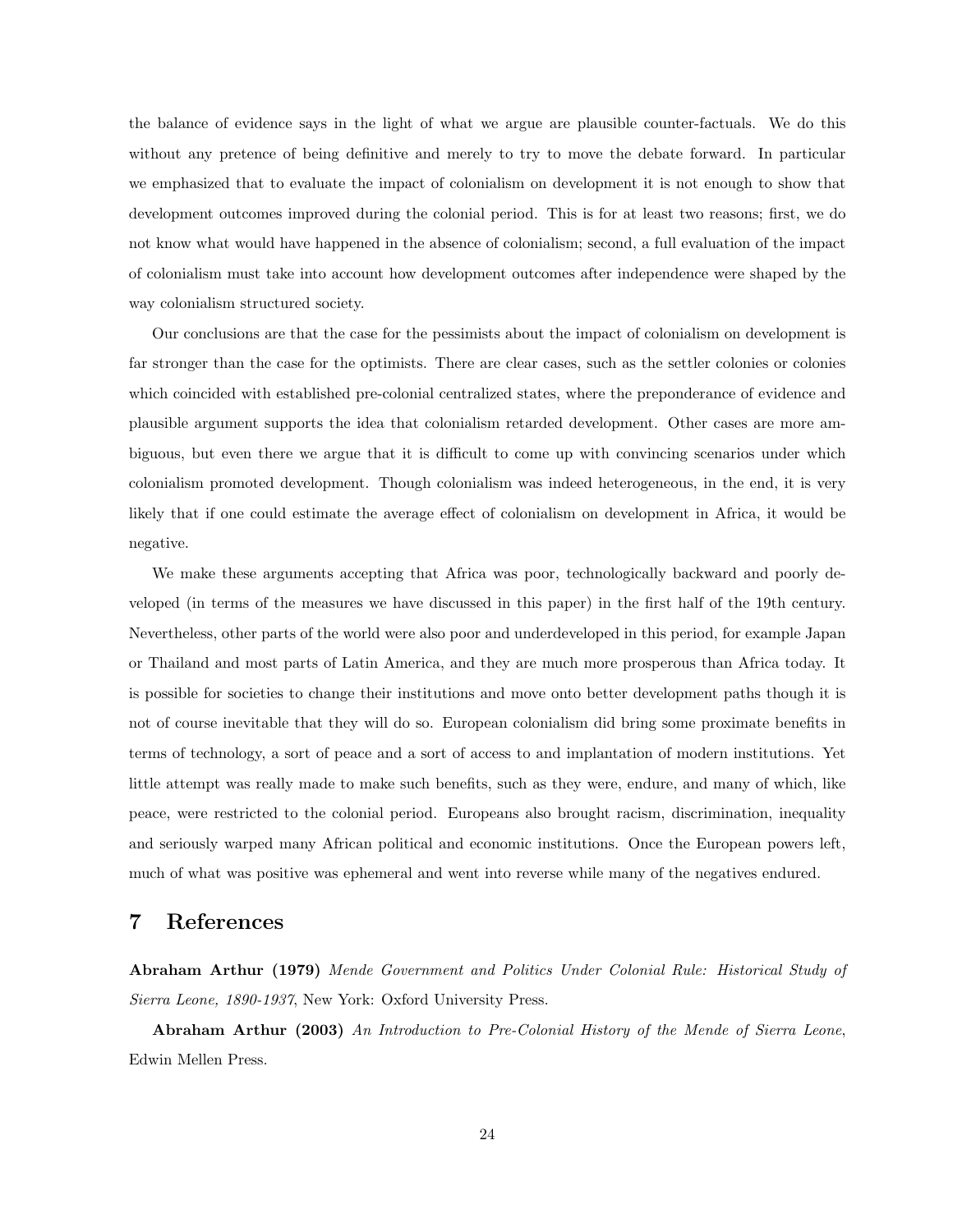Acemoglu, Daron and Simon Johnson (2007) "Disease and Development: The Effect of Life Expectancy on Economic Growth," Journal of Political Economy, 115, 925-985.

Acemoglu, Daron, Simon Johnson and James A. Robinson (2001) "The Colonial Origins of Comparative Development: An Empirical Investigation," American Economic Review, December, 91, 5, 1369-1401.

Acemoglu, Daron, Simon Johnson and James A. Robinson (2002) "Reversal of Fortune: Geography and Institutions in the Making of the Modern World Income Distribution," Quarterly Journal of Economics, 118, 1231-1294.

Acemoglu, Daron, Simon Johnson and James A. Robinson (2003) "An African Success Story: Botswana." In Dani Rodrik, ed. In Search of Prosperity: Analytic Narratives on Economic Growth, Princeton: Princeton University Press.

Acemoglu, Daron, Simon Johnson and James A. Robinson (2005) "Rise of Europe: Atlantic Trade, Institutional Change and Economic Growth," American Economic Review, 95, 546–79.

Acemoglu, Daron and James A. Robinson (2010) "Why is Africa Poor?", Economic History of Developing Regions, 25, 21-50.

Acemoglu, Daron and James A. Robinson (2012) Why Nations Fail, New York: Crown.

Ashton, E.H. (1947) "Democracy and Indirect Rule," Africa, 17(4), 235-251.

Austen, Ralph A. and Daniel Headrick (1983) "The Role of Technology in the African past," African Studies Review, 26, 163-184.

Austin, Gareth (2005) Labour, Land and Capital in Ghana: From Slavery to Free Labour in Asante, 1807-1956, Rochester: Rochester University Press.

Austin, Gareth (2008) "Cash crops and freedom: export agriculture and the decline of slavery in colonial West Africa," International Review of Social History, 54: 1, 1-37.

Austin, Gareth (2010) "African economic development and colonial legacies," International Development Policy Series, 1, 11-32.

Austin, Gareth, Jörg Baten and Alexander Moradi (2011) "Exploring the Evolution of Living Standards in Ghana, 1880-2000: An Anthropometric Approach,"

http://www.ehs.org.uk/ehs/conference2007/Assets/AustinEtAlIVB.pdf

Australian Human Rights Commission (2008) "A statistical overview of Aboriginal and Torres Strait Islander peoples in Australia,"

http://www.hreoc.gov.au/social justice/sj report/sjreport08/downloads/appendix2.pdf

Bates, Robert H. (1981) Markets and States in Tropical Africa, Berkeley: University of California Press.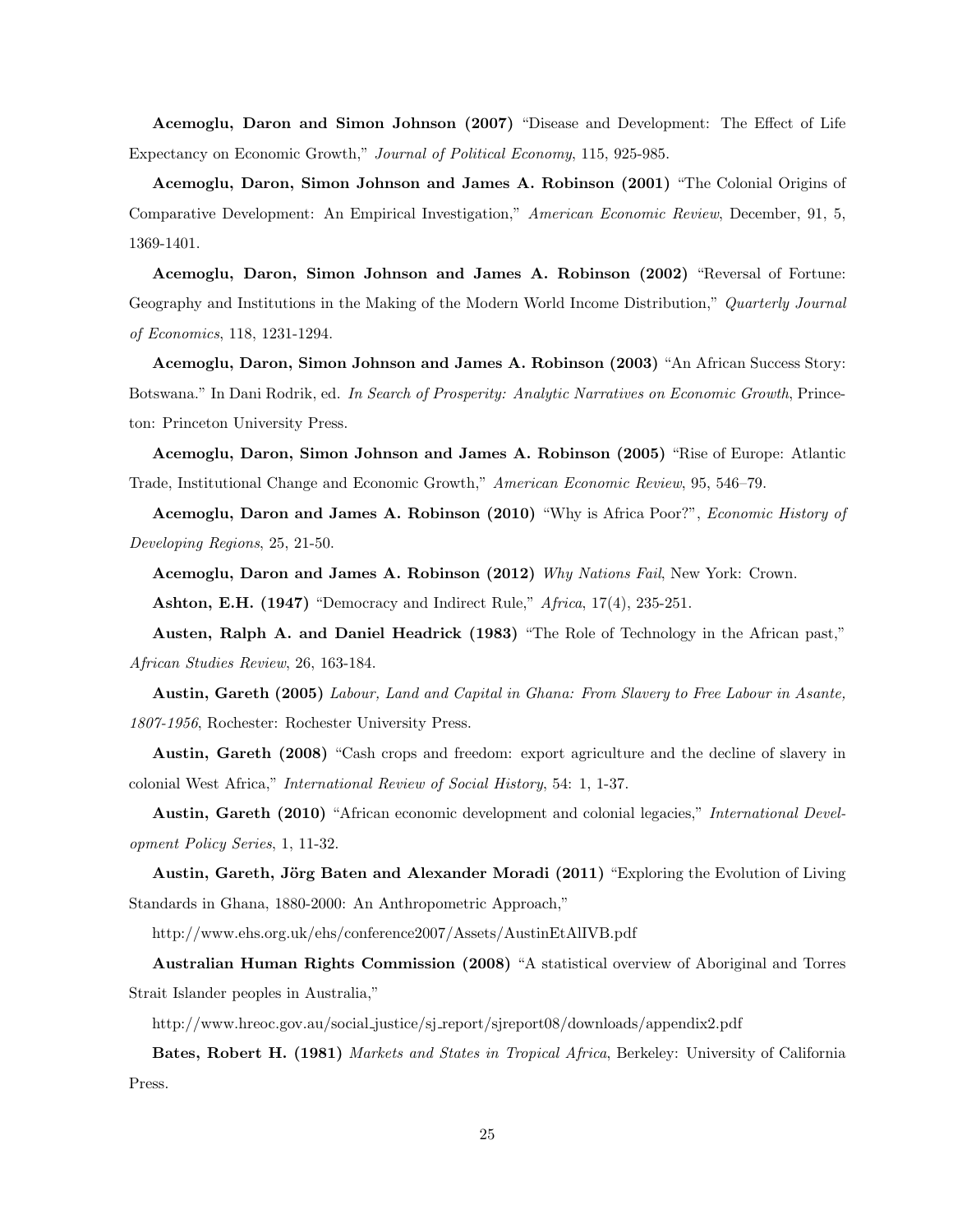Bates, Robert H. (2012) "The Imperial Peace," in Emmanuel Akyeampong, Robert H. Bates, Nathan Nunn and James A. Robinson eds. African Development in Historical Perspective, forthcoming.

Bauer, Peter T. (1972) Dissent on Development, Cambridge: Harvard University Press.

Benavot, Aaron and Phyllis Riddle (1988) "The expansion of primary education, 1870–1940: Trends and Issues," Sociology of Education, 66 (3), 191–120.

Besley, Timothy and Marta Reynal-Querol (2012) "The Legacy of Historical Conflict Evidence from Africa," http://econ.lse.ac.uk/staff/tbesley/papers/legacyofhistoricalconflictevidenceAfrica0212.pdf

Bigsten, Arne (1986) "Welfare and economic growth in Kenya, 1914–76," World Development, 14(9), 1151-1160.

Bigsten, Arne (1987) Income Distribution and Growth in a Dual Economy, Kenya 1914-1976, Gothenberg University, Department of Economics, Memorandum No. 101.

Birnberg, Thomas B., Resnick, Stephen A. (1975) Colonial Development. An Econometric Study, New Haven: Yale University Press.

Bonner, Philip L. (2002) Kings, Commoners and Concessionaires: The Evolution and Dissolution of the Nineteenth-Century Swazi State, New York: Cambridge University Press.

Bowden, Sue and Paul Mosley (2010) "Politics, public expenditure and the evolution of poverty in Africa 1920-2009," http://www.bwpi.manchester.ac.uk/resources/Working-Papers/bwpi-wp-12510.pdf

Bundy, Colin (1979) The Rise and Fall of the South African Peasantry, Berkeley: University of California Press.

Chaves, Isaías, Stanley L. Engerman and James A. Robinson (2012) "Reinventing the Wheel: The Economic Impact of Railways Construction in British Colonial West Africa," in Emmanuel Akyeampong, Robert H. Bates, Nathan Nunn and James A. Robinson eds. African Development in Historical Perspective, forthcoming.

Cogneau, Denis and Léa Rouanet (2011) "Living conditions in Côte d'Ivoire and Ghana 1925-1985: What Do Survey Data on Height Stature Tell Us," http://www.parisschoolofeconomics.eu/fr/cogneaudenis/

Colson, Elizabeth L. (1969) "African Society at the Time of the Scramble," in Lewis H. Gann and Peter Duignan eds. Colonialism in Africa, 1870-1960. Vol. 1: The History and Politics of Colonialism, Cambridge: Cambridge University Press.

Colson, Elizabeth L. (1971) "The Impact of the Colonial Period on the Definition of Land Rights," in Victor Turner ed. Colonialism in Africa, 1870-1960. Vol. III: Profiles of Change: African Society and Colonial Rule, Cambridge: Cambridge University Press.

Cooper, Frederick (2002) Africa since 1940: The Past of the Present, New York: Cambridge Uni-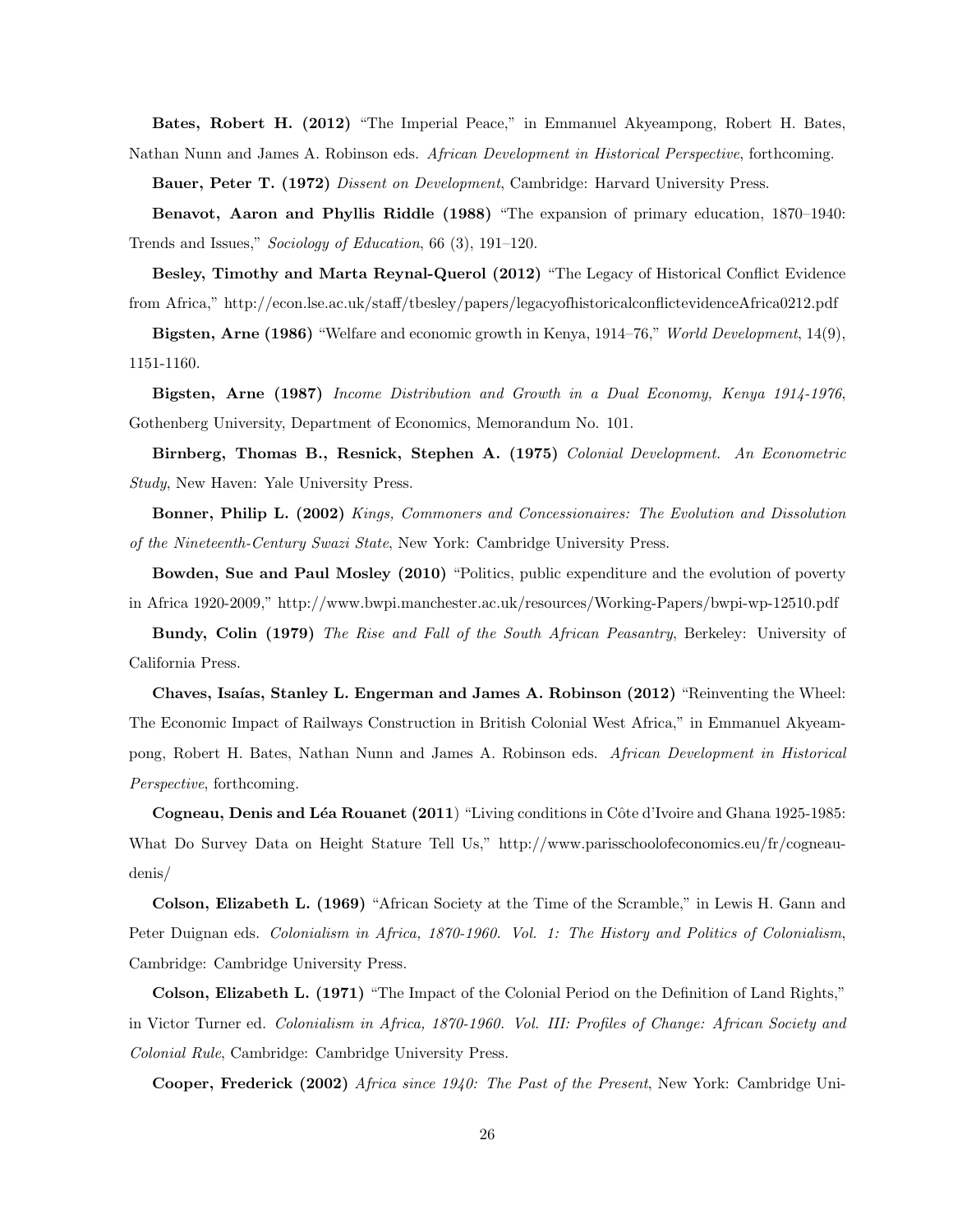versity Press.

Dalton, George H. (1976) "Review of A.G. Hopkins, Economic History of West Africa," African Economic History, 1, 51-101.

des Forges, Alison (1999) Leave None to Tell the Story: Genocide in Rwanda, Human Rights Watch. Douglas, Mary (1962) "Lele Economy compared to the Bushong," in Paul Bohannan and George Dalton eds. Markets in Africa, Evanston: Northwestern University Press.

Eldredge, Elizabeth A. (1992) "Sources of conflict in Southern Africa, ca.1800-30: the 'Mfecane' reconsidered," Journal of African History, 33:1, 1-36.

Eldredge, Elizabeth A. (2002) A South African Kingdom: The Pursuit of Security in Nineteenth-Century Lesotho, New York: Cambridge University Press.

Engelbert, Pierre (2000) State Legitimacy and Development in Africa, Boulder: Lynne Rienner.

Fallers, Lloyd ed. (1964) The King's Men, London: Oxford University Press.

Fedderke, Johannes and J. Garlick (2010) "Measuring Institutions: Indicators of Political Rights, Property Rights and Political Instability in Malawi," ERSA Working Paper 165. Cape Town forthcoming in Social Indicators Research.

Fedderke, Johannes W., R.H.J. De Kadt and John M. Luiz (2001) "Indicators of Political Liberty, Property Rights and Political Instability in South Africa," International Review of Law and Economics, 21(1), 103-134.

Fedderke, Johannes W., I. Lourenco and F. Gwenhamo (2008) "Alternative indices of political freedoms, property rights, and political instability for Zambia,"

Feinstein, Charles H. (2005) An Economic History of South Africa, New York: Cambridge University Press.

Ferguson, Niall (2002) Empire: The Rise and Demise of the British World Order and the Lessons for Global Power, New York: Basic Books.

Ferguson, Niall (2011) Civilization: The West and the Rest, London: Allen Lane.

Frankema, Ewout (2010) "How Missions made the Difference: On the Origins of Formal Schooling in sub-Saharan Africa," University of Utrecht.

Frankema, Ewout (2011) "The Origins of Formal Education in sub-Saharan Africa: Was British Rule More Benign?," CGEH Working Paper Series no. 5 http://www.cgeh.nl/workingpaper-series/

Frankema, Ewout and Marlous van Waijenburg (2011) "Real Wages in British Africa, 1880- 1940," University of Utrecht.

Gallagher, John and Ronald Robinson (1953) "The Imperialism of Free Trade," Economic History Review, Second series,  $VI(1)$ , 1-15.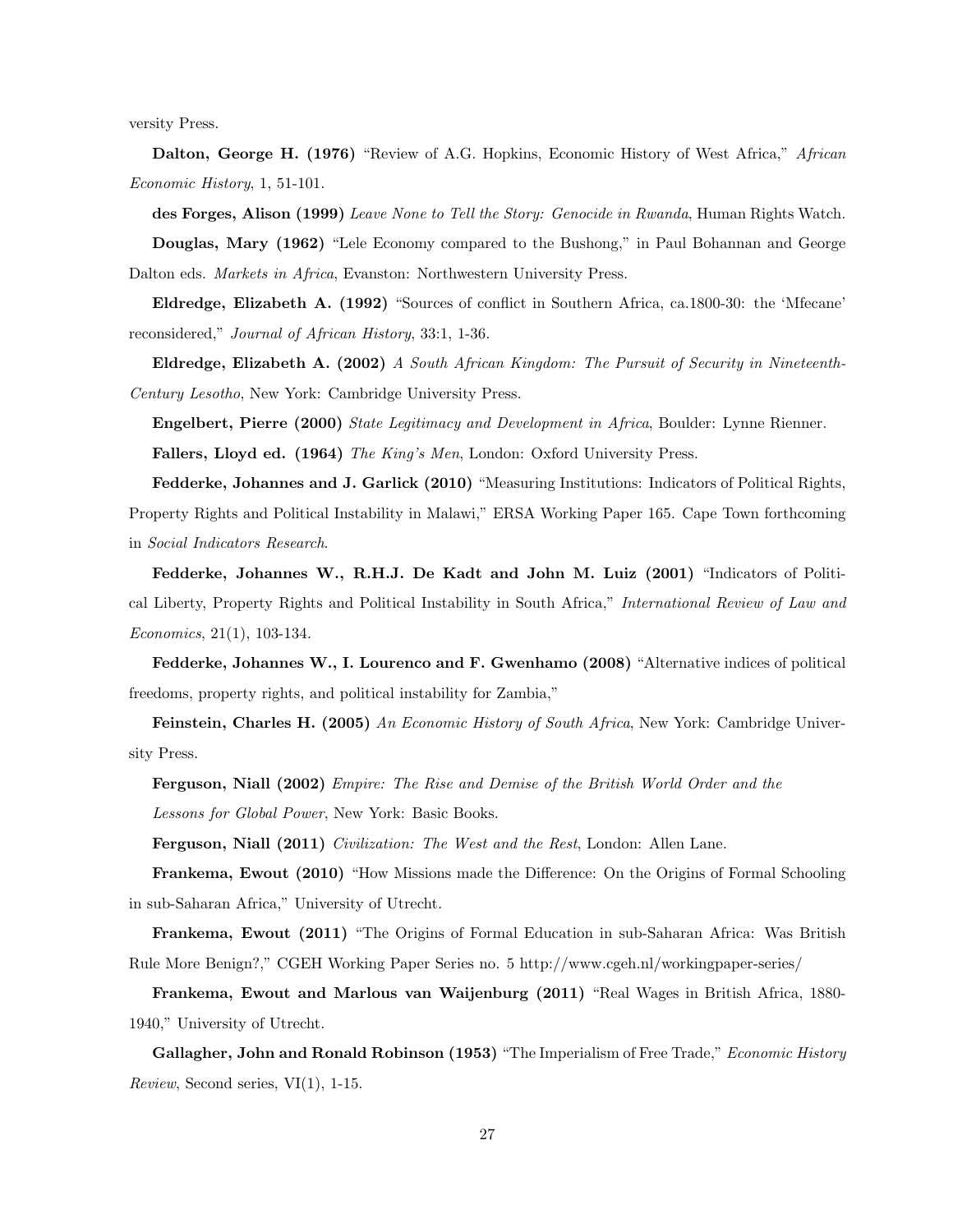Gennaioli, Nicola and with Ilia Rainer (2007) "The Modern Impact of Pre-Colonial Centralization in Africa," Journal of Economic Growth, 12(3), 185-234.

Goldstein, Markus and Christopher Udry (2008) "The Profits of Power: Land Rights and Agricultural Investment in Ghana," Journal of Political Economy, 116, 981-1022.

Goody, Jack (1971) Technology, Tradition and the State in Africa, New York; Cambridge University Press.

Gwenhamo, Farayi, Johannes W. Fedderke and Raphael H.J. de Kadt, R. (2008) "Measuring Institutions: The Zimbabwe Case," ERSA Working Paper 112. Cape Town forthcoming in the Journal of Peace Research.

Herbst, Jeffrey I. (2000) States and Power in Africa, Princeton: Princeton University Press.

Hill, Polly (1963) The Migrant Cocoa Farmers of Southern Ghana: A Study in Rural Capitalism, New York: Cambridge University Press.

Hopkins, Anthony G. (1973) An Economic History of West Africa, New York; Addison Wesley Longman.

Horowitz, Donald L. (2000) Ethnic Groups in Conflict, Berkeley: University of California Press.

Inikori, Joseph E. (1977) "The Import of Firearms into West Africa, 1750-1807: A quantitative analysis," Journal of African History, 18, 339-368.

Jedwab, Rémi and Alexander Moradi (2011) "Transportation Infrastructure and Development in Ghana," http://ideas.repec.org/p/hal/psewpa/halshs-00607207.html

Jerven, Morten (2010) "African Growth Recurring: An Economic History Perspective on African Growth Episodes, 1690-2010," Economic History of Developing Regions, 25:2, 127-154.

Keen, David (2005) Conflict & collusion in Sierra Leone, New York: Palgrave.

Killick, Tony (1978) Development Economics in Action, London: Heinemann.

Klein, Martin A. ed. (1993) Breaking the Chains: Slavery, Bondage, and Emancipation in Modern Africa and Asia, University of Wisconsin Press: Madison.

Klein, Martin A. and Suzanne Miers eds. (1998) Slavery and Colonial Rule in Africa, New York: Routledge.

Lange, Matthew (2009) Lineages of Despotism and Development: British Colonialism and State Power, Chicago: University of Chicago Press.

Law, Robin C. (1977) "Royal Monopoly and Private Enterprise in the Atlantic Trade: The Case of Dahomey," Journal of African History, 18, 555-577

Law, Robin C. (1980) "Wheeled Transportation in Pre-Colonial West Africa," Africa, 50, 249-262.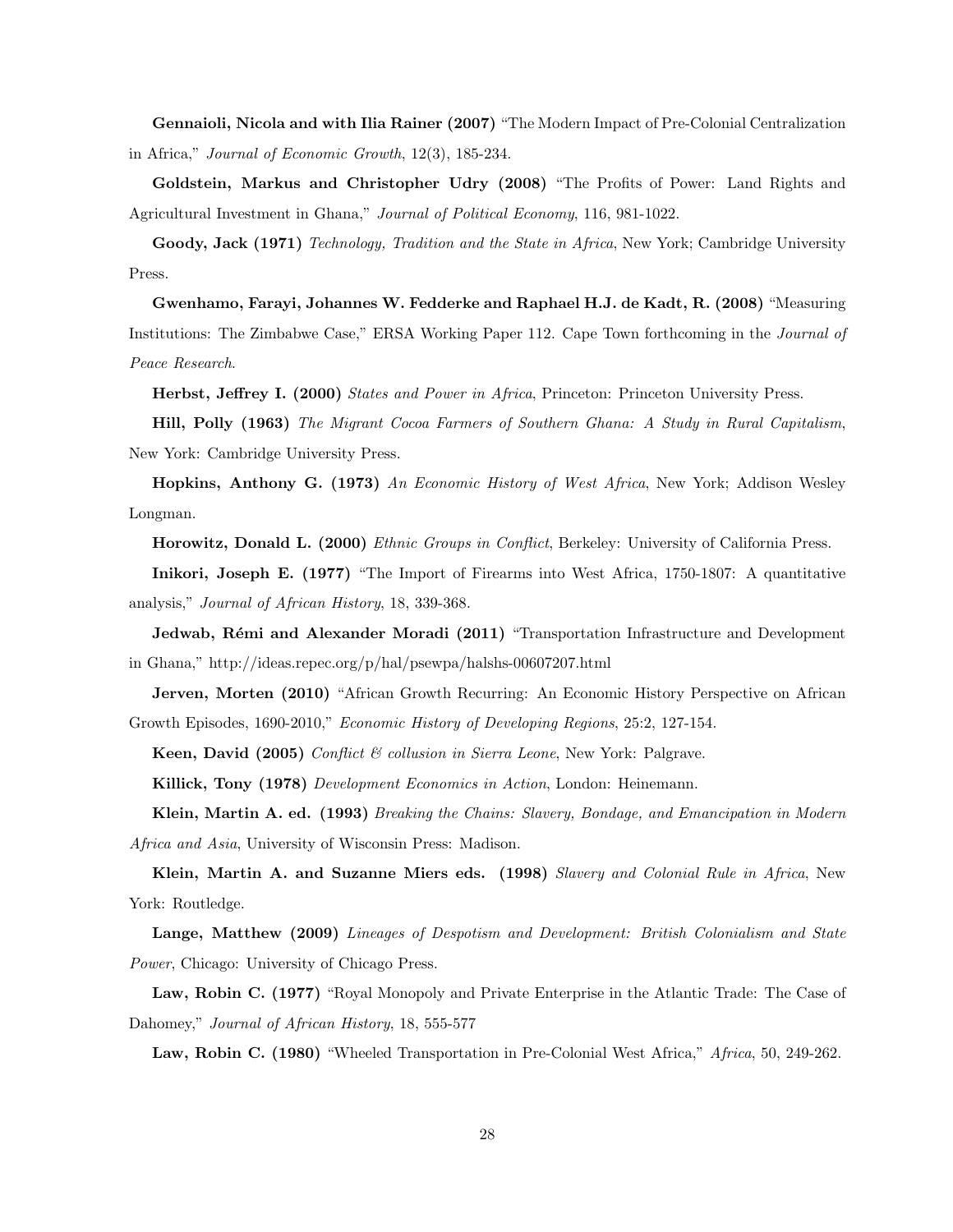Law, Robin C. ed. (2002) From Slave Trade to 'Legitimate' Commerce: the Commercial Rransition in Nineteenth-century West Africa, New York: Cambridge University Press.

Leith, Clark J. (2005) Why Botswana Prospered, Montreal: McGill University Press.

Lundahl, Mats (1982) "The Economic Rationale for Apartheid," American Economic Review, 72(5), 1169-1179.

Lovejoy, Paul E. (1989) "The Impact of the Atlantic Slave Trade on Africa: A Review of the Literature," Journal of African History, 30, 365-394.

Lovejoy, Paul E. (2000) Transformations in Slavery: A History of Slavery in Africa, 2nd ed. New York: Cambridge University Press.

Lovejoy, Paul E. and Jan S. Hogendorn (1993) Slow Death for Slavery: The Course of Abolition in Northern Nigeria 1897–1936, New York: Cambridge University Press.

Luiz, John Manuel, Luis Brites Pereira and Guilherme Oliveira (2011) "Constructing Institutional Measures: Indicators of Political and Property Rights in Mozambique, 1900-2005"

Maddison, Angus (2007) Contours of the World Economy, 1-2030 AD; Essays in Macroeconomic History, New York: Oxford University Press.

Mamdani, Mahmood (1996) Citizen and Subject: Contemporary Africa and the Legacy of Late Colonialism, Princeton: Princeton University Press.

Mamdani, Mahmood (2002) When Victims become Killers: Colonialism, Nativism, and the Genocide in Rwanda, Princeton: Princeton University Press.

Manning, Patrick (2004) Slavery, Colonialism and Economic Growth in Dahomey, 1640-1960, New York: Cambridge University Press.

Michalopoulos, Stelios and Elias Papaioannou (2011) "The Long-Run Effects of the Scramble for Africa, " NBER Working Papers #17620.

Michalopoulos, Stelios and Elias Papaioannou (2012) "Pre-colonial Ethnic Institutions and Contemporary African Development," Econometrica, forthcoming.

Mason, Michael (1978) "Working on the Railway: Forced Labor in Northern Nigeria," in Peter C.W. Gutkind, Robin Cohen and Jean Copans eds. African Labor History, Beverly Hills.

McPhee, Allan (1926) The Economic Revolution in British West Africa, London: George Routledge & Sons.

Miers, Suzanne and Richard L. Roberts eds. (1988) The End of slavery in Africa, Madison: University of Wisconsin Press.

Moradi, Alexander (2008) "Confronting Colonial Legacies - Lessons from Human Development in Ghana and Kenya," Journal of International Development, 20, 1107-1121.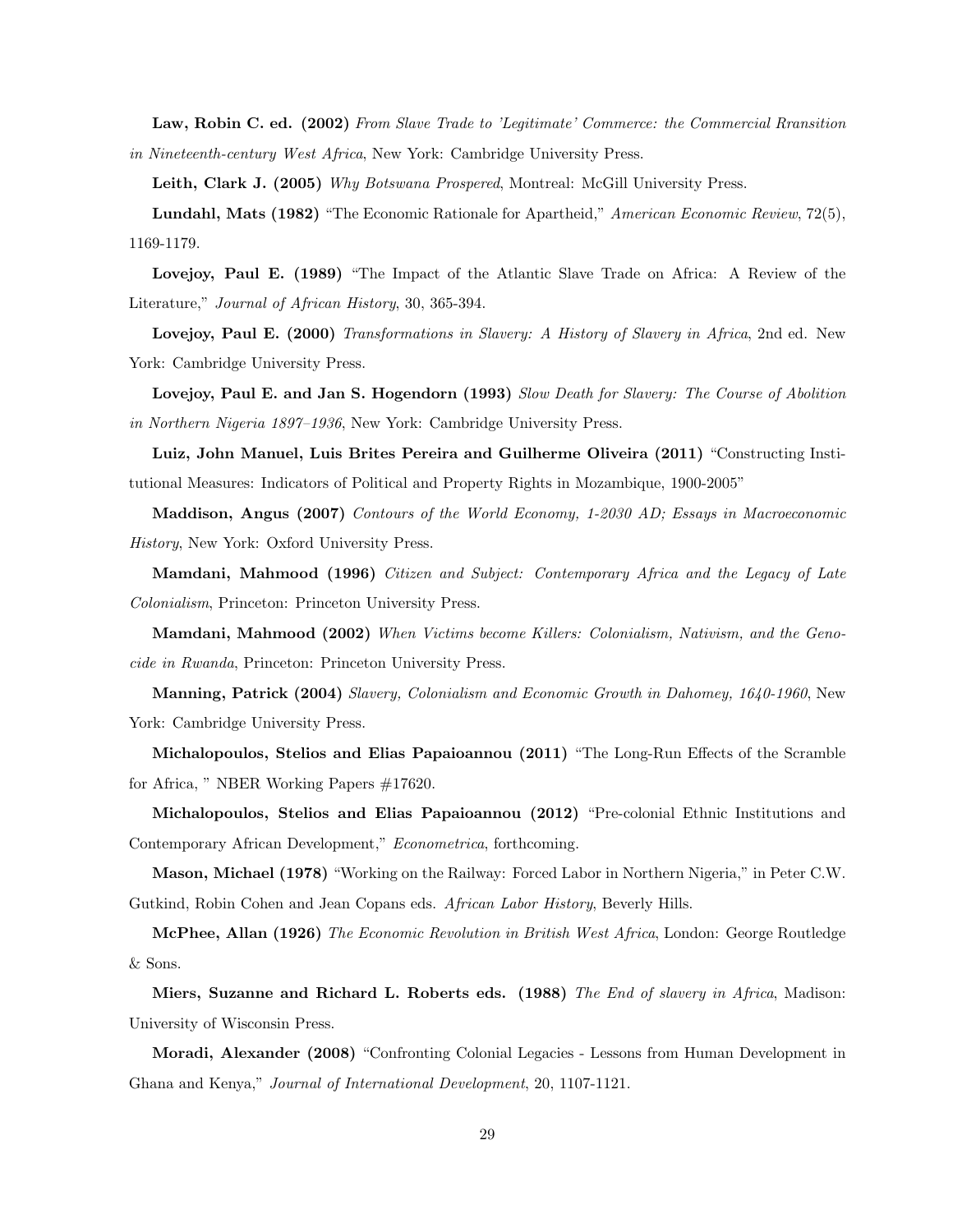Moradi, Alexander (2009) "Towards an Objective Account of Nutrition and Health in Colonial Kenya: A Study of Stature in African Army Recruits and Civilians, 1880-1980," Journal of Economic  $History, 96(3), 720-755.$ 

Mosley, Paul (1983) The Settler Economies: Studies in the Economic History of Kenya and Southern Rhodesia 1900-1963, New York: Cambridge University Press.

Murdock, George P. and Douglas R. White (1969) "Standard Cross-Cultural Sample," *Ethnol*ogy, 9, 329-369.

Nkurunziza, Janvier D. and Floribert Ngaruko (2007) "Explaining growth in Burundi: 1960- 2000," in Benno J. Ndulu, Stephen A. O'Connell, Robert H. Bates, Paul Collier and Charles C. Soludo, eds. The Political Economy of Economic Growth in Africa, 1960-2000, New York: Cambridge University Press.

Nunn, Nathan (2008) "The Long Term Effects of Africa's Slave Trades," Quarterly Journal of Economics, 123(1), 139-176.

Nunn, Nathan (2012) "Gender and Missionary Activity in Colonial Africa," in Emmanuel Akyeampong, Robert H. Bates, Nathan Nunn and James A. Robinson eds. African Development in Historical Perspective, forthcoming.

Osafo-Kwaako, Philip and James A. Robinson (2012) "Political Centralization in Pre-Colonial Africa," Unpublished.

Palmer, Robin and Q. Neil Parsons eds. (1977) The Roots of Rural Poverty in Central and Southern Africa, London: Heinemann Educational.

Parsons, Q. Neil (1977) "An Economic History of King Khama's Country," in Robin Palmer and Q. Neil Parsons eds. The Roots of Rural Poverty in Central and Southern Africa, London: Heinemann Educational.

Parsons, Q. Neil and James A. Robinson (2006) "State Formation and Governance in Botswana", Journal of African Economies, 15, 100-140.

Phimister, Ian (1988) An Economic and Social History of Zimbabwe, 1890-1948, Longman: London.

Prados de la Escosura, Leandro (2011) "Human Development in Africa: A Long-run Perspective," University Carlos III, Working Papers in Economic History, WP 11-09.

**Pritchett, Lant H. (2001)** "Where has all the Education Gone?" World Bank Economic Review, 15(3), 367-391.

Ranger, Terence O. (1985) The Invention of Tribalism in Zimbabwe, Gweru: Mambo Press.

Rathbone, Richard (2000) Nkrumah and the Chiefs: Politics of Chieftaincy in Ghana, 1951-1960, Columbus: Ohio University Press.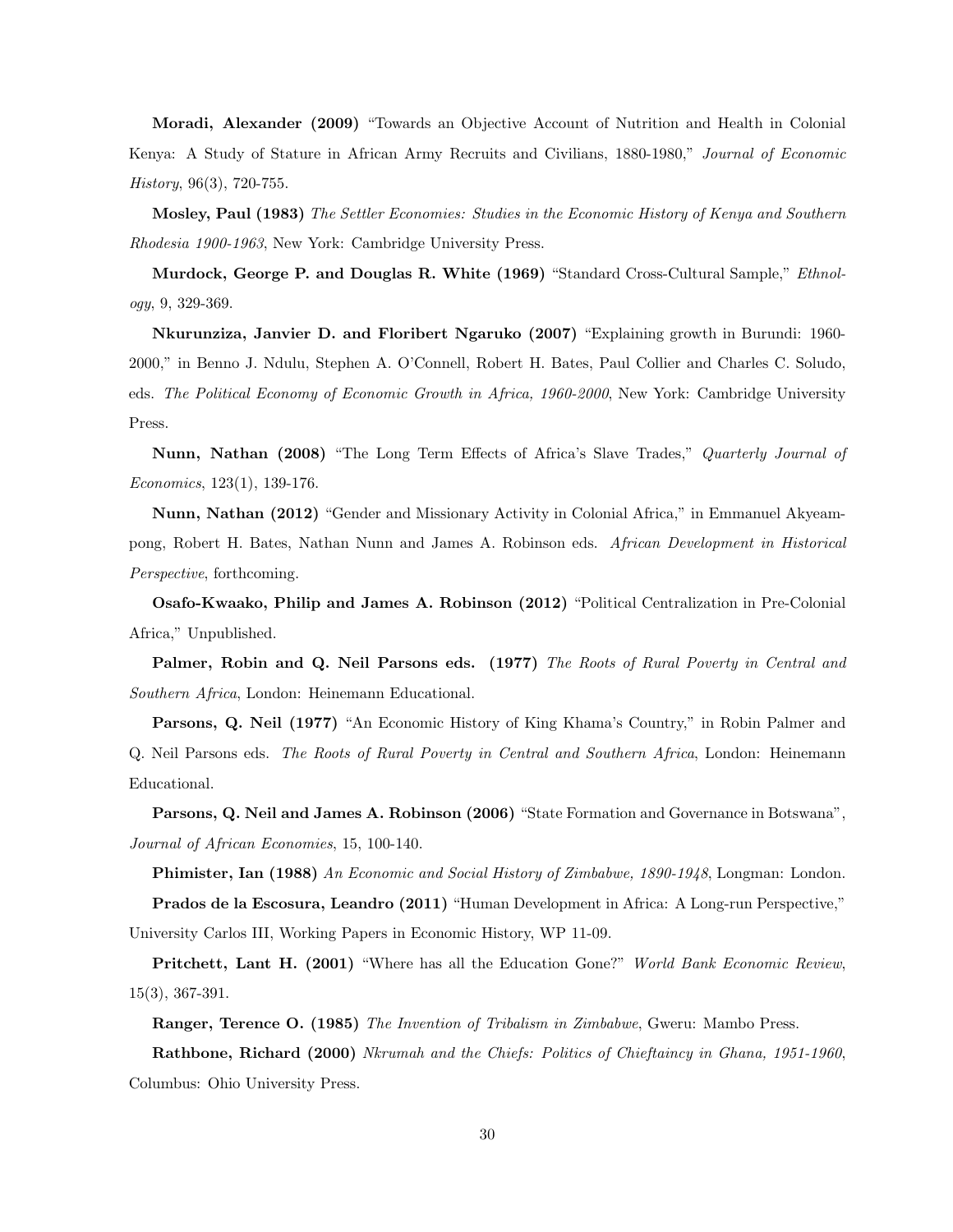Reid, Richard J. (2002) Political Power in Pre-Colonial Buganda: Economy Society And Warfare, Oxford: James Currey.

Reid, Richard J. (2007) War in Pre-Colonial Eastern Africa: The Patterns and Meanings of State-Level Conflict in the 19th Century, Oxford: James Currey.

Reid, Richard J. (2011) Frontiers of Violence in North-East Africa: Genealogies of Conflict since c.1800, Oxford: Oxford University Press.

Richards, Paul (1996) Fighting for the Rainforest: War, Youth and Resources in Sierra Leone, Oxford: James Currey.

Riley, J.C. (2005) "Estimates of Regional and Global Life Expectancy, 1800-2001", Population and Development Review, 31(3), 537-543.

Rodney, Walter (1981) How Europe Underdeveloped Africa, Revised Edition, Howard University Press,

Schapera, Isaac (1940) "The Ngwato," in Meyer Fortes and Edward E. Evans-Pritchard eds. African Political Systems, New York: Oxford University Press.

Schapera, Isaac (1970) Tribal Innovators: Tswana Chiefs and Social Change, 1795-1940, London: Athlone Press.

Sender, John, and Sheila Smith (1986) The Development of Capitalism in Africa, London: Methuen.

Spear, Thomas (2003) "Neo-traditionalism and the limits of invention in British colonial Africa," Journal of African History, 44:1, 1-27.

Speke, John Hanning (1863) The Discovery of the Source of the Nile,

Szereszewski, R. (1965) Structural Changes in the Economy of Ghana, 1891-1911, London: Weidenfeld and Nicholson.

Thornton, John (1992) "Pre-Colonial African Industry and the Atlantic Trade, 1500-1800," African Economic History Review, 19, 1-19.

Thomas, Roger G. (1973) "Forced Labour in British West Africa: The Case of the Northern Territories of the Gold Coast 1906-1927, Journal of African History, 14, 79-103.

Troesken, Werner (2004) Water, Race, and Disease, Cambridge: MIT Press.

van de Walle, Nicolas (2009) "The Institutional Origins of Inequality in Sub-Saharan Africa," Annual Review of Political Science, 12, 307-327.

Vansina, Jan (1978) The Children of Woot, Madison: University of Wisconsin Press. Vansina, Jan (2004) Antecedents to Modern Rwanda, Madison: University of Wisconsin Press.

31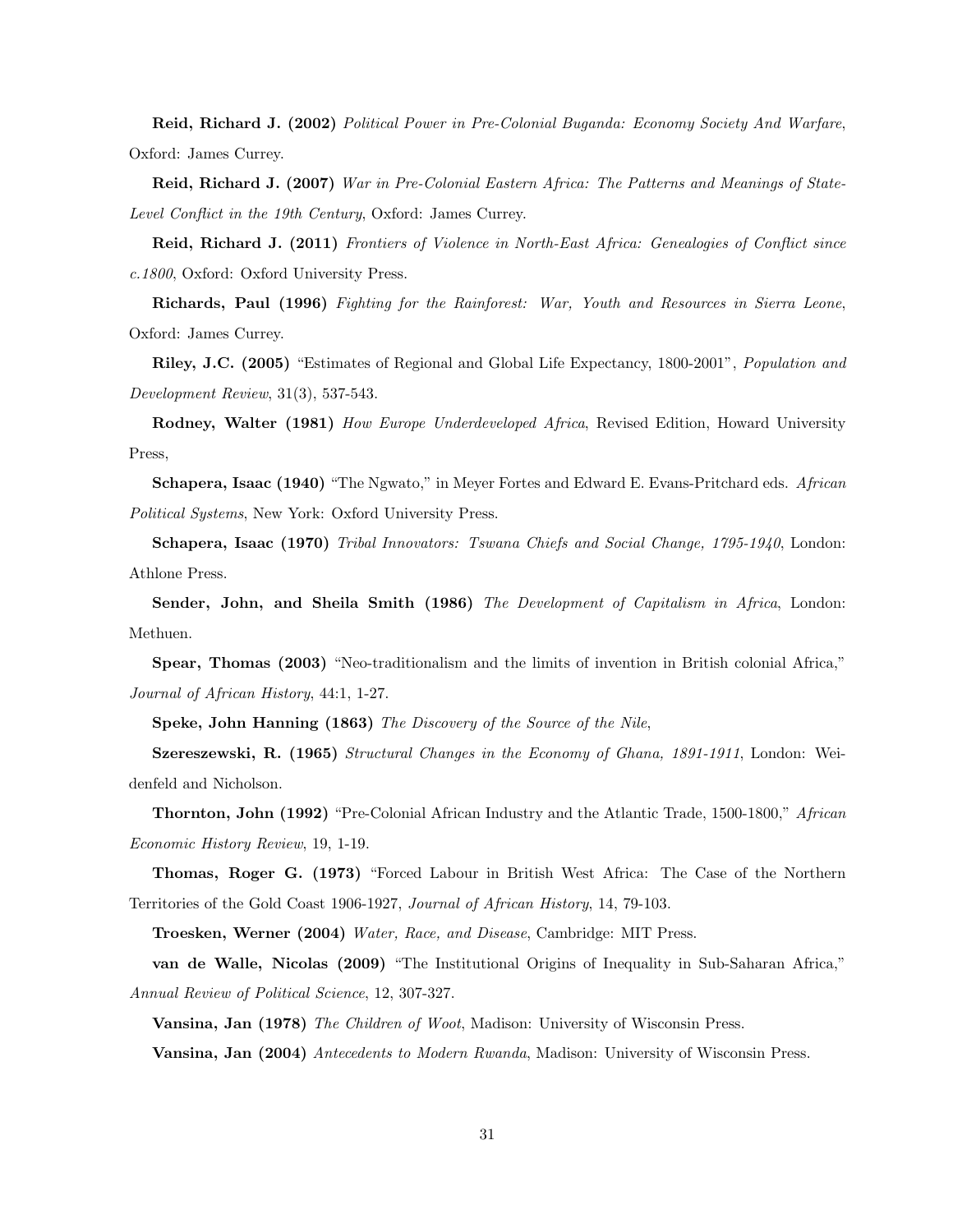Warner, Carolyn M. (1999) "The Political Economy of 'Quasi-Statehood' and the Demise of 19th-Century African Politics," Review of International Studies, 25, 233-55.

Warren, Bill (1980) Imperialism: Pioneer of Capitalism, London: Verso.

Wilks, Ivor (1966) "Aspects of bureaucratization in Ashanti in the nineteenth century," Journal of African History, 7, 215-32.

Wilks, Ivor (1989) Asante in the Nineteenth Century, 2nd Edition, New York: Cambridge University Press.

Williams, Eric (1944) Capitalism and Slavery, Richmond: University of North Carolina Press.

Wilson, Francis (1972) Labour in the South African gold mines, 1911-1969, Cambridge: Cambridge University Press.

Young, Crawford (1994) The African colonial state in comparative perspective, New Haven: Yale University Press.

Zaaruka, Bernie P. and Johannes W. Fedderke (2010) "Indicators of Economic and Political Institutions in Tanzania: 1884-2008," ERSA Working Paper 231.

Zaaruka, Bernie P. and Johannes W. Fedderke (2011) "Measuring Institutions: Indicators of Political and Economic Institutions in Namibia: 1884 - 2008," University of Witswatersrand, Department of Economics, Working Paper 236.

de Zwart, Pim (2011) "South African Living Standards in Global Perspective, 1835-1910," Economic History of Developing Regions, 26, 48-73.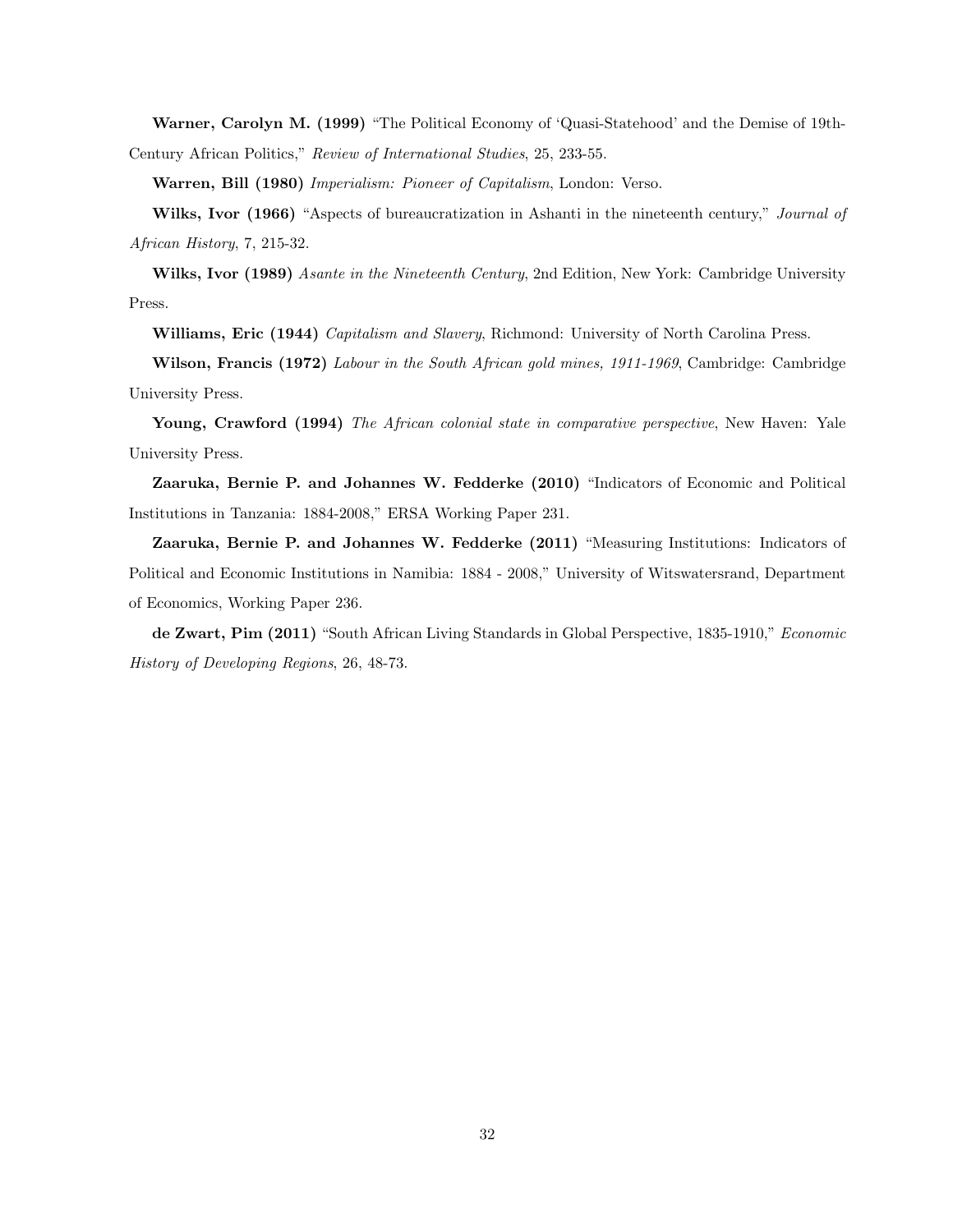| Territory and period                | mainly<br>Crops<br>for export |                          | Crops<br>partly<br>for export and<br>partly for local<br>consumption |                     | mainly<br>Crops<br>local con-<br>for<br>sumption |                     | Total<br>Area | Subsistence<br>employ-<br>ment |
|-------------------------------------|-------------------------------|--------------------------|----------------------------------------------------------------------|---------------------|--------------------------------------------------|---------------------|---------------|--------------------------------|
|                                     | area                          | percent<br>of total      | area                                                                 | percent<br>of total | area                                             | percent<br>of total |               | percent                        |
| Belgian Congo, 1947-1950            | 49                            | $\overline{2}$           | 587                                                                  | 27                  | 1577                                             | 71                  | 2213          | 41                             |
| French Equatorial Africa, 1948-1950 | 297                           | 21                       | 25                                                                   | $\overline{2}$      | 1065                                             | 77                  | 1387          | 62                             |
| French West Africa, 1947-1949       | 305                           | 3                        | 1487                                                                 | 16                  | 7796                                             | 81                  | 9588          | 77                             |
| Gold Coast, 1950                    | 728                           | 45                       |                                                                      |                     | 884                                              | 55                  | 1612          | 21                             |
| Kenya, 1947-1950                    | $\overline{\phantom{a}}$      | $\overline{\phantom{a}}$ | 18                                                                   | 5                   | 352                                              | 95                  | 370           | 70                             |
| Nigeria, 1950/1951                  | 242                           | 3                        | 1891                                                                 | $\overline{2}$      | 6494                                             | 75                  | 8627          | 57                             |
| Southern Rhodesia, 1950             | -                             | $\qquad \qquad$          |                                                                      |                     | 912                                              | 100                 | 912           | 51                             |
| Taganyika, 1952                     | 146                           | 6                        | 81                                                                   | 3                   | 2209                                             | 91                  | 2436          | 63                             |
| Uganda, 1948-1950                   | 700                           | 28                       |                                                                      |                     | 1835                                             | 72                  | 2535          | 59                             |
| Total                               | 2467                          | 8                        | 4089                                                                 | 14                  | 23124                                            | 78                  | 29680         |                                |

Table 1: Classification of Area under Indigenous Cultivation (in thousands of hectares)

Source: see Dalton (1976), Table 1, Table 6 and references therein. The subsistence employment figures refer to percentage of male population over 15 years of age engaged in subsistence agriculture.



Figure 1: GDP for selected countries

Source: Maddison (2007). GDP is measured in 1990 International Geary-Khamis Dollars.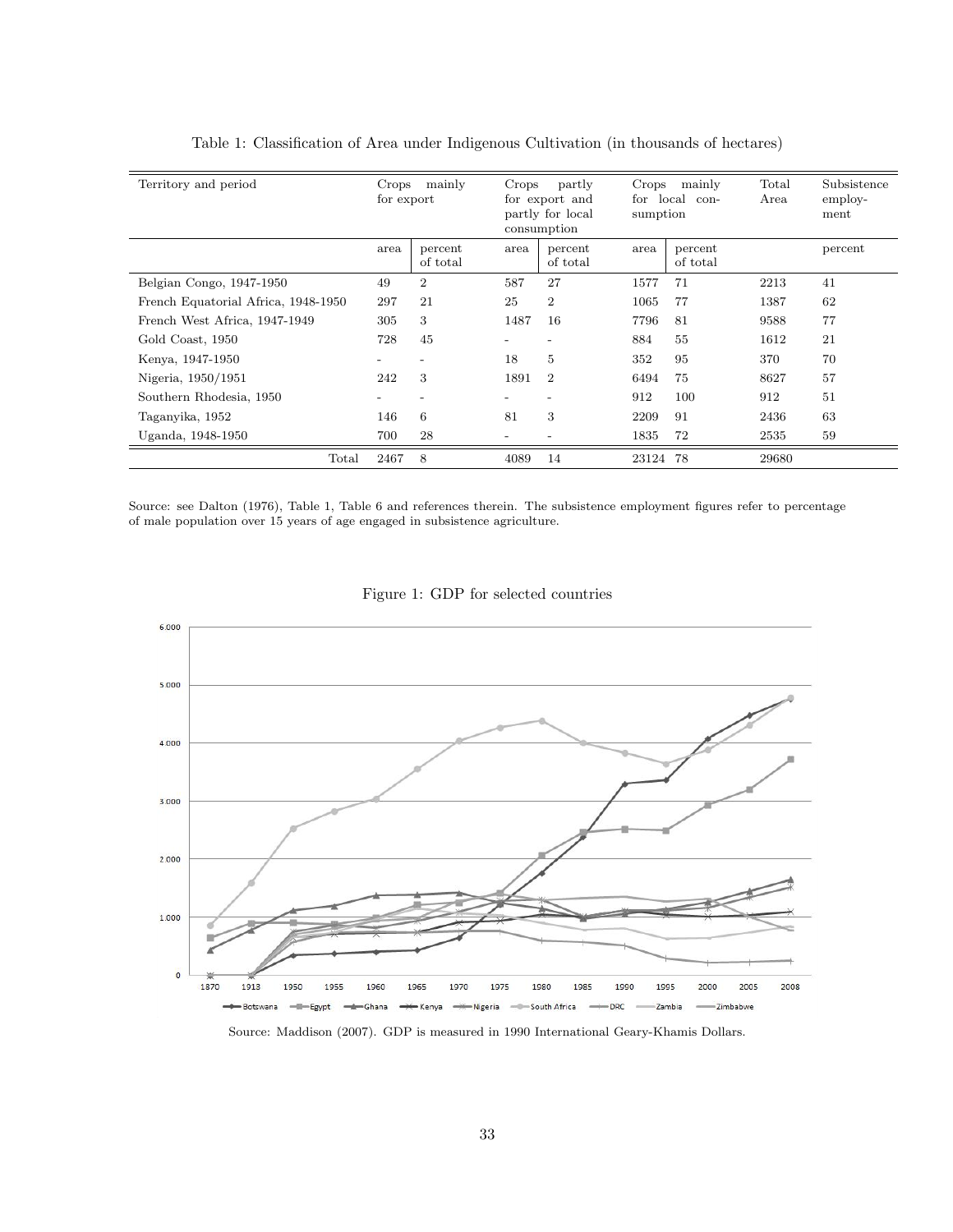

Figure 2: Primary Enrollment ratios





Figure 3: Life Expectancy

Source: Riley (2005).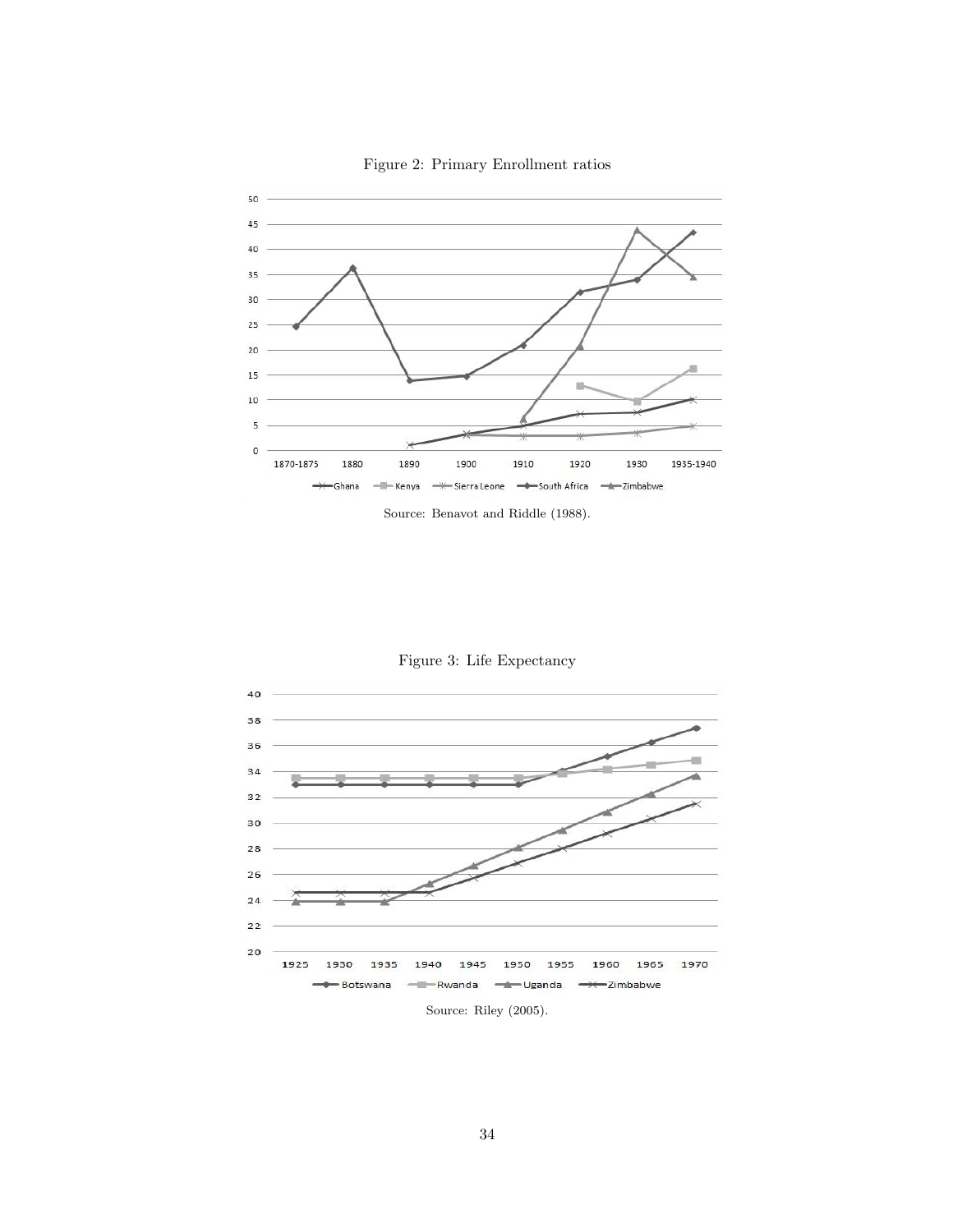Figure 4: Real Wages



Source: Top panel: Black Labourers, de Zwart (2011); Black Mining Labourers, Wilson (1972). Bottom Panel: Bowden and Mosley (2010). These are index figures, set to 100 in 1909 (Labourers) and 1911 (Mining Labourers) in the top panel; and 1914 in the bottom panel.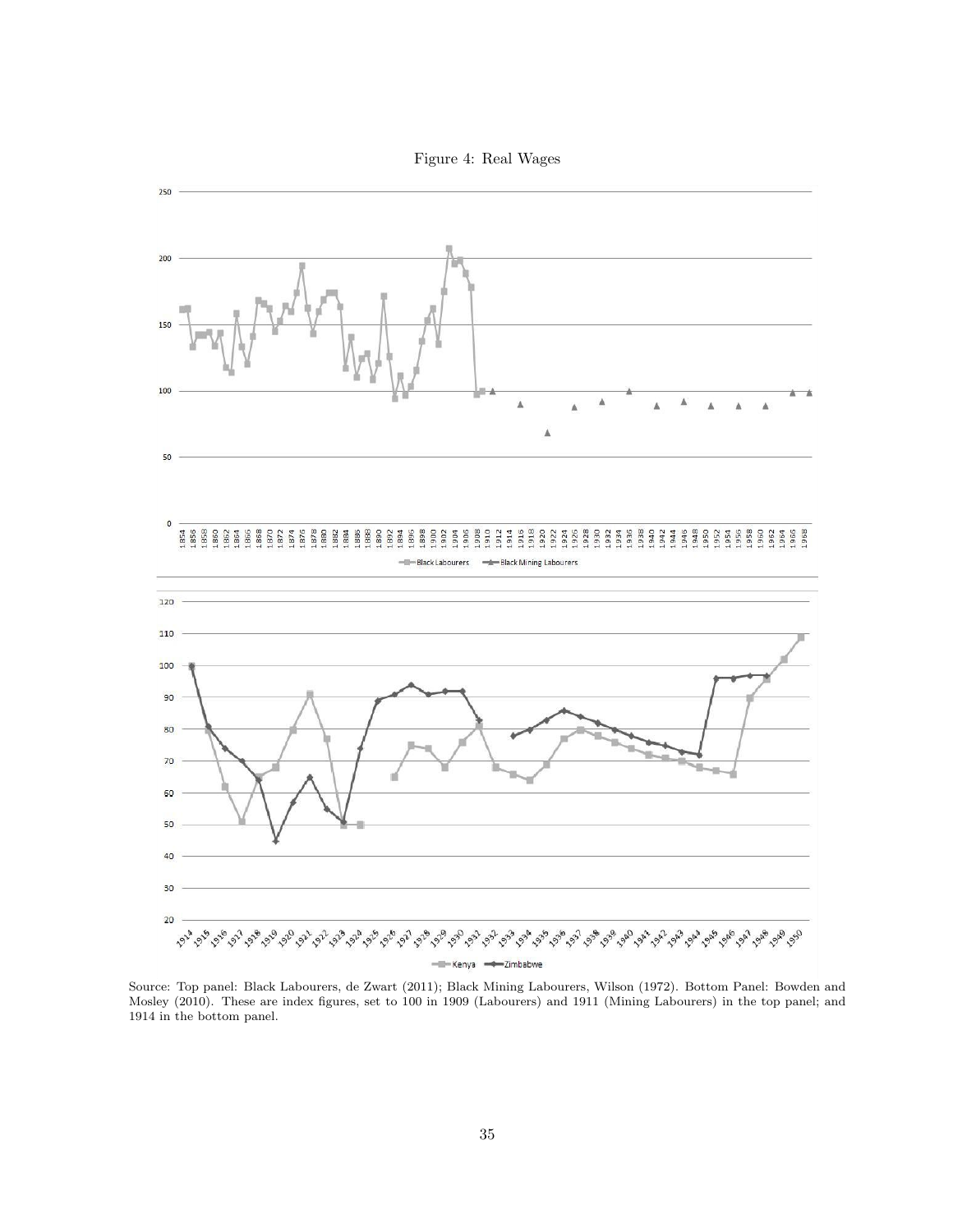



Source: Frankema and van Waaijenburg (2005). Index figures, 1915=100.



Figure 6: Inequality in Kenya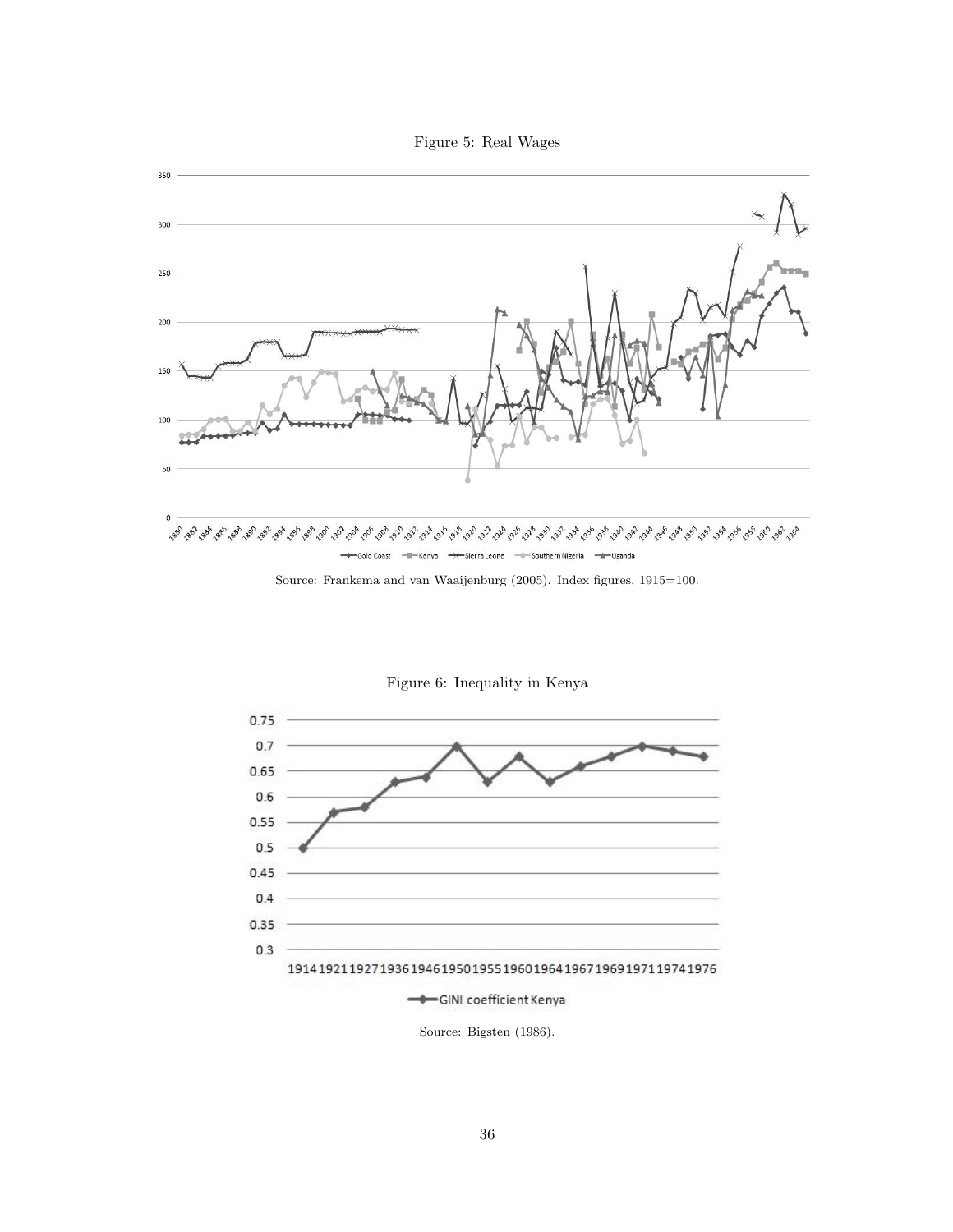

Figure 7: Index of Political Freedom

Source: Namibia: Zaaruka and Fedderke (2011); Malawi: Fedderke and Garlick (2010); South Africa: Fedderke, De Kadt and Luiz (2001); Tanzania: Zaaruka and Fedderke (2010); Zambia: Fedderke, Lourenco and Gwenhamo (2008); Zimbabwe: Gwenhamo, Fedderke and de Kadt (2008).